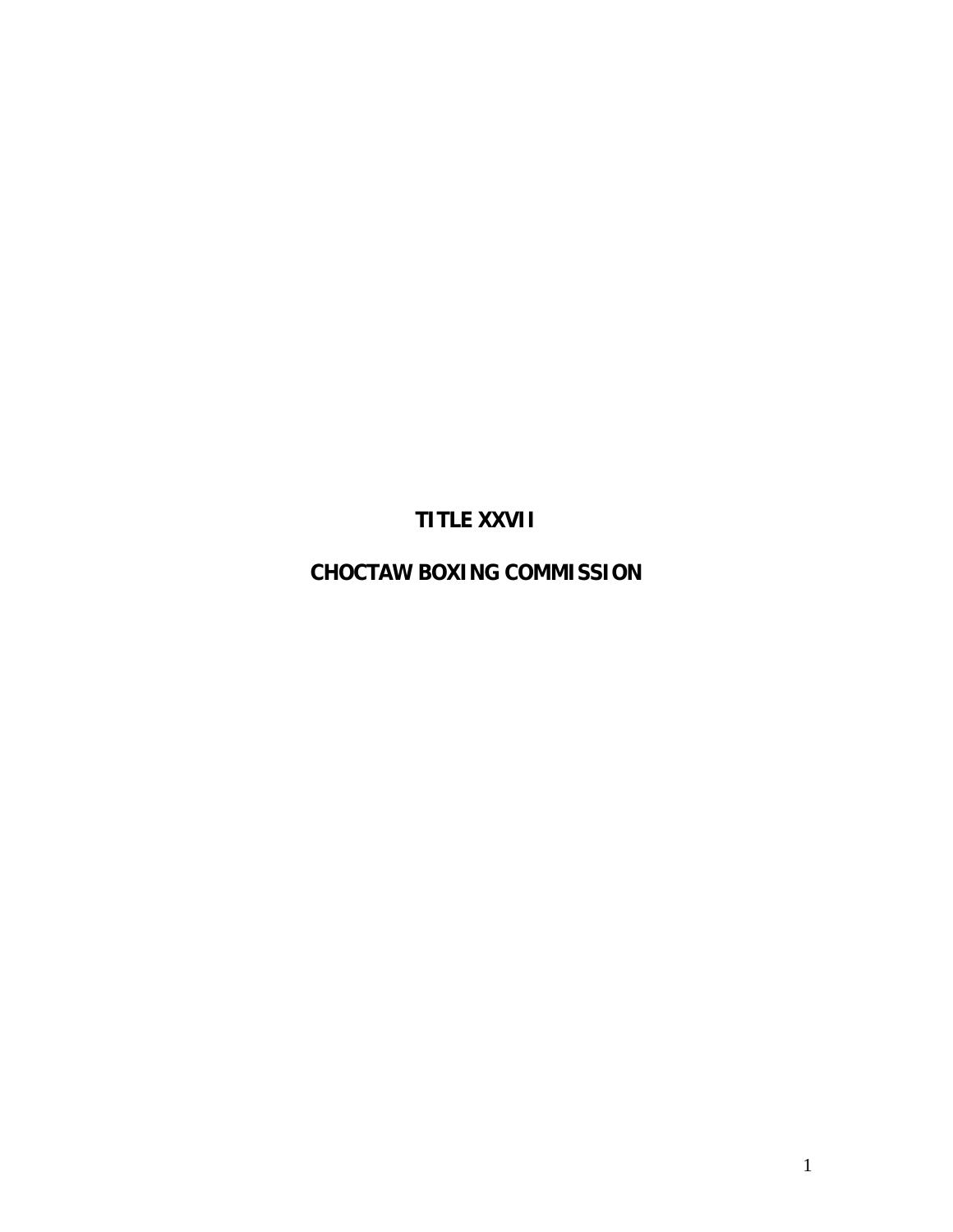#### **[CHAPTER 1.](#page-2-0)  GENERAL RULES FOR BOXING [...........................................................................................................](#page-2-0) 3** §27-1-1 Purpose, Applicability and [Scope of Rules........................................................................](#page-2-0) 3 §27-1-2 Definitions [.........................................................................................................................](#page-2-0) 3 §27-1-3 Commission, [Commission Employees, Duties and Responsibilities.................................](#page-4-0) 5 [§27-1-4 Executive Director, Duties and Responsibilities................................................................](#page-6-0) 7 [§27-1-5 Commission Representatives, Duties and Responsibilities................................................](#page-7-0) 8 §27-1-6 [Chief Inspectors, Inspectors, Duties and](#page-8-0) Responsibilities ................................................. 9 [§27-1-7 Licenses, Permits; Requirement, Procedure,](#page-10-0) Period, and Fee.......................................... 11 [§27-1-8 Insurance..........................................................................................................................](#page-13-0) 14 [§27-1-9 Weight Classes; Weigh-In; Pre-Match Physical of Participant and Referee....................](#page-14-0) 15 §27-1-10 Drugs and Foreign Substances; Penalties [........................................................................](#page-18-0) 19 §27-1-11 [Promoter and Matchmaker; Licensing and](#page-21-0) Bond; Duties and Conduct; Disclosures ...... 22 §27-1-12 [Arena Equipment; Ring Requirements; Floor Plan and Apron Seating; Emergency](#page-29-0) [Medical and Other Equipment and Services....................................................................](#page-29-0) 30 §27-1-13 [Participants' Apparel and Appearance.............................................................................](#page-32-0) 33 §27-1-14 [Bandages and Handwraps................................................................................................](#page-32-0) 33 §27-1-15 [Gloves and Mouthpieces..................................................................................................](#page-33-0) 34 §27-1-16 Physician; License and [Duties; Authority........................................................................](#page-34-0) 35 §27-1-17 Manager; License; Contract [Between Manager and Participant......................................](#page-35-0) 36 §27-1-18 Participant; License; Conduct and [Other Requirements..................................................](#page-37-0) 38 §27-1-19 [Judge, License, Duties, Disclosures.................................................................................](#page-40-0) 41 §27-1-20 [Sanctioning Organizations and Disclosures.....................................................................](#page-42-0) 43 §27-1-21 [Announcer; License and Duties.......................................................................................](#page-43-0) 44 §27-1-22 Timekeeper or [Knockdown Timekeeper; License and Duties.........................................](#page-44-0) 45 §27-1-23 Second; License [and Duties.............................................................................................](#page-45-0) 46 §27-1-24 [Referee; License, Duties, Disclosures..............................................................................](#page-47-0) 48 §27-1-25 [Trainer; License and Conduct..........................................................................................](#page-49-0) 50 §27-1-26 Booking [Agent, Representative of Booking](#page-50-0) Agent; License ........................................... 51 §27-1-27 [Rounds.............................................................................................................................](#page-50-0) 51 §27-1-28 [Scoring System; Scoring, Criteria; Knockdowns,](#page-50-0) Fouls; Determination of Win or Draw; Decision Final, Exceptions [..............................................................................................](#page-50-0) 51 §27-1-29 [Post-Match Physical Requirements; Suspensions............................................................](#page-58-0) 59 §27-1-30 [Payments to Commission; Post-Match Reports Required to be](#page-59-0) Filed; Penalty for Late [Filing................................................................................................................................ 60](#page-59-0) §27-1-31 [Method of Payment..........................................................................................................](#page-60-0) 61 §27-1-32 [Administrative Complaints..............................................................................................](#page-60-0) 61 §27-1-33 [Forms...............................................................................................................................](#page-61-0) 62 §27-1-34 Adoption and [Incorporation of Applicable Federal Law](#page-61-0) ................................................. 62 §27-1-35 [Future Amendments.........................................................................................................](#page-61-0) 62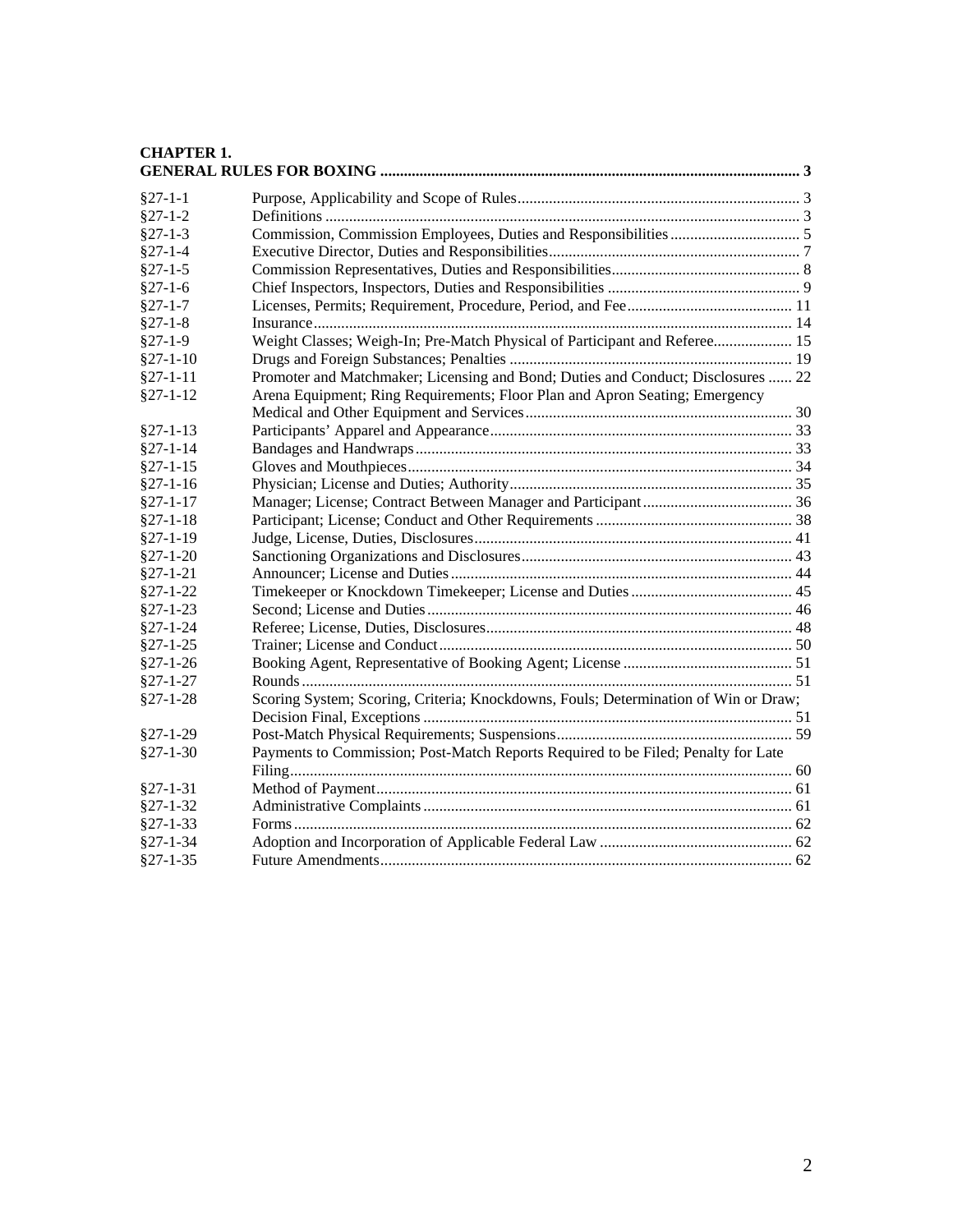# <span id="page-2-0"></span>**CHAPTER 1. GENERAL RULES FOR BOXING**

# **§27‐1‐1 Purpose, Applicability and Scope of Rules**

- (1) These rules are promulgated pursuant to Choctaw Tribal law and custom in order to implement the provisions of the Professional Boxing Safety Act (P.L. 104-272), and the Muhammad Ali Boxing Reform Act (P.L. 106-210), codified at 15 U.S.C. §6301 et seq., pertaining to the establishment of regulations for professional boxing matches held on the lands and Reservation of the Mississippi Band of Choctaw Indians. These rules purposely correspond and may refer to relevant provisions of 75-75-101 et seq., Mississippi Code of 1972 Ann., and implementing rules, and establish the regulations and standards set forth by the Mississippi Band of Choctaw Indians which are intended to be at least as restrictive as those promulgated and enforced by the Mississippi Athletic Commission relative to the conduct of professional boxing. The rules contained herein apply to all professional boxing matches held on the Mississippi Choctaw Indian Reservation under the jurisdiction of the Choctaw Boxing Commission.
- (2) Nothing herein, including references to any state agency, statute or regulation, is intended, nor shall it be construed as, a waiver of any of the sovereign powers, rights, privileges or immunities of the Mississippi Band of Choctaw Indians, or any of its agencies, enterprises or divisions, or of any officers, agents or other representatives thereof, and nothing herein shall be construed to confer or grant any jurisdiction or authority to any state agency or other division or entity over professional boxing matches to which these regulations apply. All references herein to any state agency, division or other entity, statute or regulation, or to any forms, decisions or authority thereof, is intended solely for reference or example and for the purpose of complying with the provisions of 15 U.S.C. §6312.
- (3) The Choctaw Boxing Commission is authorized and empowered with the sole and exclusive discretion to interpret, supplement, amend and apply these regulations consistent with their intent subject to approval by the Tribal Council.
- (4) All forms referenced in these rules may be obtained by contacting the Choctaw Boxing Commission, and shall be filed with:

Choctaw Boxing Commission P.O. Box 6385 Choctaw, MS 39350

# **§27‐1‐2 Definitions**

As used in this Chapter the term:

- (1) "Amateur" means a person who has never received nor competed for any purse or other article of value, either for the expenses of training or for participating in a match, other than a prize of fifty dollars (\$50.00) or less;
- (2) "Boxer Registry" means any entity, certified by the Association of Boxing Commissions, for the purposes of maintaining records and identification of any boxer or kickboxer;
- (3) "Boxing" means to compete with the fists;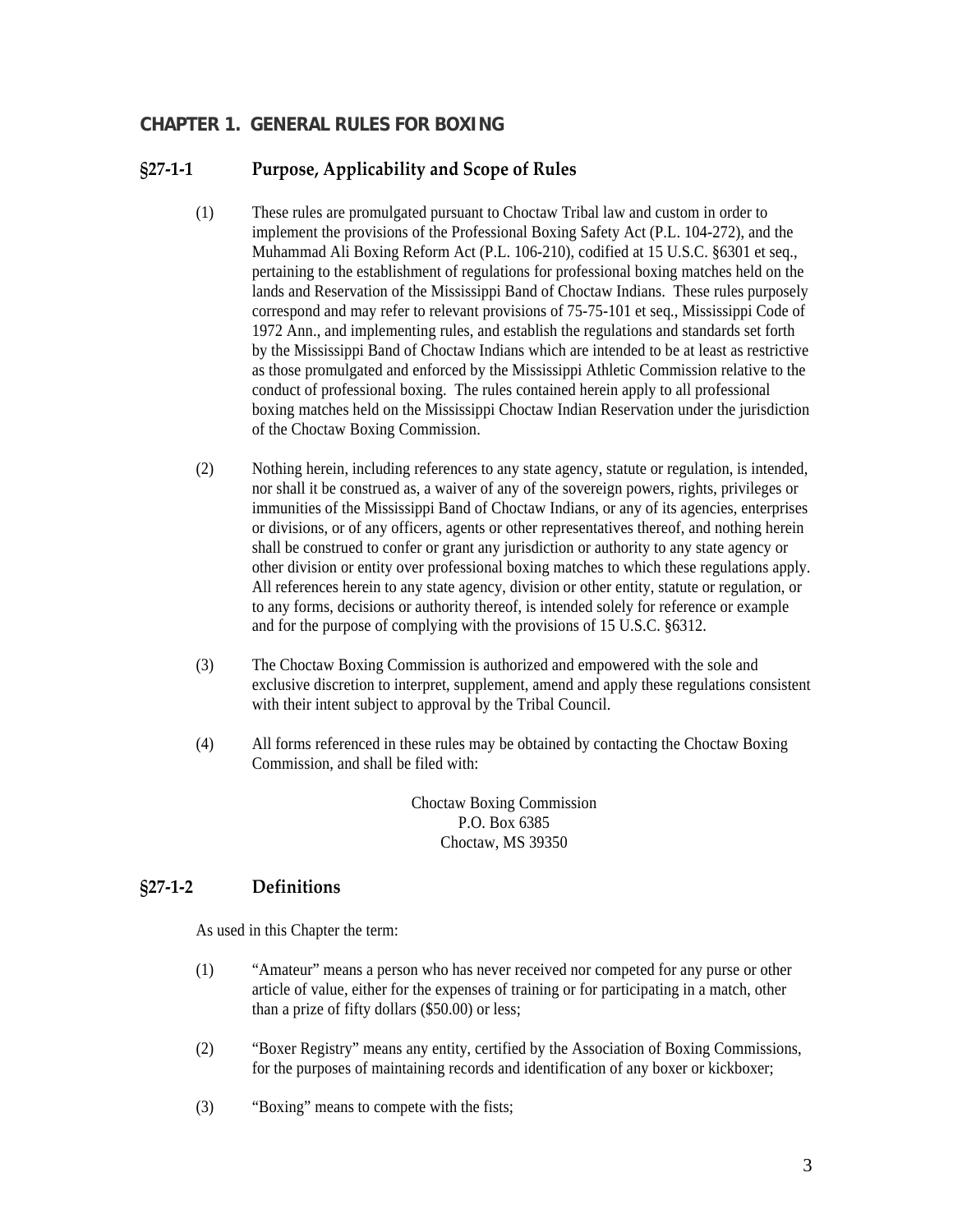- (4) "Broadcast" means any audio or visual image transmitted by cable, radio, television, or other electronic means;
- (5) "Commission" means the Choctaw Boxing Commission;
- (6) "Contest" means a boxing or kickboxing engagement in which the participants strive earnestly to win;
- (7) "Counted Out" means that a participant has been knocked down and the referee and knockdown timekeeper have performed the appropriate count as set forth in these rules, and the completion of such count signifies that the participant has been knocked out;
- (8) "Employee of the Commission" means the Executive Director, Commission representative, chief inspector, inspectors and timekeepers;
- (9) "Face Value" means the dollar value of a ticket which value shall reflect the dollar amount that the customer is required to pay or, for complimentary tickets, would have been required to pay to purchase a ticket with equivalent seating priority, in order to view the match or program of matches. It shall include any charges or fees, such as dinner, gratuity, parking, surcharges or any other charges or fees which must be incurred in order to be allowed to view the match. However, if the ticket specifies the amount of admission charges attributable to Tribal or federal taxes, such taxes shall not be included in face value;
- (10) "Fight Card" means a program of matches;
- (11) "Foreign Copromoter" means a promoter who has no place of business within Mississippi;
- (12) "Gross Receipts" means the gross price charged for the sale or lease of broadcast, television and motion picture rights without any deductions for commissions, brokerage fees, distribution fees, advertising, or other expenses or charges; the portion of the receipts from the sale of souvenirs, programs and other concessions received by the promoter; and the face value of all tickets sold and complimentary tickets issued together with any site fees or other consideration received by the promoter for staging matches at a site on the Mississippi Choctaw Indian Reservation under the jurisdiction of the Commission;
- (13) "He" or "His" shall also mean she or her;
- (14) "Judge" means a person who has a vote in determining the winner of any contest;
- (15) "Kickboxing" means to compete with the fists, feet, legs or any combination thereof;
- (16) "Licensee" means a person who is licensed by the Commission;
- (17) "Main Event" means the principal match or matches within a program of matches;
- (18) "Manager" means any person who receives any compensation for service as an agent or representative of a boxer or kickboxer or who directly or indirectly, controls or administers the boxing, or kickboxing affairs of any participant;
- (19) "Match" means any contest;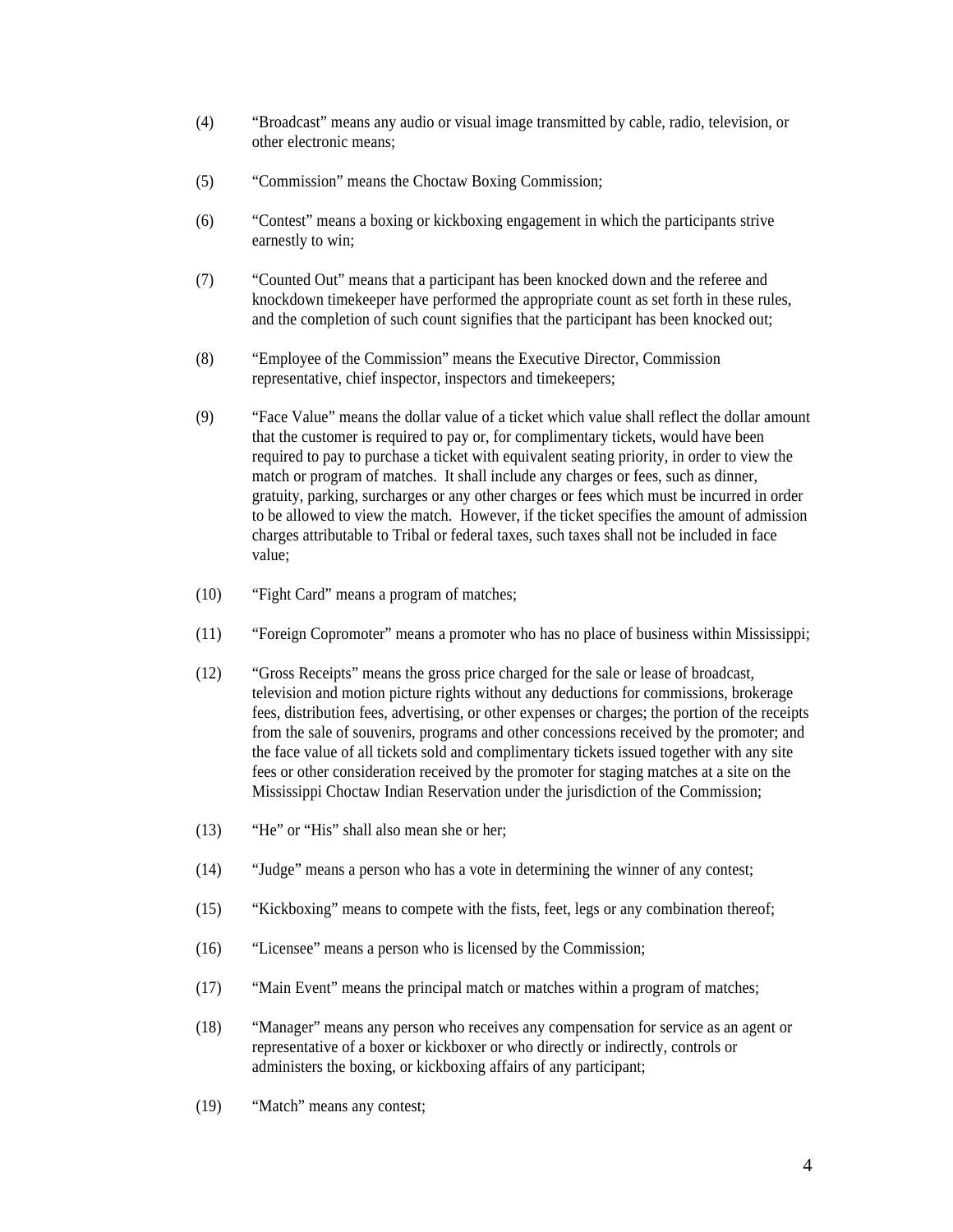- <span id="page-4-0"></span>(20) "Matchmaker" means a person that proposes, selects and arranges the professional boxers or kickboxers to participate in a professional boxing or kickboxing match;
- (21) "Participant" means a professional competing in a boxing or kickboxing match;
- (22) "Person" shall mean an individual, group of individuals, business, corporation, partnership or any other individual or collective entity;
- (23) "Physician" means a doctor of medicine legally authorized to practice medicine and surgery under §73-25-3, Mississippi Code of 1972 Ann., in which the physician performs such function or action, and who has been licensed to provide medical services to participants and other persons under the jurisdiction of the Commission before, during and after matches;
- (24) "Professional" means a person who has received or competed for any purse or other article of a value greater than fifty dollars (\$50.00), either for the expenses of training or for participating in any match;
- (25) "Professional Boxing Match" means a boxing event held between individuals for financial compensation, and does not include a boxing contest that is regulated by an amateur sports organization;
- (26) "Program of Matches" means collectively, all of the matches that are scheduled or proposed to be scheduled under the same permit;
- (27) "Promoter" means any person, and includes any officer, director, employee or stockholder of a corporate promoter, who organizes, promotes, produces, arranges, or stages any boxing match involving a professional; however, it does not include any wholly owned or operated business or commercial entity of the Mississippi Band of Choctaw Indians;
- (28) "Purse" means the financial guarantee or other remuneration for which a professional is participating in a match and includes the professional's share of any payment received for radio broadcast, television and motion picture rights;
- (29) "Second" or "Corner Man" means a person who assists the match participant between rounds and maintains the corner of the participant during the match.

### **§27‐1‐3 Commission, Commission Employees, Duties and Responsibilities**

- (1) The Choctaw Boxing Commission is created under the authority and control of the Mississippi Band of Choctaw Indians.
- (2) The Commission shall be comprised of five (5) members. The Tribal Chief shall be the Chairman of the Choctaw Boxing Commission and his term shall be the term of the Office of Tribal Chief. The Secretary/Treasurer of the Tribal Council shall automatically be Secretary/Treasurer of the Commission and his term shall be the term of Office of the Tribal Council Secretary/Treasurer. The other three (3) members shall be appointed by the Tribal Chief and confirmed by the Tribal Council. The initial terms of these three (3) Commissioners shall be as follows: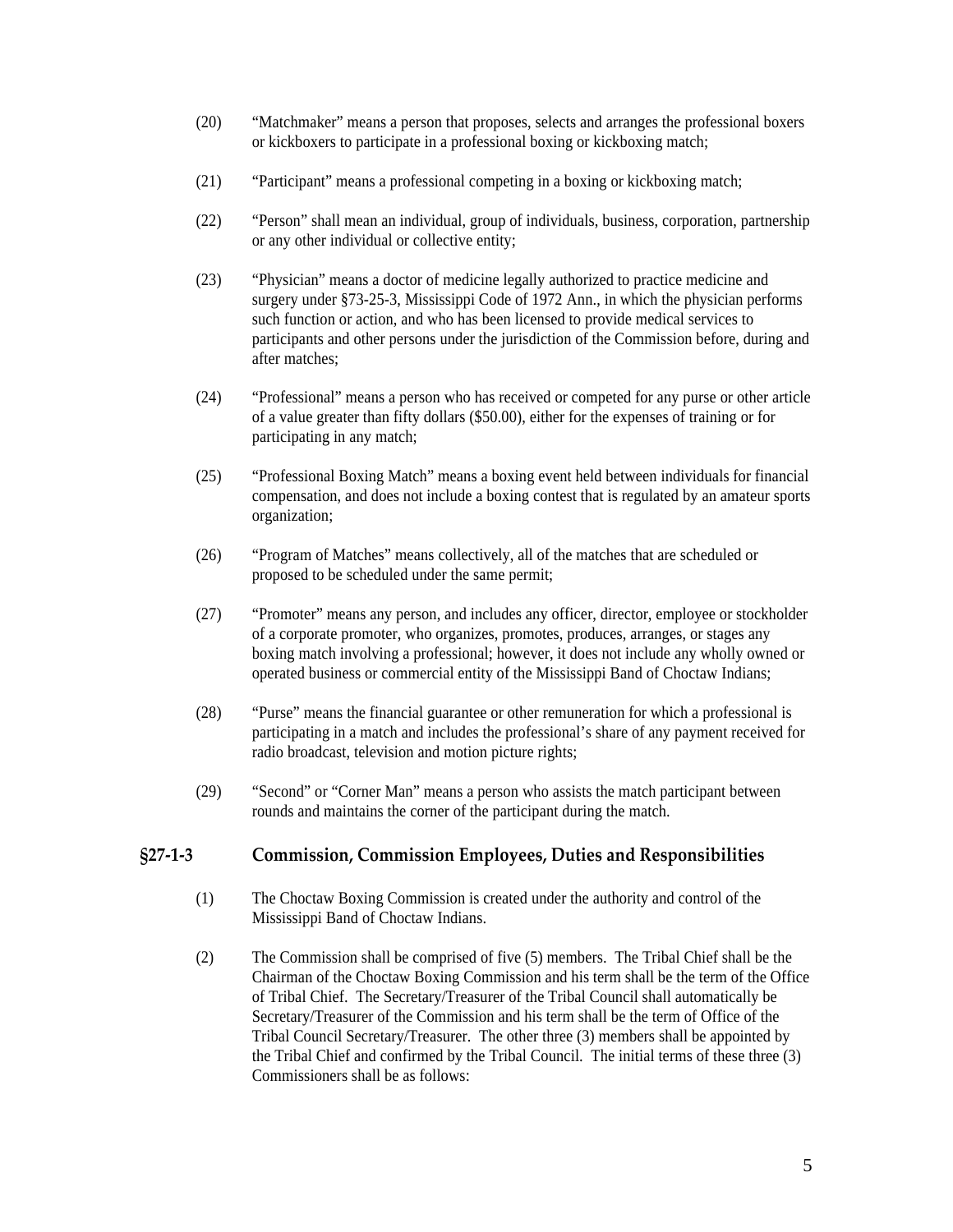| Commissioner #1 | 3 years from appointment |
|-----------------|--------------------------|
| Commissioner #2 | 3 years from appointment |
| Commissioner#3  | 2 years from appointment |

All appointments after the initial terms listed herein shall be for three (3) year terms.

- (3) Three members shall constitute a quorum, and the concurrence of at least three (3) members is necessary for official Commission action.
- (4) A meeting of the Commission shall be convened, upon the call of the Chairman or at least four (4) members for the Commission. The location of the meeting shall be determined by the Chairman of the Commission.
- (5) No commissioner shall represent to another person or organization that he is acting for or representing the Commission unless he has first obtained the authority of the Commission to so act or represent.
- (6) Each member of the Commission who is not an elected official or employee of the Tribe shall be compensated. Each commissioner shall be reimbursed for this travel, food and lodging expenses in accordance with Tribal law and financial policies.
- (7) The Commission or the Executive Director may appoint a Commission representative to represent the Commission at matches and to assist the Executive Director in his duties.
- (8) No member or employee of the Commission shall have any direct or indirect financial or pecuniary interest in any person under the jurisdiction of the Commission.
- (9) No member or employee of the Commission shall be a member of, belong to, contract with or receive any compensation from, any person or entity who sanctions, arranges or promotes professional boxing or who otherwise has a financial interest in an active boxer currently registered with a boxing registry.
- (10) If any member of the Commission holds a personal membership or holds an office in a boxing organization or such similar organization, that commissioner so affiliated shall recuse himself from any vote regarding matters associated with or pertaining to the organization to which he is affiliated when acting in his capacity as commissioner of the Commission.
- (11) The Commission has exclusive jurisdiction over any match held within the lands and Reservation of the Mississippi Band of Choctaw Indians; has the power to issue, withhold, revoke or suspend any licenses or permits provided for in these rules; has the power to levy such fines and take such other disciplinary action as it may deem appropriate in its sole discretion with respect to conduct which is found to be detrimental to the activities regulated hereunder; and has the power to consider appeals of any such actions taken under these regulations.
- (12) The Commission shall promulgate operating By-Laws for the conduct of Commission business.

#### TERM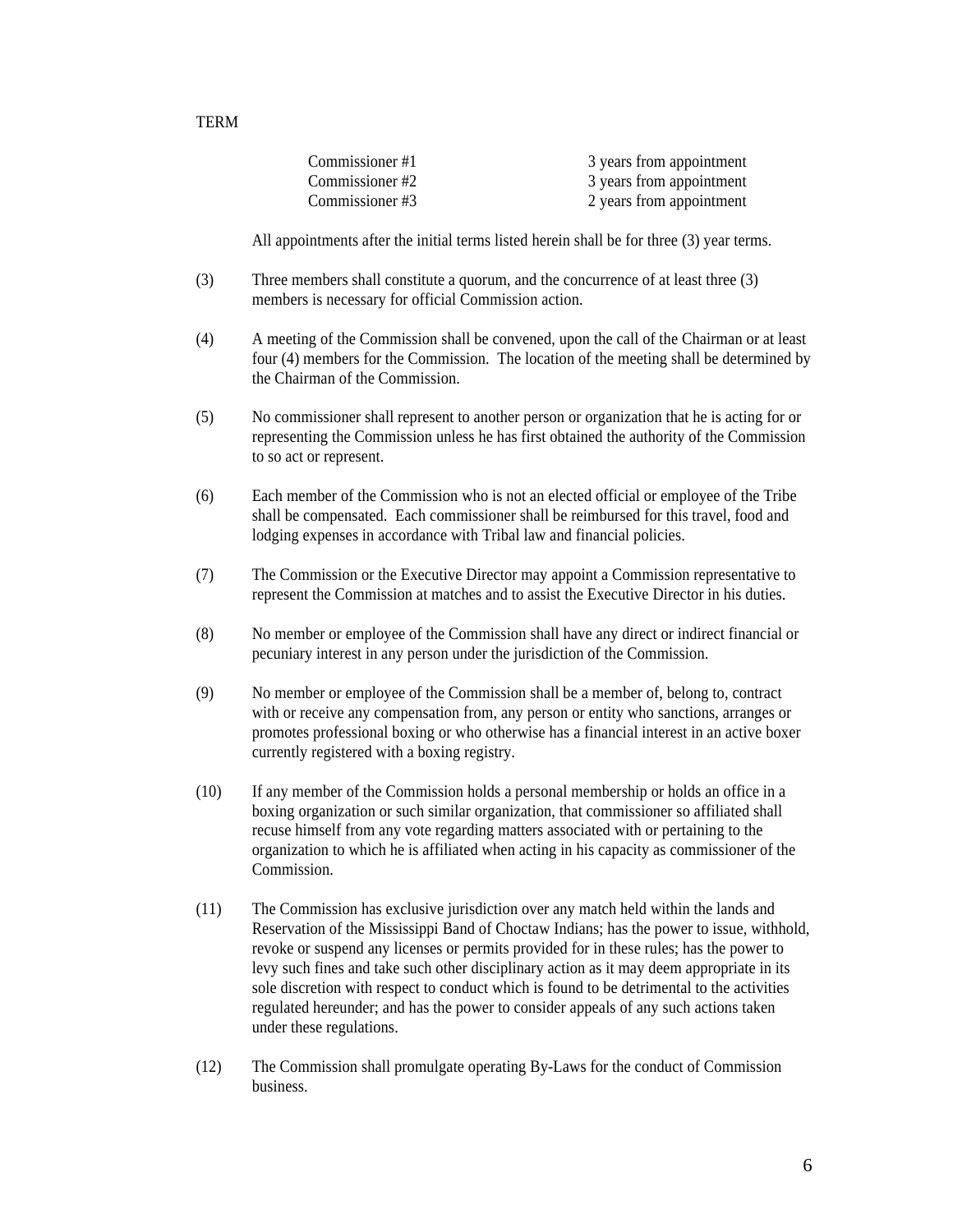- <span id="page-6-0"></span>(13) The Commission shall be responsible for appointing and licensing physicians who shall be currently licensed under applicable law.
- (14) The Commission shall employ an Executive Director on such terms as it finds to be in the best interest of the Commission.
- (15) The Commission may require background investigations or disclosures including, but not limited to, criminal and financial history, for all applicants for licensure. A list of all applicants for Licensure and the Commission action taken thereon shall be kept in the Commission Office and shall not be considered confidential information. All applications shall be treated as confidential information by the Commission. Each application shall contain privacy and false information statements. Each applicant for Licensure shall pay the Commission for all costs associated with the background investigation for that applicant's License.

#### **§27‐1‐4 Executive Director, Duties and Responsibilities**

- (1) The Executive Director shall:
	- (a) perform all administrative functions to ensure that the Commission operates and carries on its business in a lawful manner;
	- (b) be the custodian of the records of the Commission;
	- (c) ensure that proper notice and recording is made of all meetings of the Commission and medical council;
	- (d) attend all meetings of the Commission;
	- (e) tentatively approve, issue, withhold or deny licenses and permits according to the provisions hereof;
	- (f) be present at all matches and act as the Commission representative in charge or, in his absence, appoint another Commission representative to be the Commission representative in charge;
	- (g) ensure that all matches are conducted in accordance with the provisions hereof. This shall include appointing or causing to be appointed licensed match officials, in accordance with the criteria established within these rules, and reviewing and approving or disapproving a match or fight card based on weights, abilities, records or physical condition of the prospective participants. The Executive Director shall not approve a match where it is reasonable to assume, based on weights, abilities, records or physical condition of the prospective participants, that the match would not be competitive, would be physically unsafe for one or both participants, would be in conflict with the suspension requirements imposed by any other jurisdiction's boxing commission against one or both participants, except as provided for under 15 U.S.C. §6306(b), or would not be in the best interest of the sport or the welfare of the public;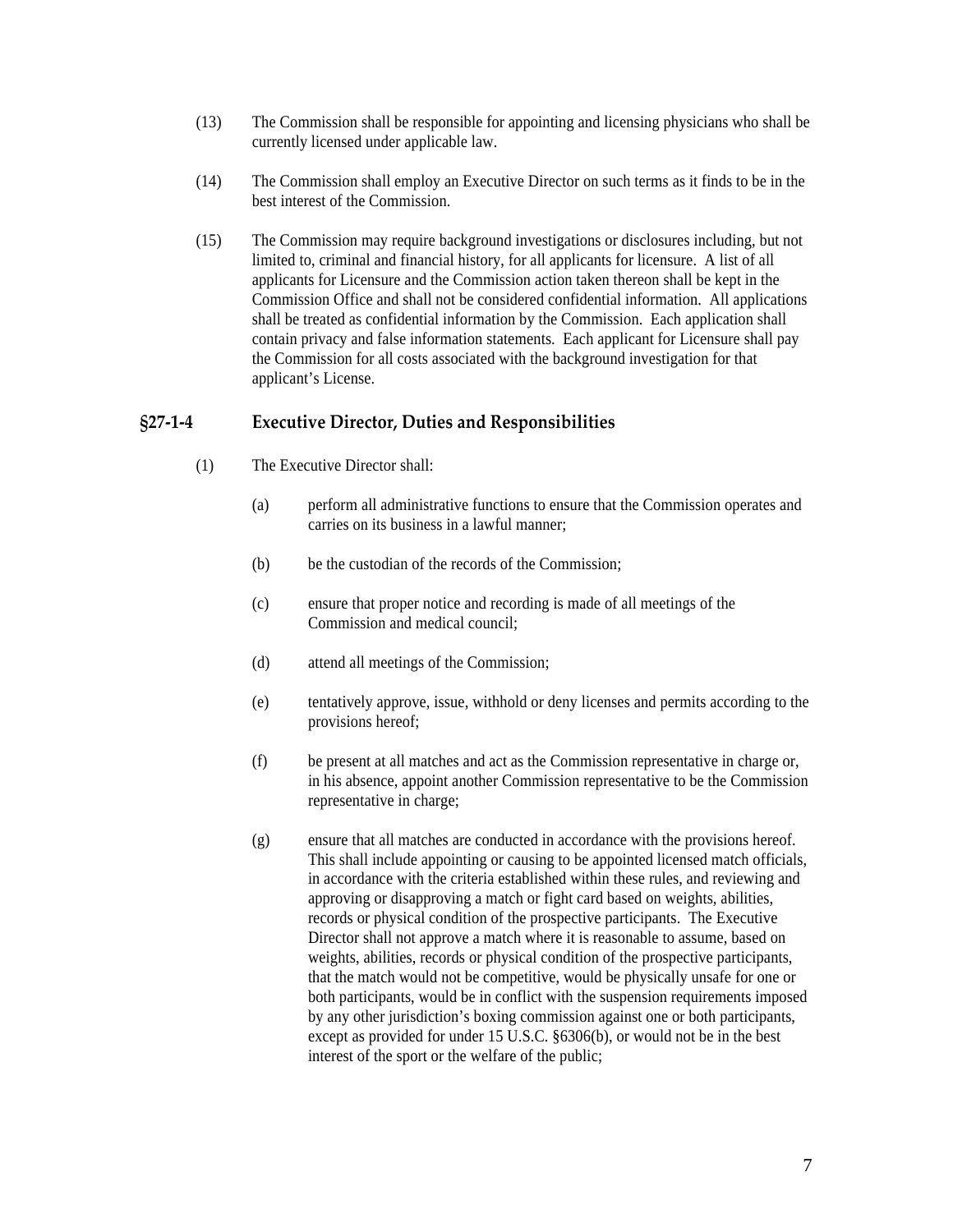- <span id="page-7-0"></span>(h) issue, or cause to be issued, administrative complaints as set forth herein after notice to and authorization from the Commission;
- (i) have the authority to affix his signature to documents which attest to or represent official Commission action; and
- (j) report the results of a professional boxing match and any related suspensions to the applicable boxer registry, not later than forty-eight (48) hours after the conclusion of such boxing match.
- (2) The Executive Director shall be responsible for notifying the Commission of any violation which would be grounds for suspension or revocation of any person's license, of violations that could cause the cancellation of a match or any matter which could reasonably be anticipated to negatively affect the health of a participant, the safety or welfare of the public or result in legal action.
- (3) The Executive Director and employees and representatives of the Commission, while acting in their official capacity, shall be reimbursed for travel, food and lodging expenses in accordance with Tribal financial policies.
- (4) The term and compensation of an Executive Director shall be determined by the Commission.

### **§27‐1‐5 Commission Representatives, Duties and Responsibilities**

- (1) A Commission representative may be appointed by the Commission or the Executive Director for the purpose of supervising or assisting in the supervision of a match regulated hereunder, and such other duties as described herein. The following process and criteria will be used to select a Commission representative:
	- (a) commission representatives will be appointed to perform a variety of functions such as supervising at weigh-ins and boxing events in the absence of the Executive Director, coordinate events at weigh-ins and boxing events, attend meetings when requested by the Commission or Executive Director, and such other duties as described herein.
	- (b) recognizing that Commission representatives require expertise in a variety of disciplines, each will be appointed to serve in positions in accordance with the particular expertise each Commission representative possesses.
- (2) The Commission representative shall be responsible for immediately notifying the Executive Director of any violation of any person under the jurisdiction of the Commission or of problems that, if unresolved, could cause the cancellation of a match or any matter which could reasonably be anticipated to negatively affect the health of a participant or the safety or welfare of the public.
- (3) A Commission representative, in his capacity of supervisor of the match or the Commission representative in charge of the match shall be responsible for: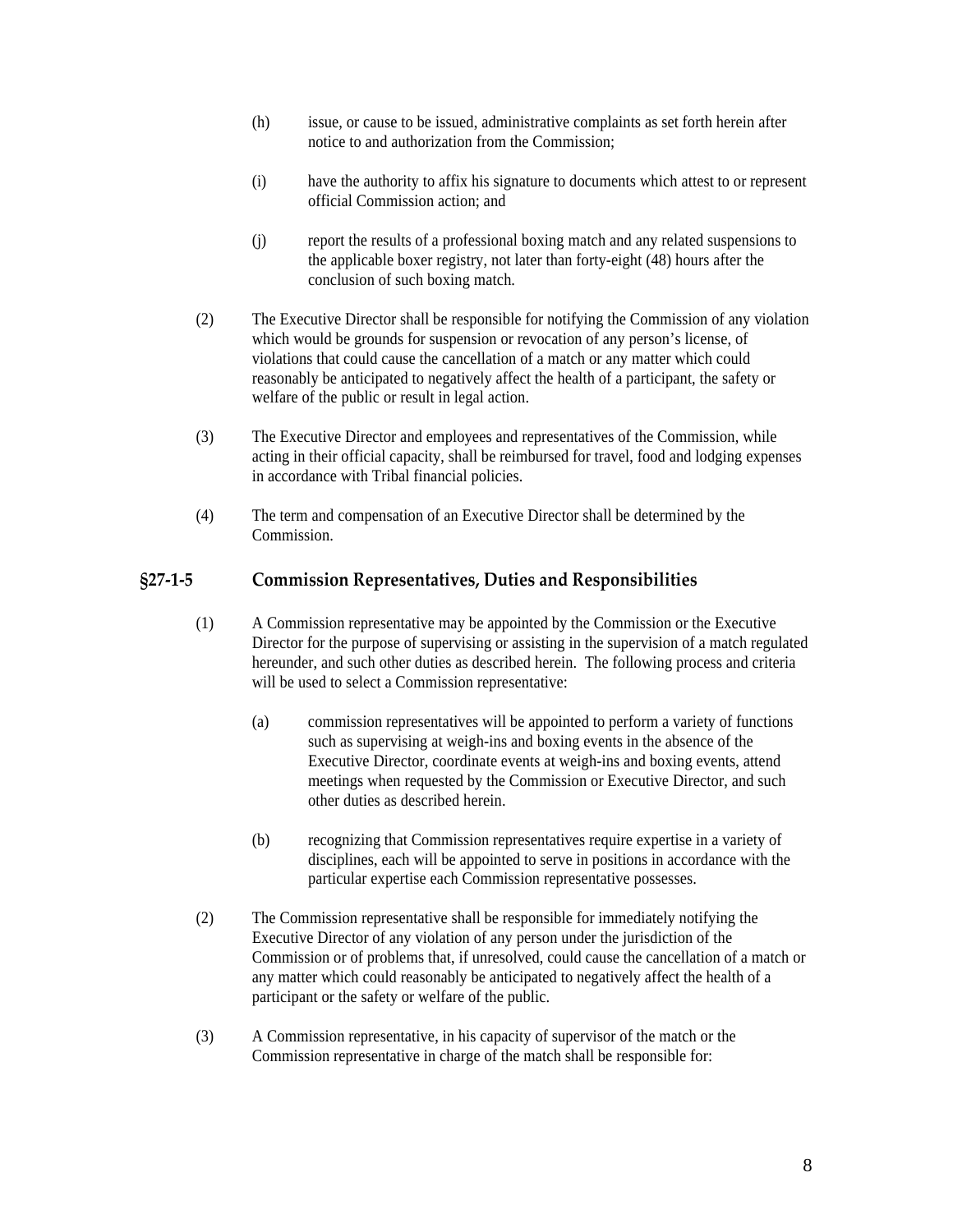- <span id="page-8-0"></span>(a) ensuring that all the requirements indicated herein to be the responsibility of the Commission representative are properly and timely carried out as set forth herein;
- (b) appointing the referee, timekeeper, knockdown timekeeper, judges and inspectors for each match for which he is responsible. There shall be a minimum of two (2) referees present at each program of matches. There shall be a minimum of three (3) judges present at each program of matches. There shall be a minimum of one (1) timekeeper present at each program of matches. There shall be a minimum of one (1) knockdown timekeeper present at each program of matches. There shall be a minimum of four (4) inspectors present at each program of matches:
- (c) having available required wearing apparel and equipment for Commission representatives, inspectors and officials;
- (d) having available rubber gloves for use by the seconds, physicians and officials;
- (e) ensuring that all officials are paid by the promoter prior to leaving the premises of the program of matches after the program of matches has been concluded; and that all officials acknowledge by signature, on a form provided by the Commission, the receipt of payment. Commission representatives may utilize Form CBC-460, entitled Acknowledgment of Payment of Fees to Officials Incorporated herein by reference.

#### **§27‐1‐6 Chief Inspectors, Inspectors, Duties and Responsibilities**

- (1) The Executive Director shall appoint a minimum of one (1) chief inspector for each program of matches for the purpose of overseeing and coordinating the activities occurring in the dressing rooms with the activities occurring at ringside and the television coordinator as appropriate. The following process and criteria will be used to select chief inspectors:
	- (a) the duties of a Chief Inspector include:
		- (i) enforcement of the rules regarding hand wraps, glove weights and types, approved substances and equipment and supplies that must be in the corner during a match, conduct of the seconds in the corner during the match, how a fight may be stopped by the chief second, and anti-doping test administration;
		- (ii) ensuring the availability and good working condition of two-way radios, drug testing kits, tape, pens and gloves; and
		- (iii) serving notices of mandatory suspensions upon participants.
- (2) The Chief Inspector shall appoint a minimum of four (4) inspectors for each program of matches for the purpose of overseeing, directing and controlling the activities occurring in the dressing room and at ringside. In selecting the inspectors, the Chief Inspector shall use the process, standards and criteria set forth herein.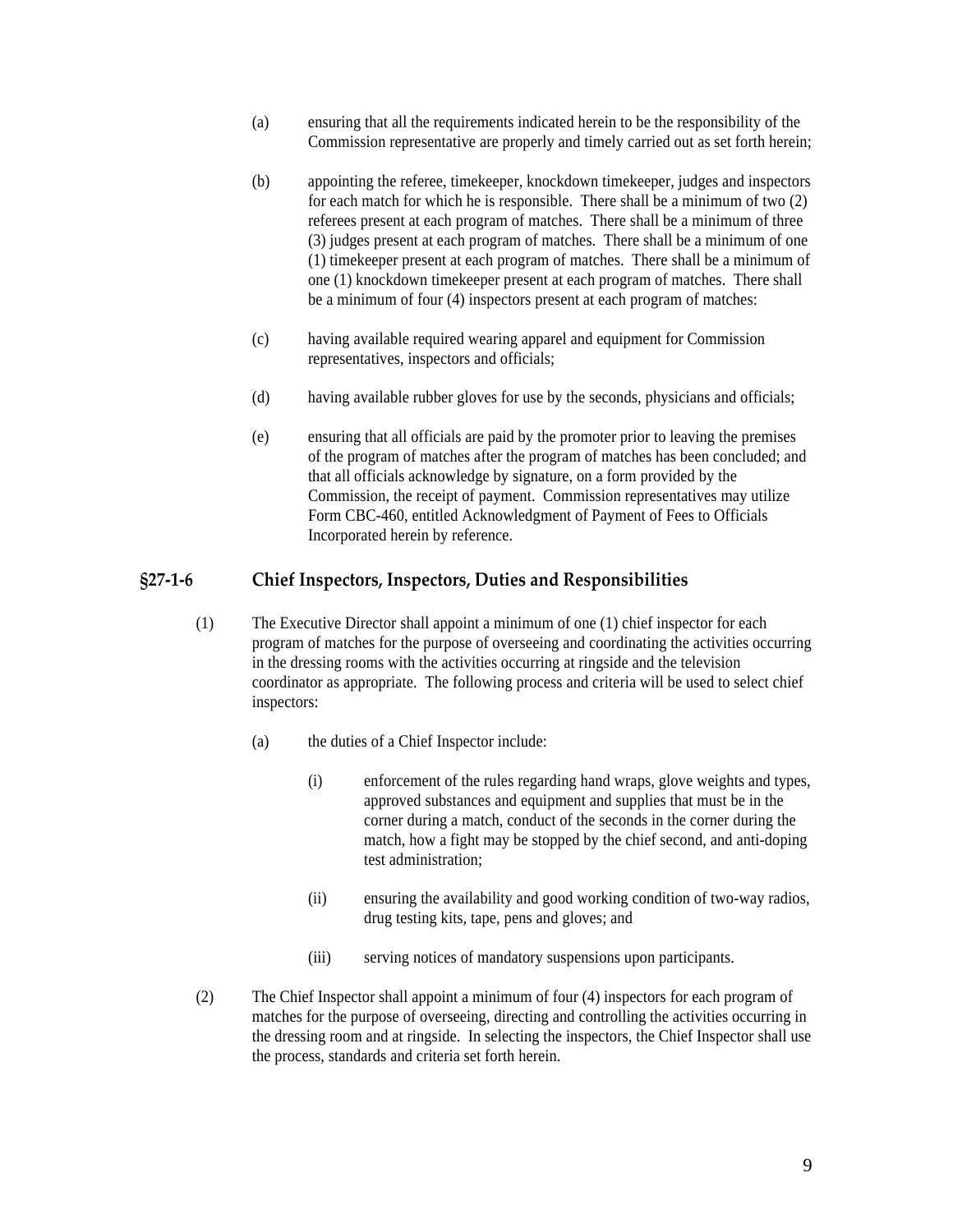- (a) Any person desiring to become an inspector shall submit an application form CBC-450, entitled General Application for License, incorporated herein by reference, which may be obtained by contacting the Commission.
- (b) Applicants for inspector must:
	- (i) be knowledgeable of the rules governing hand wraps, glove weights and types, approved substances and equipment and supplies that must be in the corner;
	- (ii) be able to observe, assimilate and react to a variety of complex situations;
	- (iii) be able to work in a highly stressful environment with a known deadline;
	- (iv) be able to work as a team member while exhibiting a demeanor of control of the dressing room area and the activities of the seconds at ringside;
	- (v) be knowledgeable of the rules governing the conduct of the seconds in the corner;
	- (vi) be knowledgeable of the rules governing how a fight may be stopped by the chief second;
	- (vii) be knowledgeable and proficient regarding anti-doping test administration;
	- (viii) have participated as an unofficial inspector for a minimum of four (4) events.
- (c) The duties of an inspector include the enforcement of the rules regarding hand wraps, glove weights and types, approved substances, equipment and supplies that must be in the corner during a match, conduct of the seconds in the corner during the match, how a fight may be stopped by the chief second, and antidoping test administration, and any additional duties as may be required by the Commission.
- (d) A urine sample shall be collected from the inspectors in accordance with the prescribed protocol as designated by these rules.
- (e) Proper security shall be maintained for the protection of the participants and the public, and to ensure that the Commission representative and inspectors can properly carry out the provisions and the rules set forth herein.
- (f) Each inspector shall be responsible for observing the conduct of the seconds in the corner of his designated participant during the course of the match and immediately reporting any violation or suspicious behavior to the Commission representative.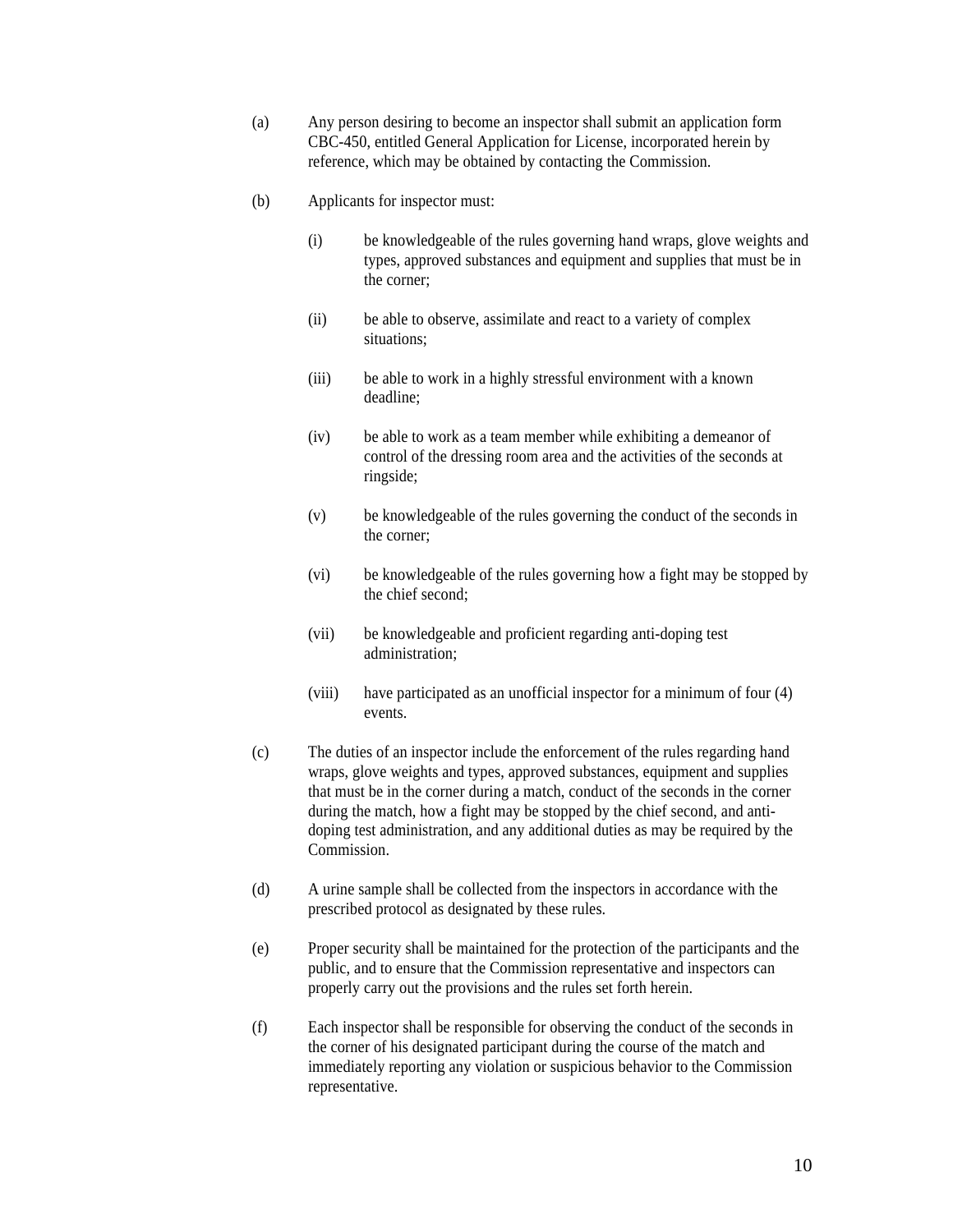(g) The Chief Inspector and inspectors shall not communicate with members of the media or press concerning any of the activities regulated by the Commission without the prior approval of the Commission or the Executive Director. All media or press inquiries shall be referred to the Executive Director.

## <span id="page-10-0"></span>**§27‐1‐7 Licenses, Permits; Requirement, Procedure, Period, and Fee**

- (1) License, Requirement, Procedure, Period, and Fee
	- (a) License Requirement
		- (i) No person may act as an announcer, booking agent, chief inspector, foreign copromoter, inspector, judge, manager, matchmaker, participant, physician, promoter, referee, representative of a booking agent, second, timekeeper, or trainer for any match held under the jurisdiction of the Commission, without first obtaining the appropriate license. Acceptance of an appropriate license constitutes agreement by the licensee to abide by and be subject to these rules.
		- (ii) No person shall be issued a license if such person has an unpaid fine or any delinquent indebtedness outstanding to the Commission.
		- (iii) No person shall be issued a license who, in any jurisdiction, has been convicted of any act which would constitute a violation of applicable state, Tribal or federal statutes or the rules set forth herein; or which would constitute any of the grounds set forth in applicable state or Tribal and federal statutes or the rules set forth herein; or which would constitute any of the grounds set forth in applicable state of Tribal and federal statutes or the rules herein for suspension or revocation of a license; or against whom such charges are pending before any regulatory body.
		- (iv) No person shall be issued a license who has been named in an information, indictment or other charging instrument for any act which would constitute a violation of applicable state, Tribal or federal statutes, or which act would constitute a ground for suspension or revocation of a license therein or the rules herein.
		- (v) No person shall transfer or attempt to transfer, including by the use of a power of attorney, any rights, privileges, responsibilities, duties, obligations or liabilities which by their nature are entitled to or encumbered by only those individuals holding a license to perform and be responsible for such activities.
		- (vi) For the purposes of these regulations, the requirements and responsibilities of a foreign copromoter shall be the same as that of a promoter, and wherever the term promoter is used it is deemed to include the term foreign copromoter.
	- (b) Licensing Procedure and Period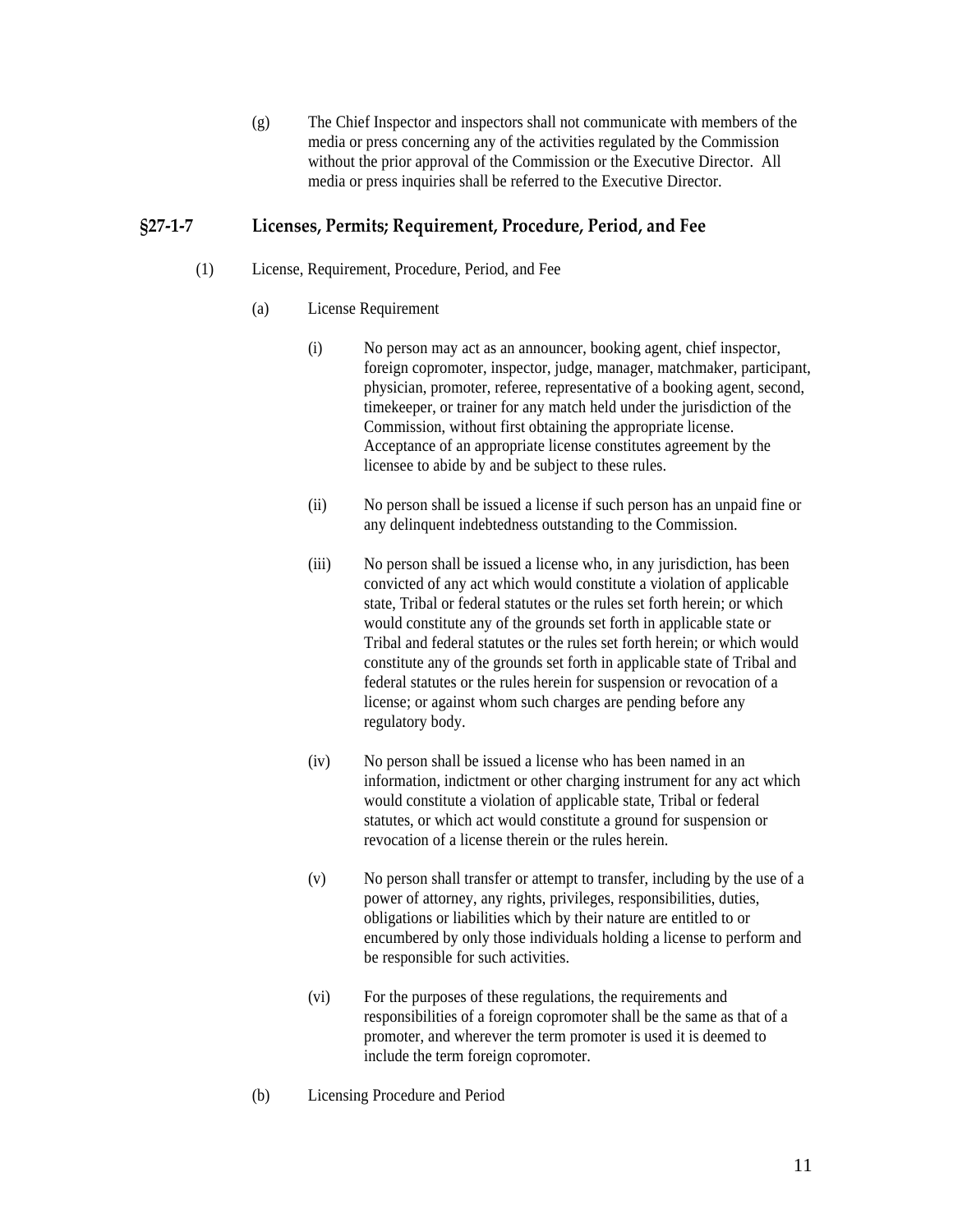- (i) All applications for a license shall be in writing on a form provided by the Commission, completed and verified by the applicant, including any required attachments, and accompanied by the required fee. An applicant for a license as an announcer, booking agent, judge, matchmaker, referee, representative of a booking agent, second or trainer shall utilize Form CBC-450, entitled Application for License, incorporated herein by reference. An applicant for a license as a manager shall utilize Form CBC-492, entitled Application for Manager License, incorporated herein by reference. An applicant for a license as a physician shall utilize Form CBC-470, entitled Application for Physician License, incorporated herein by reference. An applicant for a license as a promoter or foreign copromoter shall utilize Form CBC-452, entitled Application for Promoter or Foreign Copromoter License, incorporated herein by reference. An applicant for a license as a participant shall utilize Form CBC-467, entitled Application for Participant License, incorporated herein by reference.
- (ii) Upon receipt of an application for a license, the application shall be reviewed by the Executive Director and, if the application is in compliance with the requirements and the rules set forth herein, the Executive Director shall cause a temporary license to be issued pending final approval by the Commission. If it is determined that the application is not in compliance, the applicant shall be immediately notified and advised of the reasons for the finding that the application is not in compliance.
- (iii) A license issued pursuant to these rules shall be valid from the date of issuance until December 31 of the year in which the license was effective. An application for the renewal of a license shall be submitted on the same forms as referenced above and all of the requirements, standards, and criteria used to approve or disapprove an application for a new or initial license shall be used to approve or disapprove the application for the renewal of a license.
- (c) License Fees

The following non-refundable fee shall accompany each application for a license:

| Announcer                         | \$25.00  |
|-----------------------------------|----------|
| <b>Booking Agent</b>              | \$50.00  |
| Judge                             | \$25.00  |
| Manager                           | \$50.00  |
| Matchmaker                        | \$100.00 |
| Participant                       | \$15.00  |
| Promoter                          | \$250.00 |
| Referee                           | \$25.00  |
| Representative of a Booking Agent | \$25.00  |
| Second                            | \$15.00  |
| Trainer                           | 15.00    |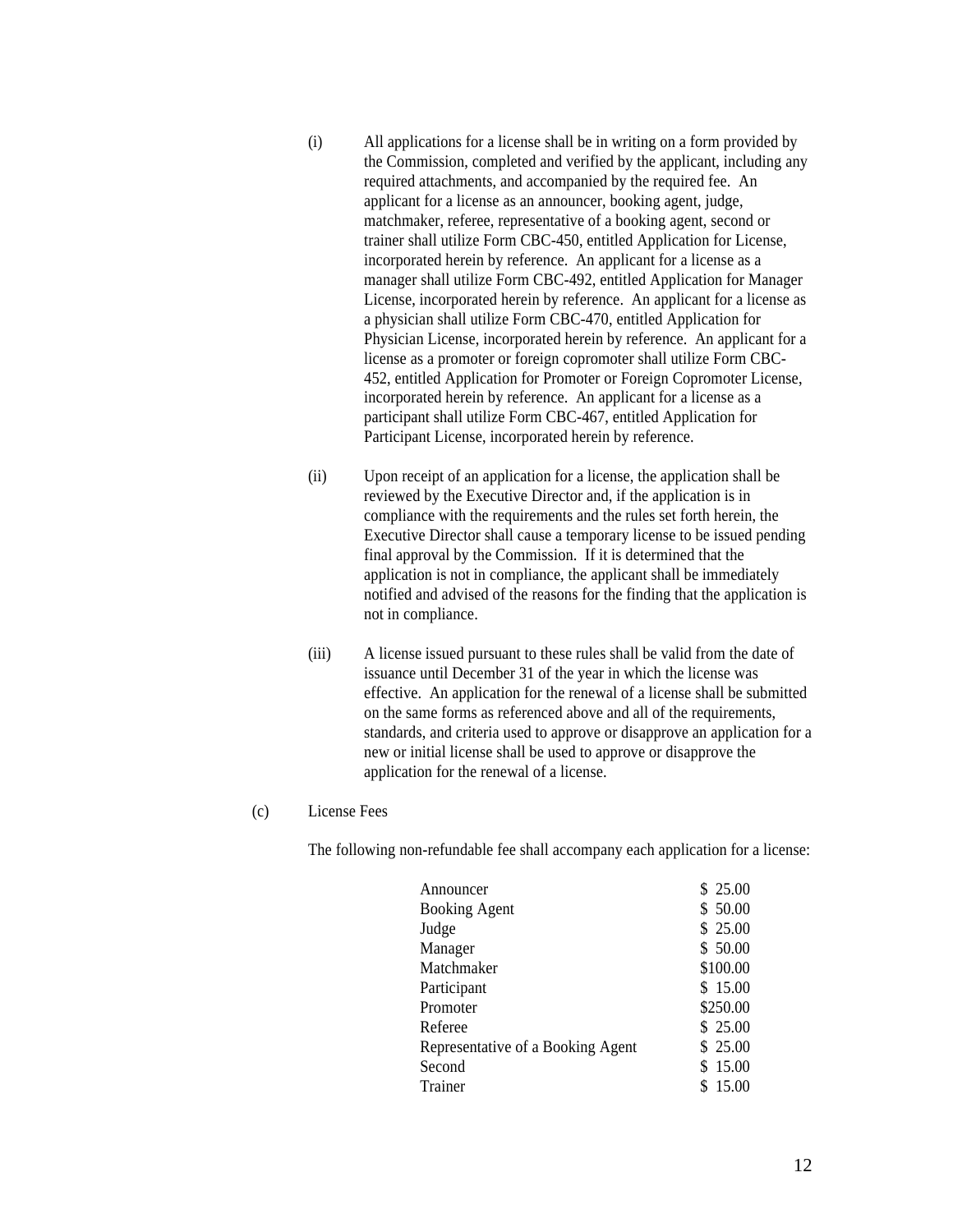- (2) Permit, Requirement, Procedure, Period, and Fee
	- (a) Permit Requirement.
		- (i) No promoter shall present a program of matches unless he has first obtained a permit.
		- (ii) No promoter shall be given tentative approval for or issued a permit if such person has an unpaid fine or any delinquent indebtedness outstanding to the Commission.
	- (b) Permit Applications.
		- (i) The application for permit accompanied by the required fees shall be required to be on file with the Commission at least seven (7) calendar days prior to the scheduled program of matches. An applicant for a permit shall utilize Form CBC-454, entitled Application for Permit, incorporated herein by reference.
		- (ii) Upon receipt of the application for permit, the Executive Director shall review the application and, if the application is in compliance with the requirements and the rules set forth herein, he shall give tentative approval to the promoter for the proposed date of the program. The approval shall be considered to be a tentative approval. If the Executive Director determines that the application for permit is not in compliance with the requirements and the rules set forth herein, he shall immediately advise the promoter that the application for permit has been disapproved and shall state the reasons that the application is not in compliance. The Executive Director shall deny an application for permit if another program of matches has previously been scheduled for the same date, and he has determined that adequate staff would not be available to properly supervise both programs or matches.
		- (iii) The promoter or matchmaker shall be required to provide the proposed fight card not later than seven (7) calendar days prior to the proposed date of the program. The promoter or matchmaker will be allowed to propose additional matches until 12 noon on the day prior to the scheduled program of matches. After such time, matches may only be proposed if records can be verified to the satisfaction of the Executive Director and prior to the conclusion of the weigh-in. At the conclusion of the weigh-in, no further matches may be proposed or approved. The Executive Director shall review the proposed fight card and, if he determines that all the proposed matches meet the requirements and the rules set forth herein, he shall approve the proposed fight card or match(s). If the Executive Director determines that the proposed fight card or match(s) is not in compliance with the requirements and the rules set forth herein, he shall not approve the proposed fight card and shall immediately advise the promoter or matchmaker that the proposed fight card has been disapproved and the reasons for the disapproval.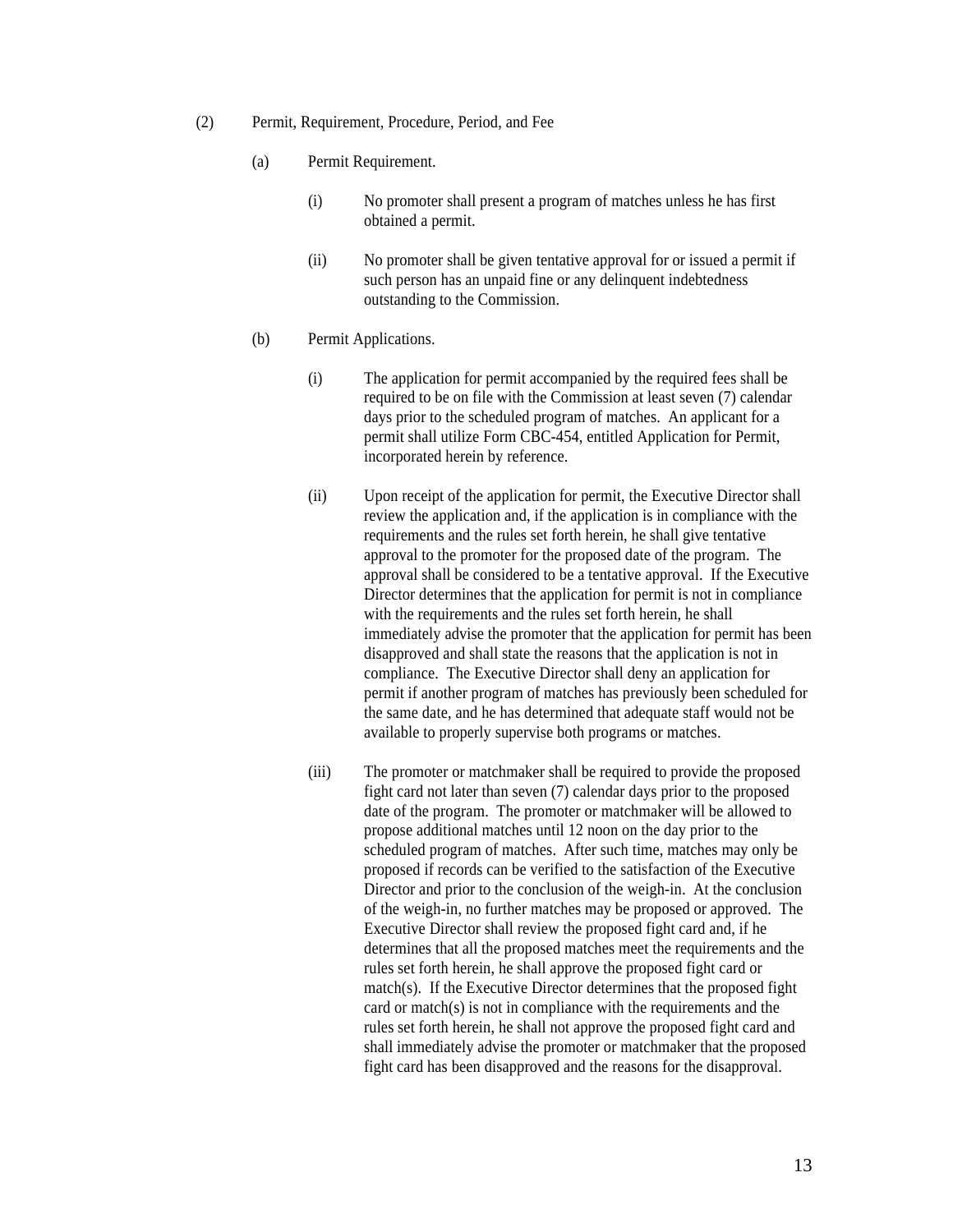- <span id="page-13-0"></span>(iv) All other pre-match requirements of the promoter described in the rules set forth herein, shall be accomplished before final approval is given and the permit issued. If the Executive Director determines that the promoter is not in compliance with the requirements set forth above, the Executive Director shall rescind the tentative approval of the permit and the program of matches shall be canceled. If the program of matches is canceled, all tickets shall be refunded if possible or practical.
- (v) A permit shall only be valid for the program of matches for which it was issued. A new permit shall be required for each new or different program of matches.
- (c) A non-refundable permit fee shall be submitted with the application for permit and shall be based on the seating capacity of the premises to be utilized to present the program of matches. The following fee structure shall be utilized to determine the permit fee:
	- (i) Seating capacity is less than  $2000 \text{Fee} = $50.00$
	- (ii) Seating capacity is 2000 or more but not greater than  $5000$  Fee = \$100.00
	- (iii) Seating capacity exceeds  $50,000$  Fee = \$250.00

### **§27‐1‐8 Insurance**

- (1) Each participant in a match held under the jurisdiction of the Commission shall be covered by insurance for medical, surgical and hospital care for injuries sustained while engaged in a match. Said coverage shall be for an amount not less than \$100,000.00 for each participant. In addition, each participant shall have life insurance for an amount not less than \$100,000.00 covering death caused by injuries received while engaged in a bout.
- (2) The promoter for the match shall be responsible for providing evidence of the insurance coverage described above and filing with the Commission written evidence of insurance no later than the weigh-in. Such evidence of insurance shall specify, at a minimum, the name of the insurance company, the insurance policy number, the effective date of the coverage and evidence that each participant is covered by the insurance. Any deductible associated with the insurance policy shall be paid by the promoter and shall not be paid by or charged to the participant.
- (3) If, at the time of weigh-in, the promoter fails to provide evidence of insurance as required above, the permit shall not be issued or, if issued, shall be suspended, and the program of matches shall be canceled.
- (4) The promoter for the match shall provide additional insurance coverage as may be required by the Commission.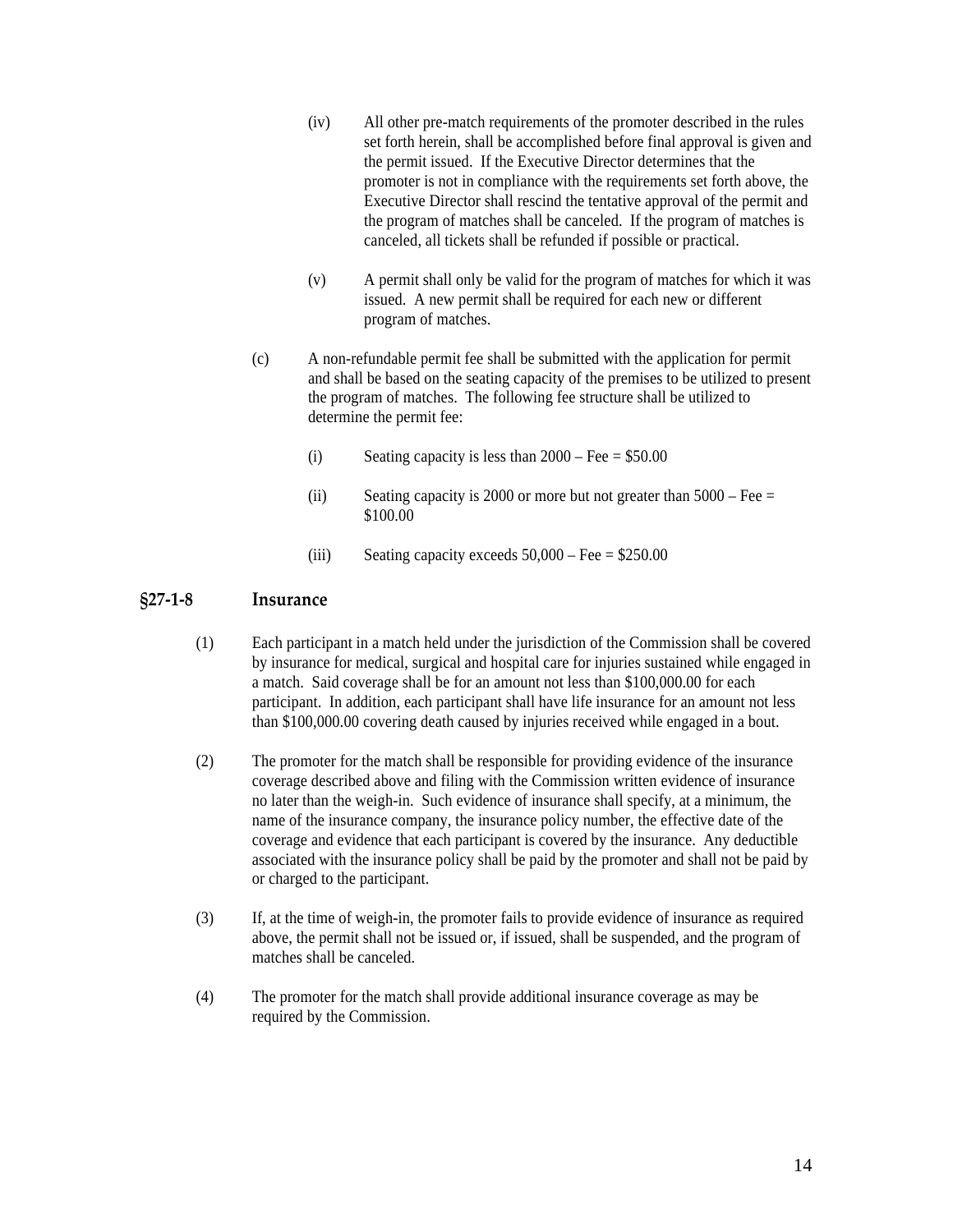## <span id="page-14-0"></span>**§27‐1‐9 Weight Classes; Weigh‐In; Pre‐Match Physical of Participant and Referee**

- (1) Weight Classes.
	- (a) The following weight classes are hereby established:
		- (i) Flyweight not over 112 pounds
		- (ii) Bantamweight not over 118 pounds
		- (iii) Featherweight not over 126 pounds
		- (iv) Junior Lightweight not over 130 pounds
		- (v) Lightweight not over 135 pounds
		- (vi) Junior Welterweight not over 140 pounds
		- (vii) Welterweight not over 147 pounds
		- (viii) Junior Middleweight not over 154 pounds
		- (ix) Middleweight not over 160 pounds
		- (x) Light Heavyweight not over 175 pounds
		- (xi) Cruiserweight over 175, not to exceed 190 pounds
		- (xii) Heavyweight over 190 pounds
	- (b) No contest shall be permitted when there is a difference of more than 12 pounds between the two participants when the lighter of the two weighs more than 160 pounds and not more than 175 pounds; or 10 pounds between the two participants when the lighter of the two weighs more than 147 pounds and not more than 160 pounds; or 8 pounds between the two participants when the lighter of the two weighs more than 135 pounds and not more than 147 pounds; or 6 pounds between two participants when the lighter of the two weighs more than 112 pounds and not more than 135 pounds. Participants in exhibitions which are held solely for training purposes shall not be required to meet the requirements of this paragraph.
- (2) Weigh-In
	- (a) Participants in matches shall be weighed on the same scale at a time and place to be determined by the Executive Director or Commission representative, in the presence of the opponent and a Commission representative, provided however, that if a participant fails to arrive at the weigh-in at the time and place determined by the Commission, the opponent of such participant shall be permitted to be weighed without the need for the participant to observe the weighing in of his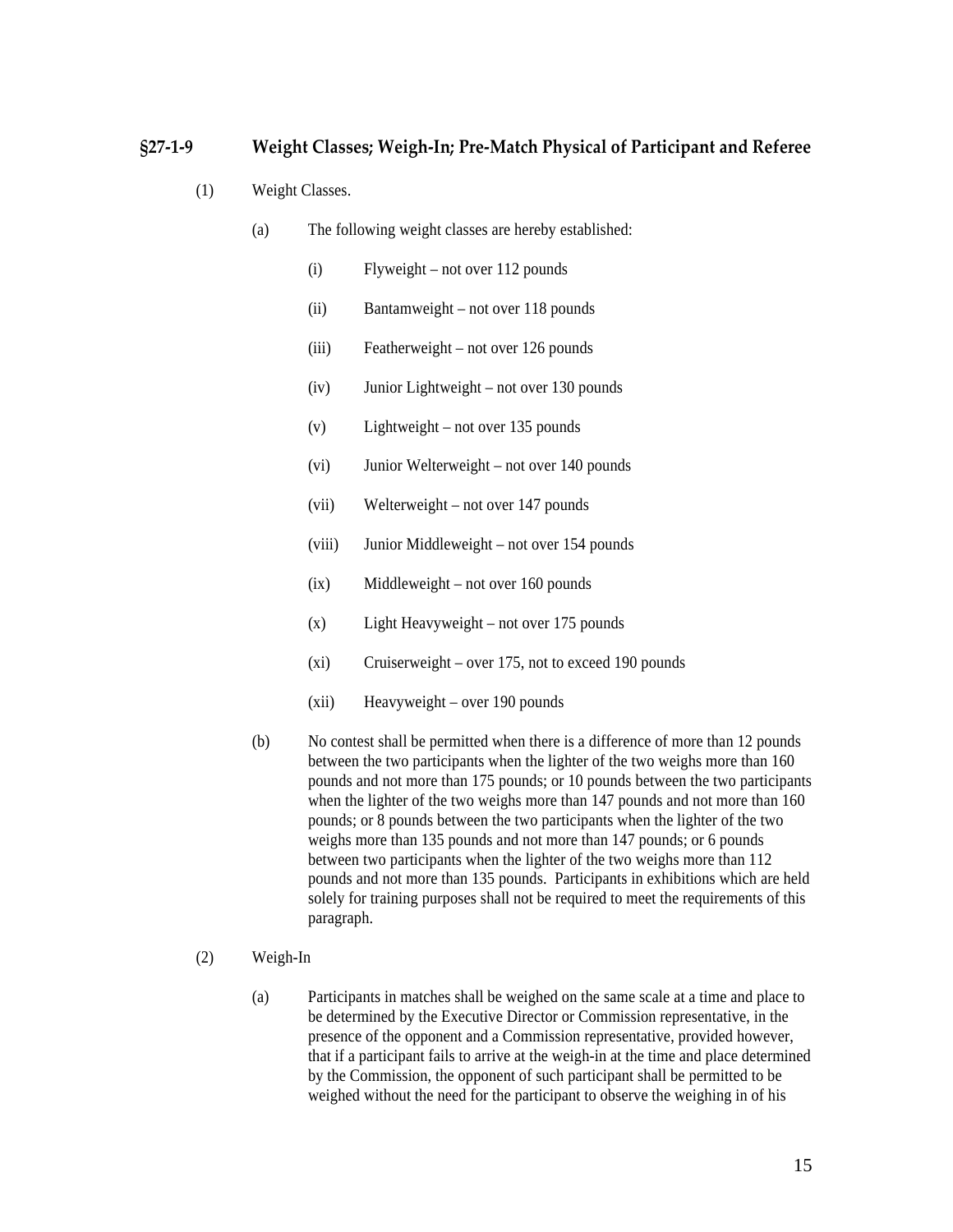opponent, provided however, that the participant who arrived at the weigh-in on time does not lose his privilege of observing the weighing in of his opponent. The weigh-in shall occur no sooner than 4:00 p.m. the day preceding the date of the program of matches.

- (b) Failure of the participant to be present at the weigh-in, at the time and place designated by the Executive Director or Commission representative, shall result in the following penalties, which shall be in addition to his loss of right to view the weigh-in of his opponent:
	- (i) in lieu of suspension or revocation of the participant's license for the first occurrence, the participant shall be penalized by assessing a fine of twenty-five dollars (\$25.00);
	- (ii) in lieu of suspension or revocation of the participant's license for second occurrence, the participant shall be penalized by assessing a fine of fifty dollars (\$50.00);
	- (iii) the third occurrence shall be penalized by suspending the license of the participant and not allowing the participant to engage in the program of matches; and
	- (iv) the fourth occurrence shall be penalized by revoking the license of the participant.
- (c) If, at the time of the official weigh-in, the weight of any participant in a contest fails to meet the weight parameters of the rules set forth herein, he shall have two (2) additional hours to meet such weight parameters.
- (d) A participant is not permitted to lose more than 3 percent of his body weight during the two (2) additional hours established in subsection (c) above.
- (e) At the time of weigh-in, each participant in a contest shall be required to provide to the Executive Director or Commission representative for inspection, an identification card issued by the state in which the participant resides. Such identification card shall contain a recent photograph of the participant, the participant's social security number, and a personal identification number assigned to the participant by the Association of Boxing Commissions' official boxer registry. In order to obtain an identification card, the participant must present to the Commission a picture identification issued by a federal, state or local unit of government or other similar authority or passport issued by the United States of America or a foreign government. This identification card must be renewed every two years. If a participant presents fictitious identification to the Commission, the Commission shall, upon the first occurrence disallow the participant from participating in a boxing or kickboxing match for a period of one year. Upon the second occurrence, the participant shall be permanently banned from participating from boxing or kickboxing under the jurisdiction of the Commission.
- (f) The participant shall be required to complete a participant information form which shall be provided by the Commission. The participant shall utilize Form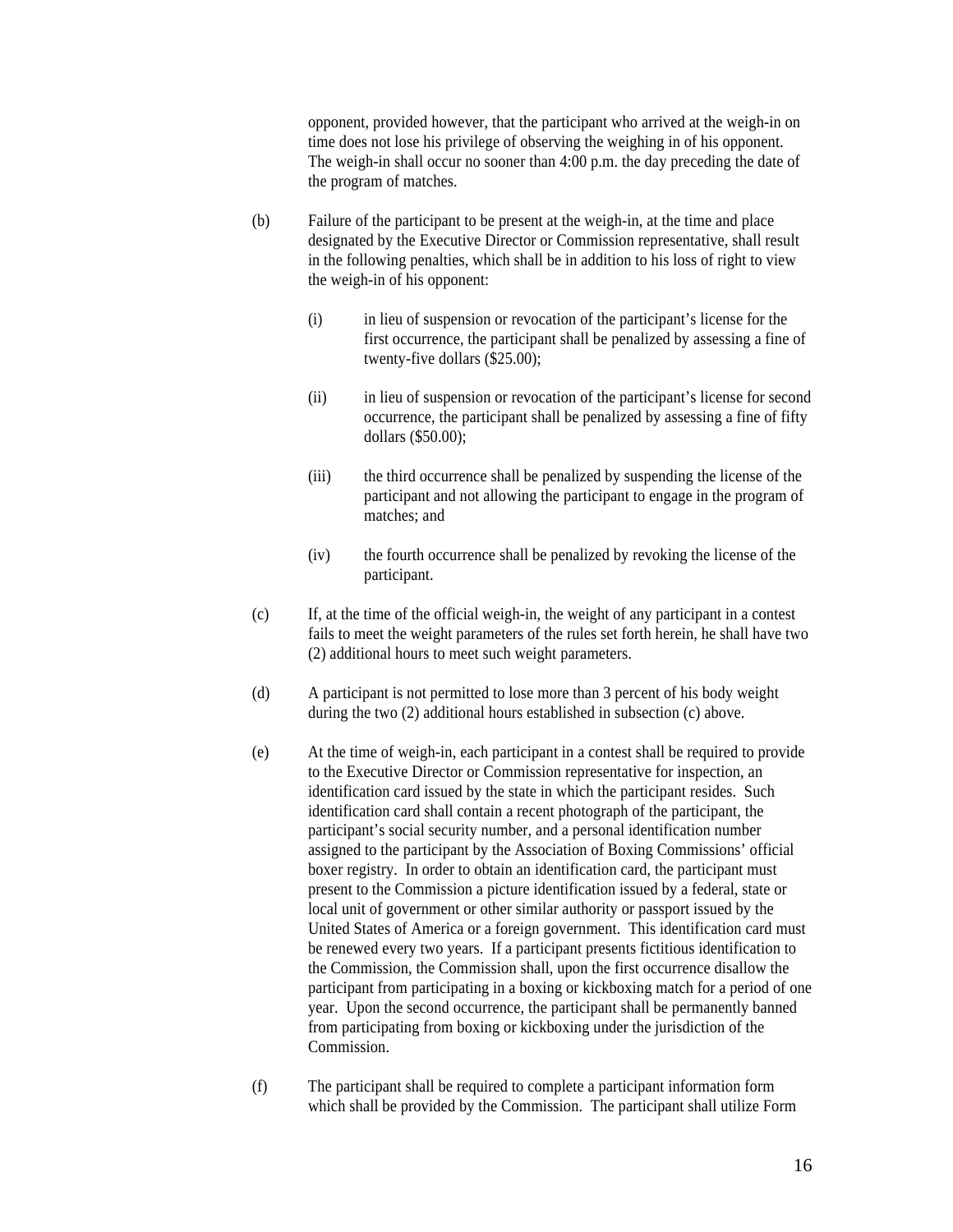CBC-469, entitled Participant Information, incorporated herein by reference. Any participant who refuses to complete this form shall not be allowed to engage in any match held under the jurisdiction of the Commission.

- (3) Pre-Match Physical of Participant and Referee
	- (a) Each participant shall, at the time of the weigh-in, be examined by a physician. The physician shall certify in writing the participant's physical condition and his professional assessment as to whether or not the participant may engage in the match. The physician shall, prior to the match, file with the Commission representative his written report of examination of the participant, which report shall state whether or not, in the opinion of the physician, the participant is physically fit to engage in the match. No participant shall be permitted to engage in a match unless he has been examined and pronounced fit to do so by a physician. Physicians shall utilize Form CBC-455, entitled Physical Examination By Physician, incorporated herein by reference. The examination given all participants shall include the following:
		- (i) temperature;
		- (ii) pulse; sitting, standing and running;
		- (iii) lungs;
		- (iv) heart; and
		- (v) blood pressure.
	- (b) No participant shall be allowed to engage in any match if any of the following conditions are found by the physician:
		- (i) hernia or bubonocele;
		- (ii) organic heart murmurs;
		- (iii) active pulmonary lesions;
		- (iv) abnormal temperature as determined by the physician;
		- (v) systolic pressure over 160; diastolic pressure over 100;
		- (vi) infectious skin lesions, such as boils or infected wounds;
		- (vii) serious recent (within forty-five (45) days) wounds; especially on face and ears; such as lacerations to eyelids and periorbital area;
		- (viii) hand injuries, and fractures less than six (6) weeks old, if, in the physician's opinion, the injury would be detrimental to the participant's health or ability to effectively compete or exhibit;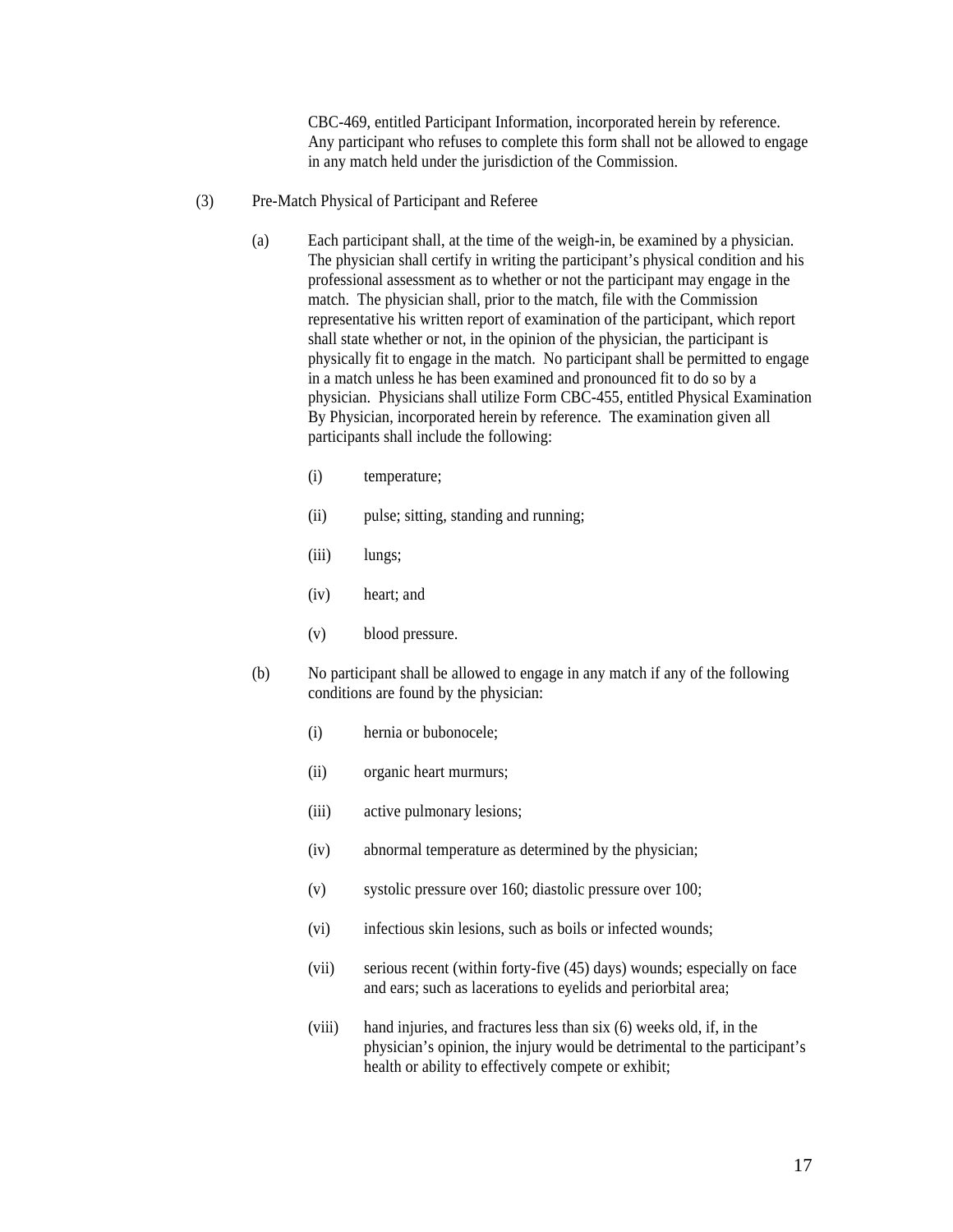- (ix) an indication that the participant is using, or is under the influence of, narcotics, drugs, stimulants, depressants, alcohol, local anesthetics or such a high level of analgesics as to render the participant unable to recognize if he is seriously injured. If the physician finds any indication or evidence that the participant is using, or is under the influence of, unauthorized drugs or foreign substances such that the physican cannot make a definite determination and therefore allows the match to proceed, the physician shall immediately advise the Executive Director or Commission representative who shall ensure that a urine drug screen or BAC test is taken and processed in accordance with §27-1-19 of this Title;
- (x) retinopathy or detached retina; provided however, that applicant shall be permitted to participant in a fight if the participant provides, at or before the weigh-in, a written statement of a licensed ophthalmologist stating that the applicant's retina is completely healed and that in the ophthalmologist's medical opinion, no unusual or extraordinary risk to the applicant is anticipated as a result of the retinopathy or a previously detached retina. The Commission shall review individual cases of repaired retinal damage for the purpose of permitting the individual to engage in a boxing match under its jurisdiction.
- (xi) dental abscess;
- (xii) ophthalmologic problem;
- (xiii) history of epilepsy or seizures;
- (xiv) blindness;
- (xv) history of kidney problems;
- (xvi) change in gait or balance;
- (xvii) history of any serious abnormality in a CAT scan, electroencephalogram (EEG), or electrocardiogram (EKG);
- (xviii) proof that women are not pregnant. Test must be performed within seventy-two (72) hours of match;
- (xiv) signs of dementia pugilistica; and
- (xx) contact lenses cannot be worn by any participant during the match.
- (c) Participants shall supply the Commission's Physician with test reports for HIV and Hepatitis B and C performed within ninety (90) days of the date of the match. Results of the reports shall be communicated to the Executive Director for such action by the Commission as it deems appropriate.
- (d) The Executive Director shall, whenever necessary, require that a referee undergo a physical examination prior to acting as a referee in any match.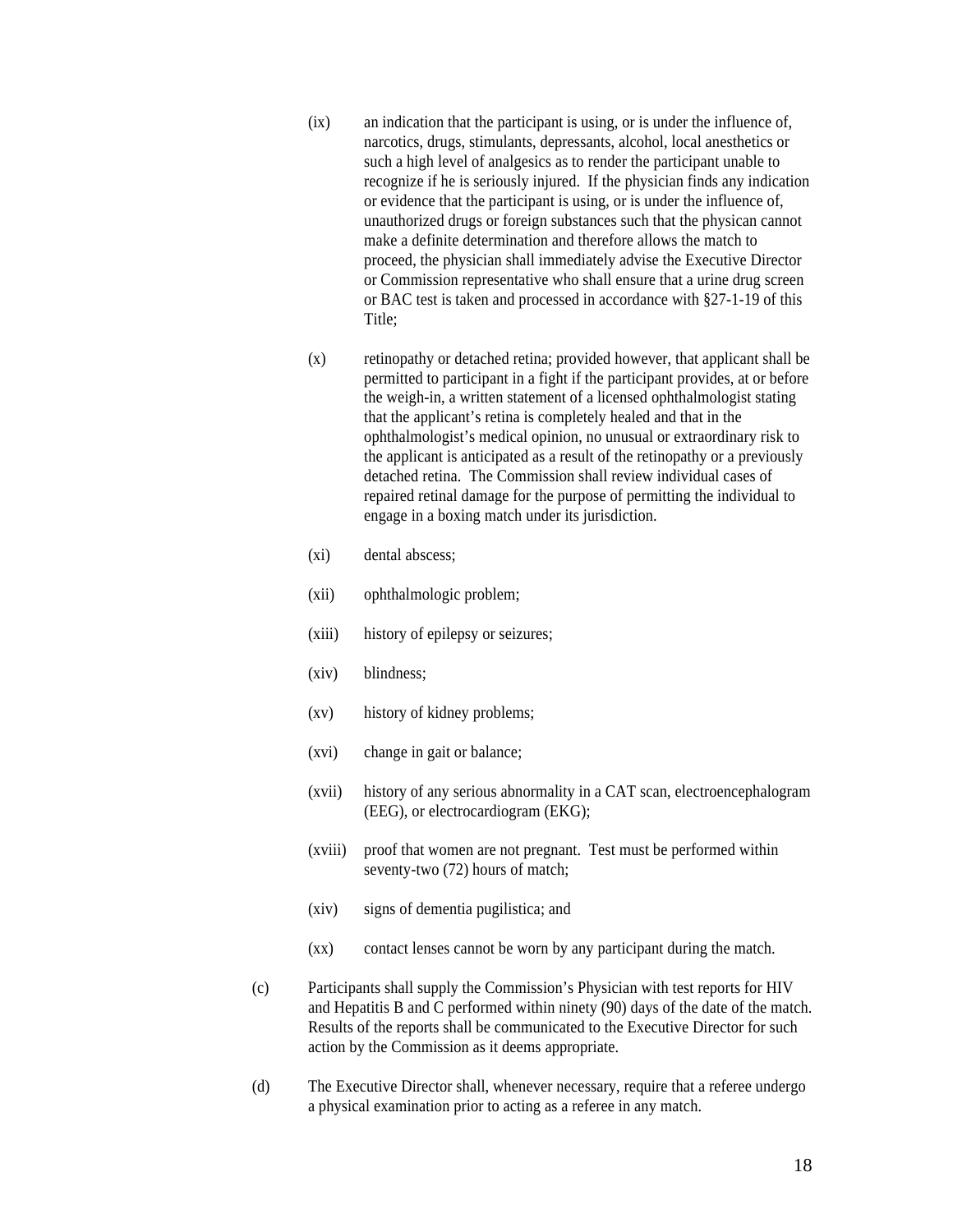(e) If at any time, evidence is revealed that indicates that the match may be adverse to the health of a participant or referee, the Executive Director shall order a medical examination to be given to the participant or referee, the report of which examination shall be made to the Commission representative.

#### <span id="page-18-0"></span>**§27‐1‐10 Drugs and Foreign Substances; Penalties**

- (1) Drugs and Foreign Substances Ingested or Designed to be Ingested
	- (a) No participant shall at any time, use, or be under the influence of, any drug or foreign substance that would unfairly increase or decrease his performance, or impair his or the Physician's ability to recognize a potentially serious injury or physical condition. Any participant is subject to random drug screening by the Commission's Physician. Failure or refusal to submit to such test or tests shall be grounds of automatic disqualification by the Commission. No substance, other than plain drinking water supplied by the Commission, shall be given to or ingested by a participant during the course of a match.
	- (b) The following drug or foreign substance classifications are prohibited except as otherwise indicated:
		- $(i)$  stimulants All stimulants are banned with the following exceptions:
			- (A) Caffeine provided, however, that an amount greater than 12 mcg/ml in the urine is prohibited;
			- (B) Beta 2 Agonist provided, however, it is selected from the following list and is in aerosol or inhalant form only:

|       | <b>Drug Chemical</b>       | <b>Brand Name</b>   |
|-------|----------------------------|---------------------|
| (I)   | <b>Bitolterol Mesylate</b> | Tornalate           |
| (II)  | Metaproterenol Sulfate     | Alupent, Metaprel   |
| (III) | Albuterol Sulfate          | Ventolin, Proventil |
| (IV)  | Terbutaline Sulfate        | <b>Brethaire</b>    |

- (ii) narcotics;
- (iii) anabolic Steroids, including human growth hormone;
- (iv) diuretics;
- (v) alcohol;
- (vi) local Anesthetics; and
- (vii) corticosteroids.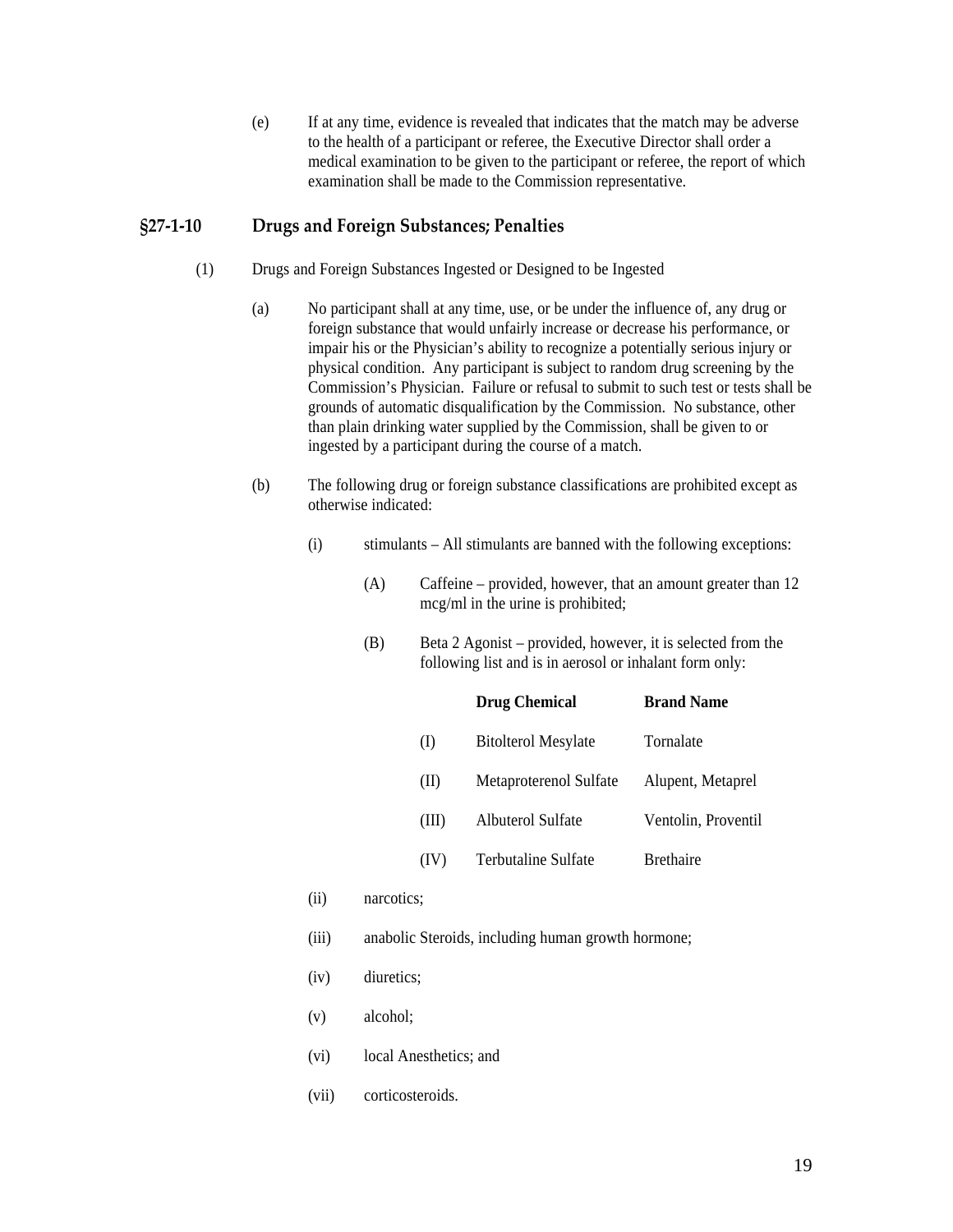- (c) Whenever the Commission representative has reason to believe that a participant has ingested or used a prohibited drug or foreign substance, the Commission representative shall request and the participant shall provide, under the supervision of the physician, Commission representative or inspector, a sample of his urine taken not more than one hour after the conclusion of the match. No participant shall use substances or methods which would alter the integrity of the urine sample. Urine samples shall be taken in accordance with the protocol as agreed upon in writing between the Commission and the laboratory used for processing the urine samples.
- (d) Failure or refusal to provide a urine sample immediately upon request shall result in the revocation of the participant's license. Any participant who has been adjudged the loser of a match and who subsequently refuses or is unable to provide a urine sample, shall forfeit his share of the purse to the Commission. Any participant who is adjudged the winner of a match and who subsequently refuses or is unable to provide a urine sample shall forfeit the win and shall not be allowed to engage in any future match held under the jurisdiction of the Commission. A "No Decision" result shall be entered into the official record as the result of the match. The purse shall be redistributed as though the participant found to be in violation of this subsection had lost the match. If redistribution of the purse is not necessary or after redistribution of the purse is accomplished, the participant found to be in violation of this section shall forfeit his share of the purse to the Commission.
- (e) After each match the physician shall advise the Commission representative as to whether or not he observed any behavior or other signs that would indicate the advisability of processing the urine sample. The Commission representative shall make the final decision as to the processing of the urine drug screen.
- (2) Drugs or Foreign Substances Used Externally or Designed for External Use
	- (a) No drug or foreign substance shall be used unless expressly provided for in these rules or as directed by the physician.
	- (b) The following drugs or foreign substances may be used by participants under the conditions described herein:
		- (i) petroleum jelly the discretional use of petroleum jelly shall be allowed around the eyes. However, the use of petroleum jelly on the arms, legs and body of a participant is prohibited;
		- (ii) the discretional use of a 1/1000 solution of Adrenalin and Avitine, or their generic equivalents, as approved by the physician, shall be allowed between rounds to stop bleeding of minor cuts and lacerations sustained by a participant.
- (3) Any participant determined to have been using or under the influence of a prohibited drug or foreign substance and who has been adjudged the loser of a match, shall forfeit his share of the purse to the Commission. Any participant determined to have been using or under the influence of a prohibited drug or foreign substance and who has been adjudged the winner of a match, shall forfeit the win and a "No Decision" result shall be entered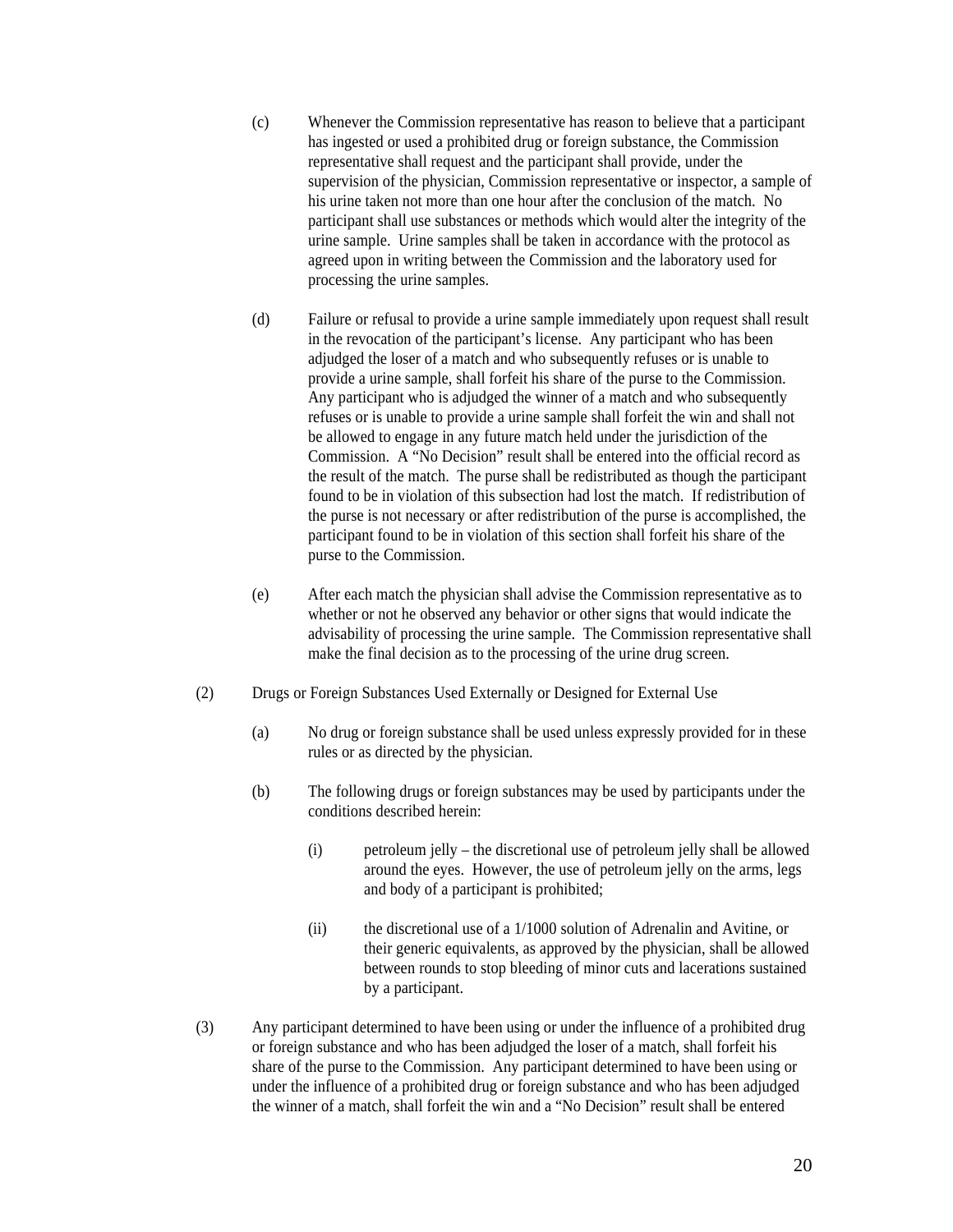into the official record as the result of the match. The purse shall be redistributed as though the participant found to be in violation of this subsection had lost the match. If redistribution of the purse is not necessary or after redistribution of the purse is accomplished, the participant found to be in violation of this section should forfeit his share of the purse to the Commission. The following penalties shall be assessed against any participant found to be in violation of this section:

- (a) the first occurrence shall be penalized by suspending the participant's license and banning his participating in any manner, in any match for a period of one hundred eighty (180) calendar days;
- (b) the second occurrence shall be penalized by suspending the participant's license and banning his participation in any manner, in any match for a period of one (1) year;
- (c) the third occurrence shall be penalized by permanently revoking the participant's license and banning permanently his participation in any manner, in any match or activity regulated by the Commission.
- (4) No person licensed by the Commission shall participate in or contribute to the act of violating this section, and any violation shall be grounds for suspension or revocation of all licenses held by such person. Any person found to be in violation of this section shall forfeit his share of the purse or other compensation to the Commission and shall be assessed the following penalty:
	- (a) the first occurrence shall be penalized by suspending the person's license and banning his participating in any manner, in any match for a period of one hundred eighty (180) calendar days;
	- (b) the second occurrence shall be penalized by suspending the person's license and banning his participation in any manner, in any match for a period of one (1) year;
	- (c) the third occurrence shall be penalized by permanently revoking the person's license and banning permanently his participation in any manner, in any match or activity regulated by the Commission.
- (5) Drugs, containers and other equipment used in conjunction with the match, regardless of why or how they are used or where they are located, shall at all times be available for inspection by the physician, referee, inspector or Commission representative and shall be seized if there is any evidence that they may have been used to violate or are in violation of any provision of these rules.
- (6) It shall be the responsibility of every person under the jurisdiction of the Commission to immediately advise the physician, referee, inspector or Commission representative of any knowledge that any participant scheduled to be engaged in any match has, in violation of this section, ingested or is under the influence of any drug or foreign substance prohibited by these rules.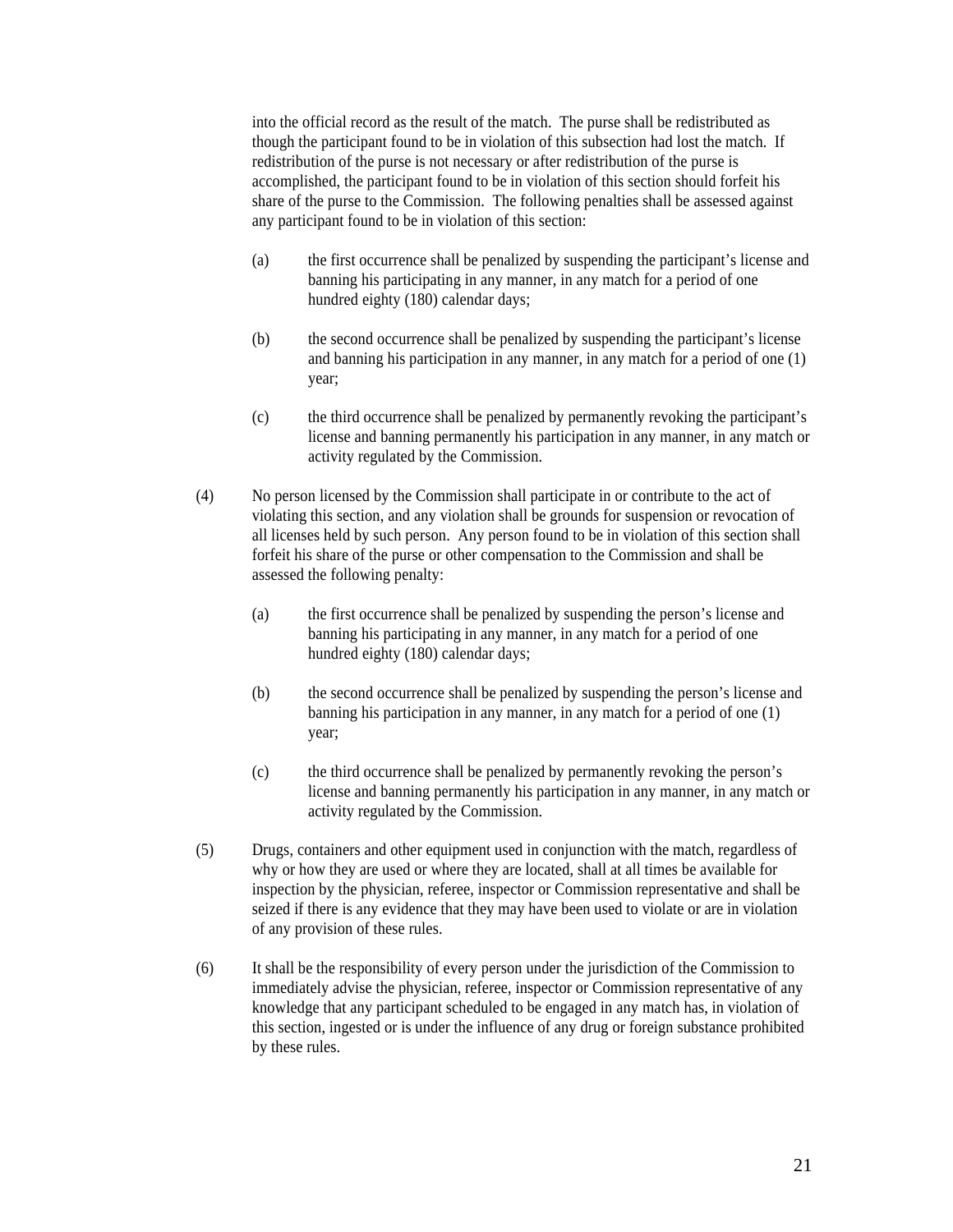# <span id="page-21-0"></span>**§27‐1‐11 Promoter and Matchmaker; Licensing and Bond; Duties and Conduct; Disclosures**

- (1) Licensing and Bond
	- (a) No person shall act as a promoter for any match held under the jurisdiction of the Commission without first having obtained a promoter license. No person shall act as a matchmaker, including a matchmaker employed by a promoter, for any match held under the jurisdiction of the Commission without first having obtained a matchmaker license. No foreign copromoter may, directly or indirectly, participate in the promotion of, receive any remuneration from, or render any services in connection with any match involving a professional, unless the foreign copromoter has been issued a license therefore by the Commission. No promoter may be associated with any foreign copromoter in promoting any match, unless the foreign copromoter has been issued a license.
	- (b) Ownership of Promoter License
		- (i) Any person licensed as an individual shall have sole ownership of such license, and such license shall not be transferable or assignable to another. If such person is no longer in business, the license shall become void.
		- (ii) Any license issued to and in the name of a corporation shall not be transferable or assignable to another. If such corporation is no longer in business or no longer operates as the corporation, the license shall become void. If any officer of the corporation is added or deleted, the licensee shall, within ten (10) calendar days, notify the Commission of such addition or deletion. A newly added officer shall be required to submit an Application For Promoter Or Foreign Copromoter License.
		- (iii) Any license issued to a partnership shall not be transferable or assignable to another. If the partnership is no longer in business or no longer operates as the partnership, the license shall become void, provided however that if the business continues to operate but does not operate as a partnership and the sole remaining person was one of the licensed partners and all other previous licensed partners have, in writing, authorized such sole remaining person to have control and use of the licensed name, then the license may remain in force and effective until its expiration date, at which time the person shall apply as an individual.
	- (c) No promoter shall also be licensed as a booking agent, representative of a booking agent, matchmaker, manager, second or trainer.
	- (d) No promoter shall have any financial or pecuniary interest in any participant under the jurisdiction of the Commission.
	- (e) Bond or Other Security, Requirements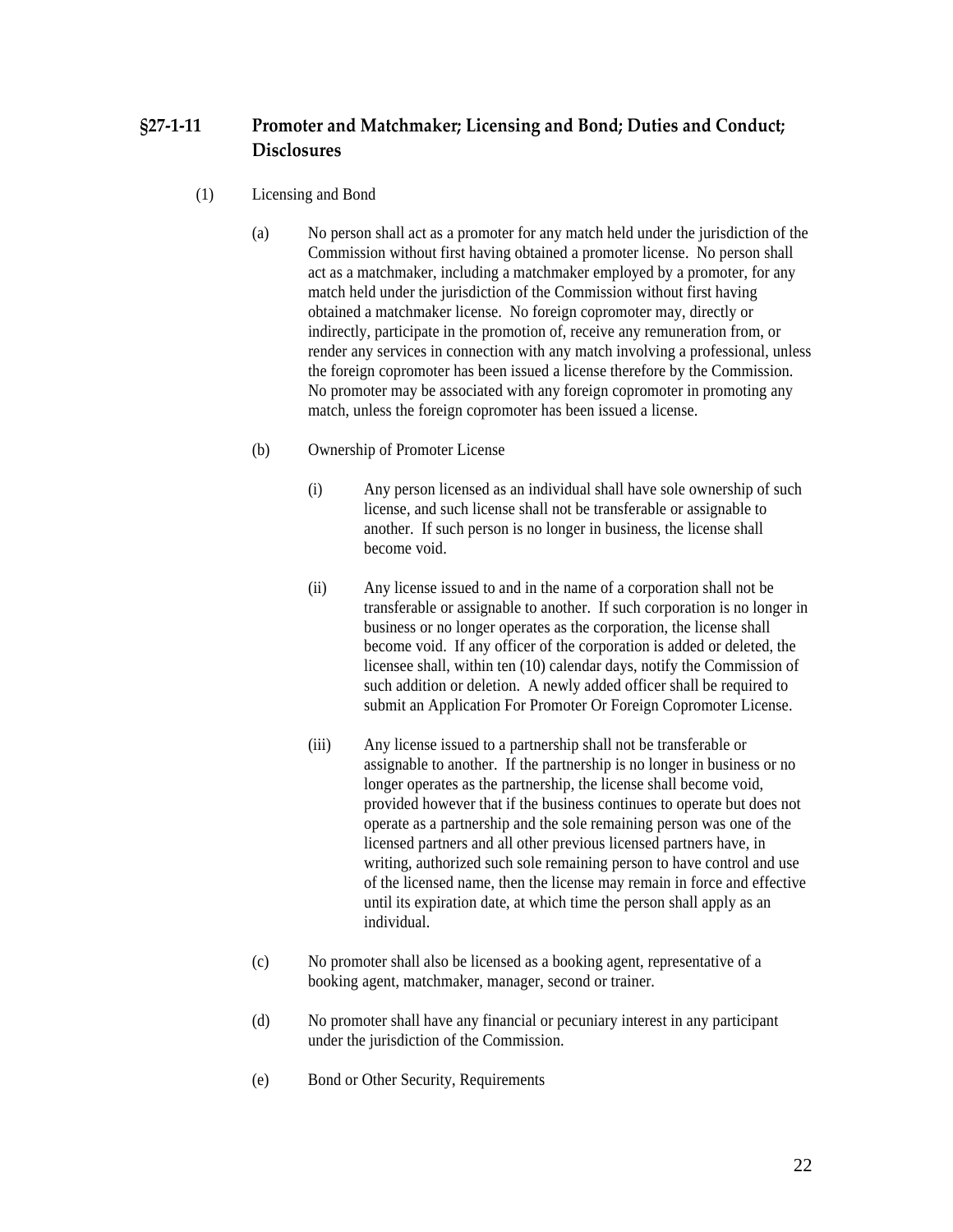- (i) An applicant for a promoter license shall deposit with the Commission a bond, cash or certificated check in the amount of fifteen thousand dollars (\$15,000.00) prior to being issued a promoter license. If, at any time and for whatever reason, the bond, cash or certified check is not maintained in full force and effect, the license shall be automatically void.
- (ii) If it is determined that the projected liability for a match may exceed fifteen thousand dollars (\$15,000.00), the Commission shall require the deposit of an additional bond, cash or certified check as additional security for the match. The additional bond, cash or certified check shall be required and used only for the designated match and shall be released or returned ninety (90) calendar days after the date of the match unless, as a result of violations or suspected violations, the Commission determines that the additional bond, cash or certified check shall be retained for a longer period.
- (iii) The bond and other security, or additional bond and additional security shall be filed with the Commission for the purpose of providing surety that the promoter will and does faithfully perform and fulfill his obligations under the rules set forth herein. Any fault, negligence, error or omission, failure to fulfill contractual obligations, violation of any rules of the Commission or any other act or failure to act shall result in a claim for recovery from the bond and recovery from the other security. When the amount of recovery cannot be determined by the Commission due to the failure of the promoter to perform these rules set forth herein, the Commission shall recover the face value of the bond and other security and the additional bond and additional security, as appropriate, provided however that the recovery shall not be greater than the amount of the bond and other security required to be deposited with the Commission.
- (iv) A bond or additional bond shall be acceptable if the following conditions are met:
	- (A) the bond or additional bond shall be on a form provided by or approved by the Commission and shall have attached a power of attorney, which power of attorney shall not have an expiration date. The promoter shall use Form CBC-465, entitled Surety Bond For Promoter, incorporated herein by reference, and shall use Form CBC-472, entitled Additional Surety Bond For Promoter, incorporated herein by reference;
	- (B) the bond and additional bond shall provide surety in an amount equal to the face amount of the bond and additional bond and the aggregate annual liability shall be for the face amount of the bond and additional bond;
	- (C) the bond and additional bond shall be made out in the name of the Commission and shall be negotiable on the sole authority of the Executive Director.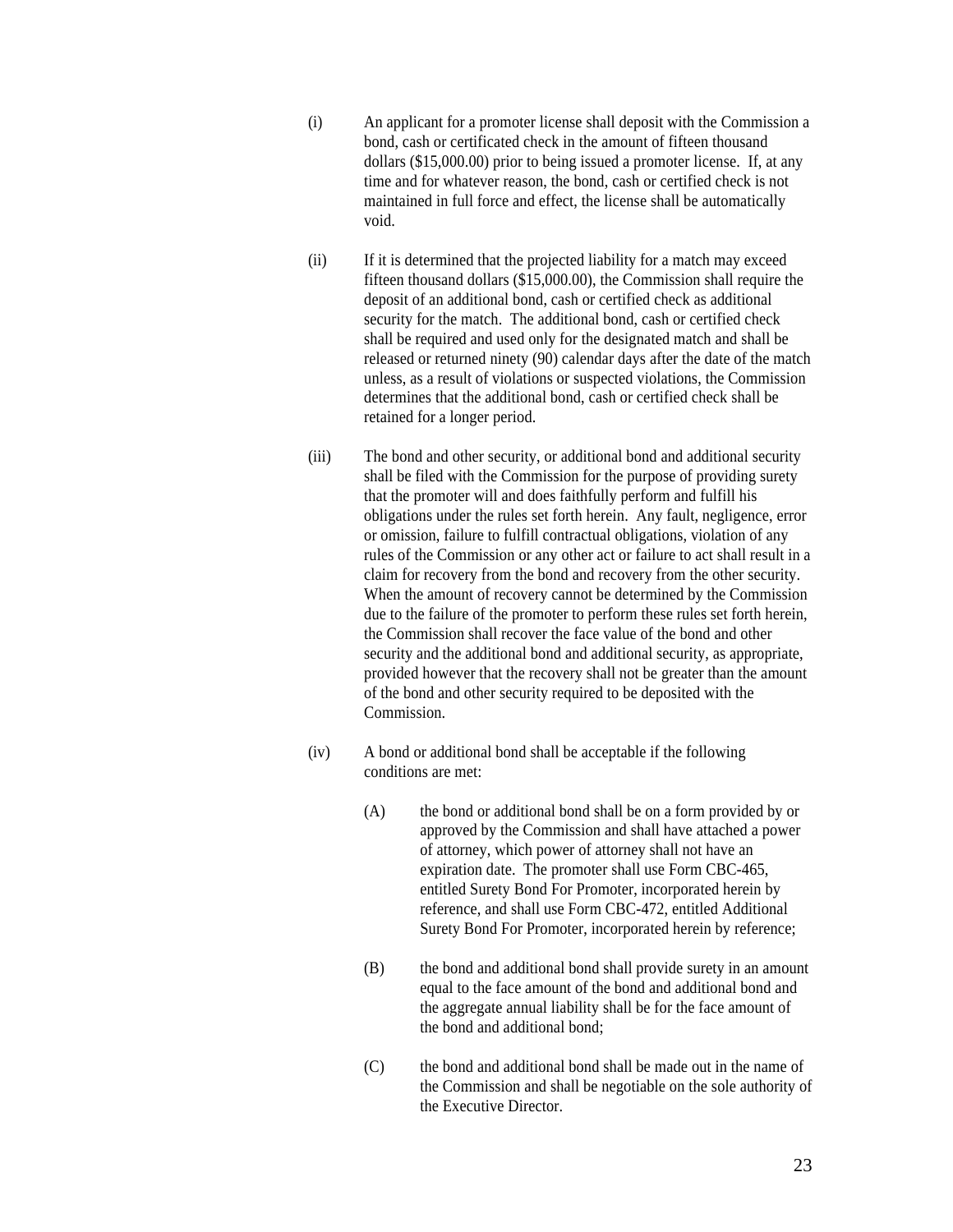- (D) the bond and additional bond may not be canceled, for any reason, unless the following conditions have been met, provided however, when an additional bond is required, as referenced above, (II) below shall not apply: (I) the surety company has provided the Commission at least a sixty (60) calendar day written notice of intent to cancel; and (II) the promoter's license has expired or the license has been returned to the Commission with a request to cancel such license and canceled by the Commission and the promoter has not filed an application for renewal of the license; and (III) a period of ninety (90) calendar days has elapsed since the most recent match of the promoter; and
- (E) the bond or additional bond is accompanied by a filing fee of ten dollars (\$10.00) for each bond or additional bond.
- (v) Other security may be provided in lieu of the bond or additional bond provided the following conditions are met:
	- (A) the security must be in the form of cash, a certified check or direct obligations of the United States or the state of Mississippi;
	- (B) the certified check shall be made payable to the Commission, and the certified check and the direct obligations of the United States or this state shall be negotiable on the sole authority of the Executive Director;
	- (C) the Commission shall not pay interest or other charges or fees to the promoter;
	- (D) the security may not be canceled or requested to be returned, for any reason, unless the following conditions have been met, provided however, when an additional security is required, as referenced above, (II) and (IV) below shall not apply: (I) the promoter has provided the Commission at least a sixty (60) calendar day written notice of request for return or release of the security; and (II) the promoter's license has expired or the license has been returned to the Commission with a request for cancellation and canceled by the Commission and the promoter has not filed an application for renewal of the license, or the promoter has substituted a bond for the security and such bond indicates on its face that it shall retroactively cover the promoter for all times and for all obligations of the promoter covered by the security for which the bond is being substituted. In the event of substitution of a bond for the security on deposit with the Commission, (III) and (IV) below shall not apply; and (III) a period of ninety (90) calendar days has elapsed since the most recent match of the promoter; and (IV) a period of one (1)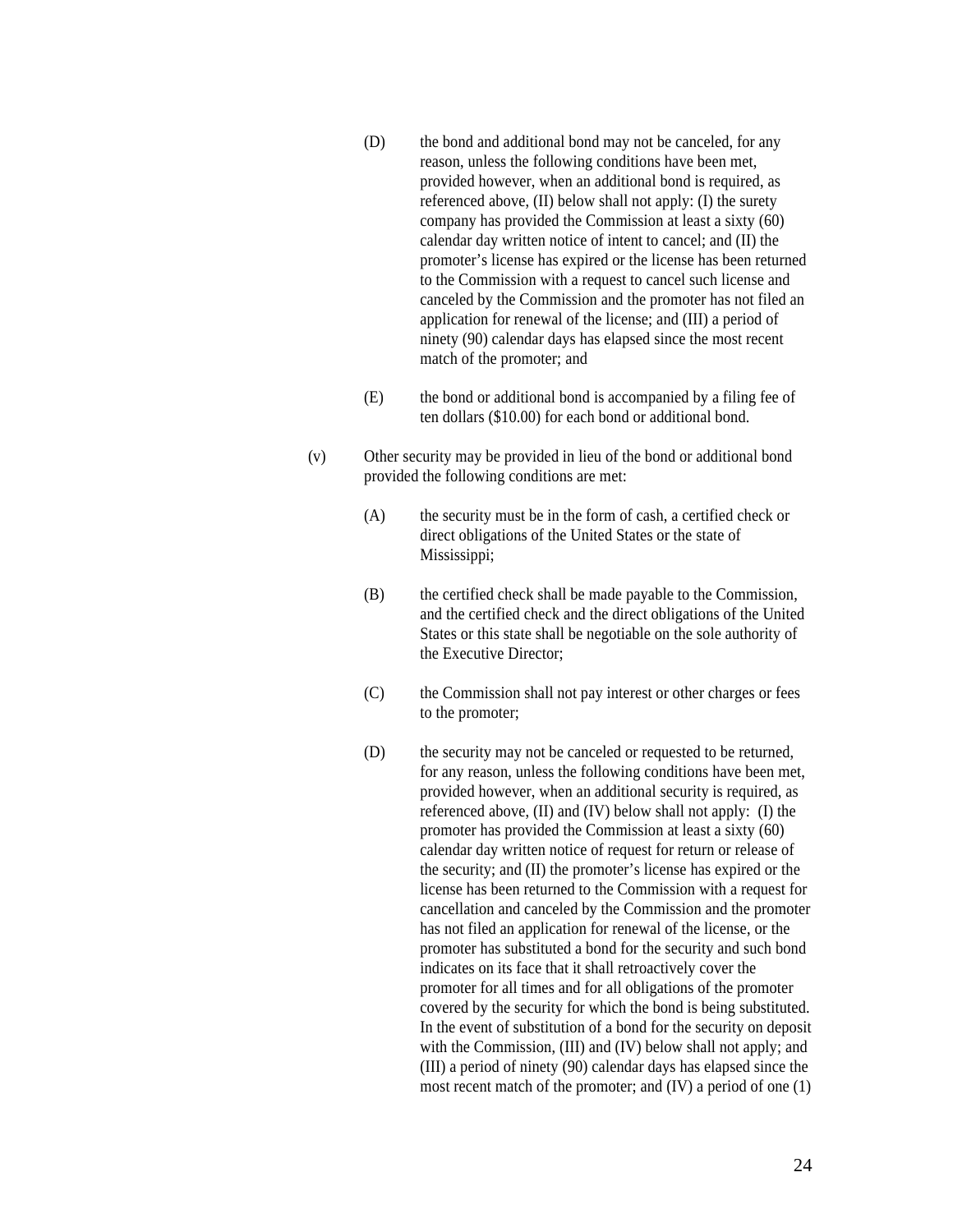year has elapsed since the security was deposited with the Commission.

- (E) the promoter shall use Form CBC-468, entitled Security In Lieu of Bond For Promoter, incorporated herein by reference, and shall use Form CBC-471, entitled Additional Security In Lieu of Bond For Promoter, incorporated herein by reference.
- (F) the security or additional security is accompanied by a filing fee of ten dollars (\$10.00).
- (2) Duties and Conduct
	- (a) More than one promoter may be involved in the promotion of a single program of matches. The promoter to whom the permit is issued shall be considered as the promoter of record and such promoter shall be responsible for ensuring that all the requirements and responsibilities of the promoter are accomplished as set forth herein, provided however, that the bonds or other securities deposited with the Commission of all promoters involved in the promotion of the program of matches shall be liable and used as surety against any claim or obligation involving the program of matches.
	- (b) A matchmaker shall make matches in which the participants are of similar ability and skill.
	- (c) A matchmaker or promoter shall not contact with or negotiate with managers or participants who are under suspension or whose license has been revoked by any Commission.
	- (d) Contracts between a manager and a participant shall contain provisions as required by any applicable Tribal, state and federal statutes and the rules herein.
	- (e) Contracts between participants and the promoter for each bout shall be filed with the Commission no later than at the time of weigh-in and shall contain:
		- (i) the name of each licensed promoter and both participants;
		- (ii) the date of the contest to which the contract applies;
		- (iii) the location of the contest to which the contract applies;
		- (iv) the number of rounds to be fought in the contest to which the contract applies;
		- (v) the weight at which each fighter is to qualify for the contest to which the contract applies;
		- (vi) the amount to be set forth in the U.S. currency, that will be paid to the participant for the contest to which the contract applies and statement that the designated amount shall be paid directly to the participant or the participant's designated agent;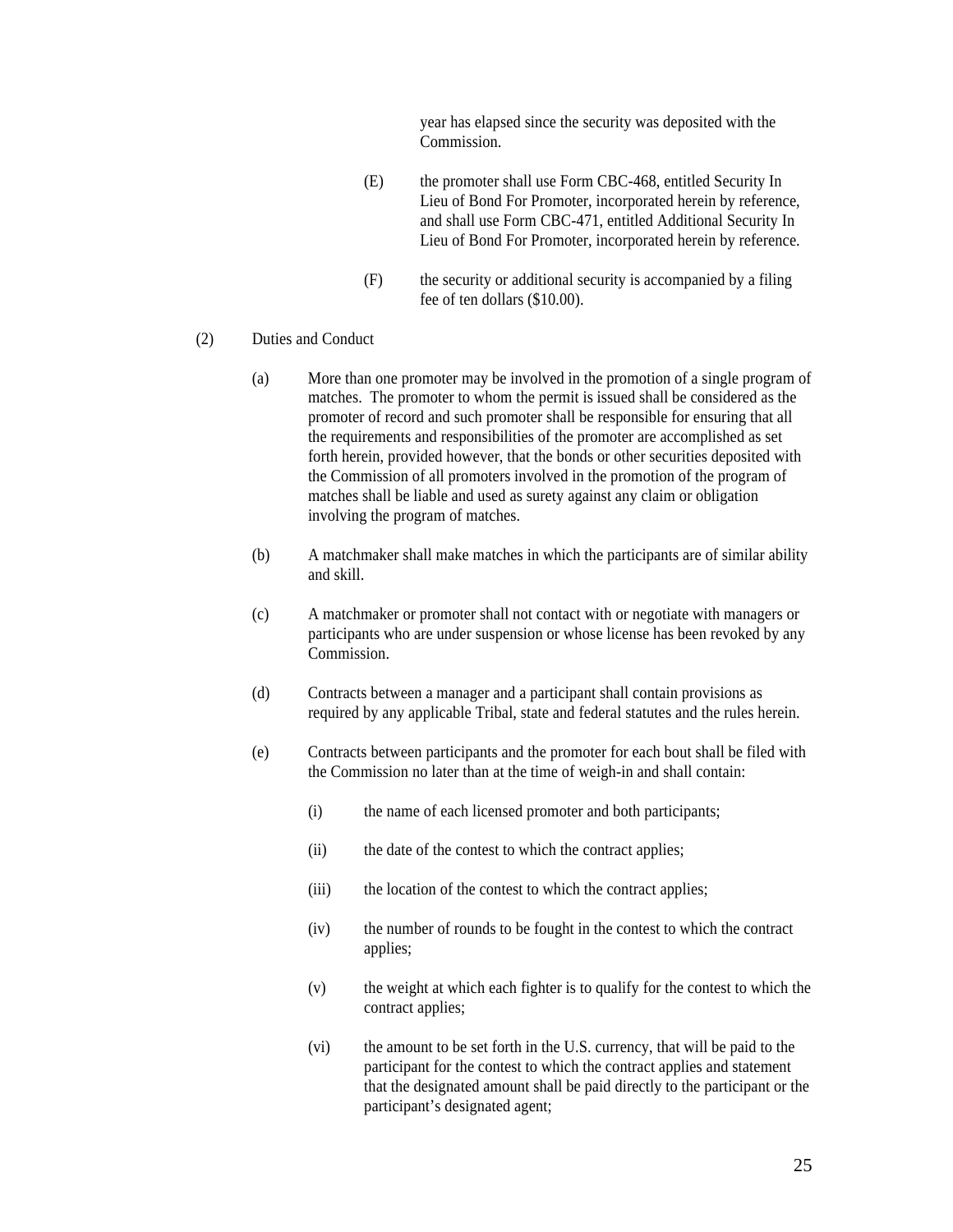- (vii) the affixed signatures of the promoter and each participant in the contest to which the contract applies, however, the licensed manager of a participant may be authorized by the participant to sign the contract; and
- (viii) the contracts for each participant in the same contest must include the same terms regarding the conduct of the contest, but are permitted to provide for different amounts of consideration provided to the participant.
- (f) Once the contracts are filed and after determination that they are in compliance with these rules, each contract will be affixed with the signature of the Executive Director.
- (g) Contracts for broadcasting of a proposed match shall be filed with the Commission seven (7) days prior to the date of the broadcasting. Additionally, the promoter shall be responsible for assuring compliance with §27-1-11 of this Title.
- (h) After the application for a permit has been tentatively approved and a proposed match has been approved, the promoter may provide the names of the participants for the approved match to the media. Under no circumstances shall a promoter advertise, sell or cause to be sold any tickets, distribute or cause to be distributed any complimentary tickets, enter into any contracts or in any way make any obligations, commitments or announcements relative to a match or program of matches unless the match or program of matches has been approved, the promoter may provide the names of the participants for the approved match to the media. Under no circumstances shall a promoter advertise, sell or cause to be sold any tickets, distribute or cause to be distributed any complimentary tickets, enter into any contract or in any way make any obligations, commitments or announcements relative to a match or program of matches unless the match or program of matches has been approved and the permit has been tentatively approved.
- (i) The promoter shall, in the case of a substitution in a main event participant or participants, post in a conspicuous place in front of the arena or directly over the cashier windows, notice of the substitution and if time permits, shall advertise the substitution by radio and in a newspaper expected to have the widest circulation for the intended audience.
- (j) No promoter may pay, lend or give a participant an advance against his purse before a contest, except with the prior written permission of the Commission, and, if permitted, such advance may be made only for expenses for the transportation and maintenance in preparation for a contest.
- (k) The promoter shall be responsible for ensuring that each participant scheduled to be engaged in a match shall have received an ophthalmic examination from an optometrist or ophthalmologist, which examination shall have been performed within the immediate past twelve (12) month period. The results of the examination shall be filed with the Commission prior to the match. The promoter, participant and examining professional shall utilize Form CBC-485, entitled Ophthalmic Examination, incorporated herein by reference or a form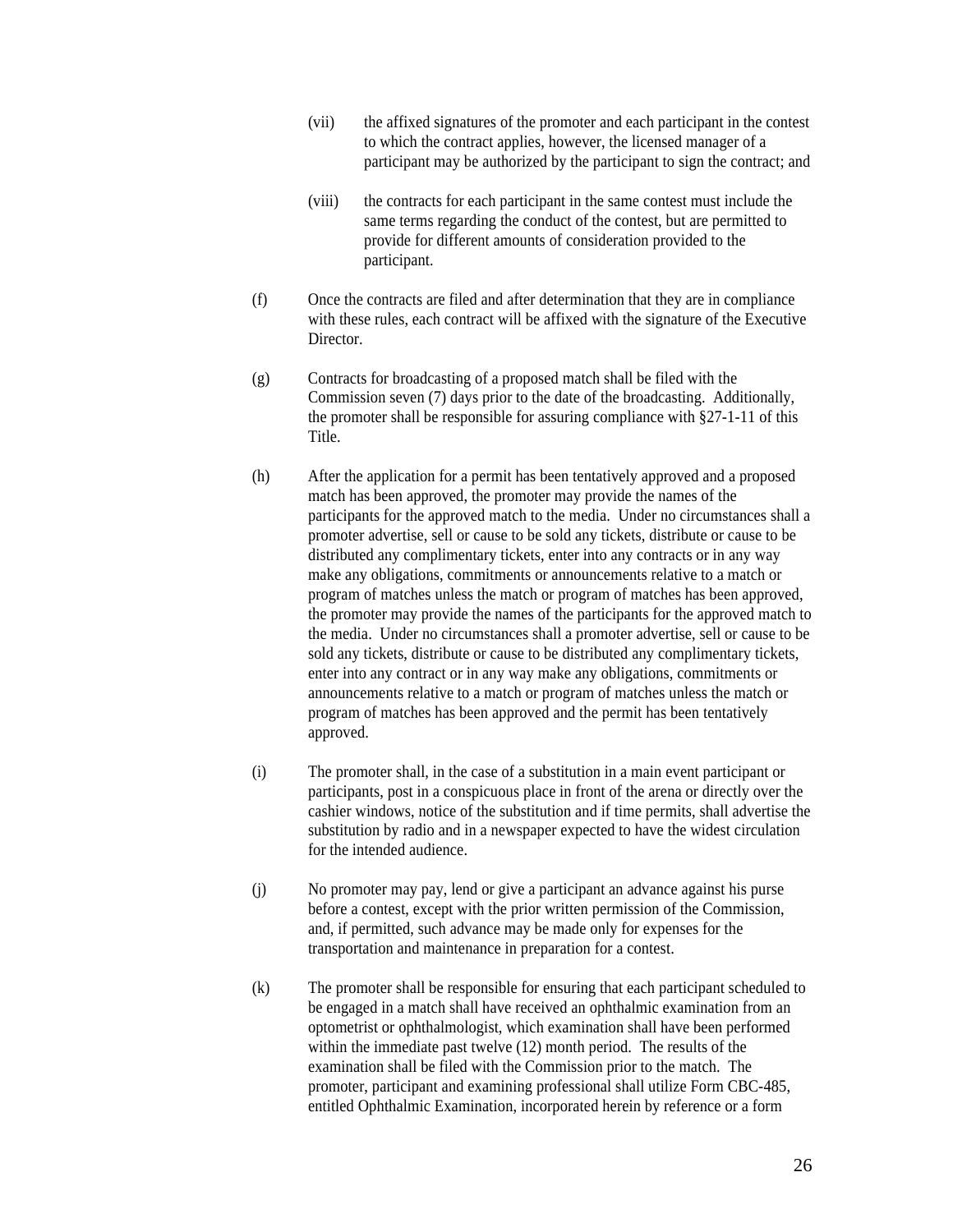submitted by the examining professional which form provides the same information as required by Form CBC-485.

- (l) The Executive Director shall, if he has cause to believe that a participant may have suffered cardiac or neurological injury, direct the participant to undergo an EKG, EEG or CAT scan. The interpretation and diagnosis shall be filed with the Commission. It is the responsibility of the promoter to ensure that this requirement is satisfied.
- (m) The promoter shall be responsible for acquiring insurance as described in §27-1-8 of these rules.
- (n) The promoter shall advise all managers and participants under contact for a match or program of matches of the time and place of the weigh-in as designated by the Executive Director or Commission representative and of the time and place of their appearance for the match or program of matches.
- (o) The promoter shall be responsible for appointing a licensed announcer.
- (p) It shall be the responsibility of the promoter to ensure that a minimum of one (1) physician is present at the weigh-in and a minimum of two (2) physicians are present at the program of matches.
- (q) Each referee who is required to be present shall be compensated one hundred seventy-five dollars (\$175.00) by the promoter. Each judge who is required to be present shall be compensated one hundred thirty-five dollars (\$135.00) by the promoter. In addition to the fees described above, in the case of championship matches, the prevailing fees required by the sanctioning organization, shall be paid to the referee and judges officiating said matches. Any above referenced official who must travel a distance greater than thirty (30) miles from his home to the premises of the program of matches shall be compensated an additional amount as determined by the Executive Director. This additional amount shall be paid by the promoter. No promoter shall pay, contribute to the payment of, or provide any gift or other gratuity to any participant, referee, judge or other licensed official other than specifically provided in these rules.
- (r) The promoter shall be responsible for providing the proper arena equipment, seating and services as described in §27-1-12 of this Title, facilities, personnel, ushers, ticket sellers, security and other equipment, services or personnel necessary to provide for the correct handling of the program of matches. The promoter is solely responsible for ensuring that adequate security is on site and prepared to immediately respond to any situation. If a permit fee of one hundred dollars (\$100.00) or greater is paid to the Commission, the promoter shall ensure that, in addition to other regular security, a minimum of two (2) certified law enforcement officers are located immediately adjacent to each of the red and blue corners and that additional certified law enforcement officers are located within the premises of the program of matches in positions to have a clear and unobstructed view of the ring and are able to immediately respond to their fellow officers at ringside.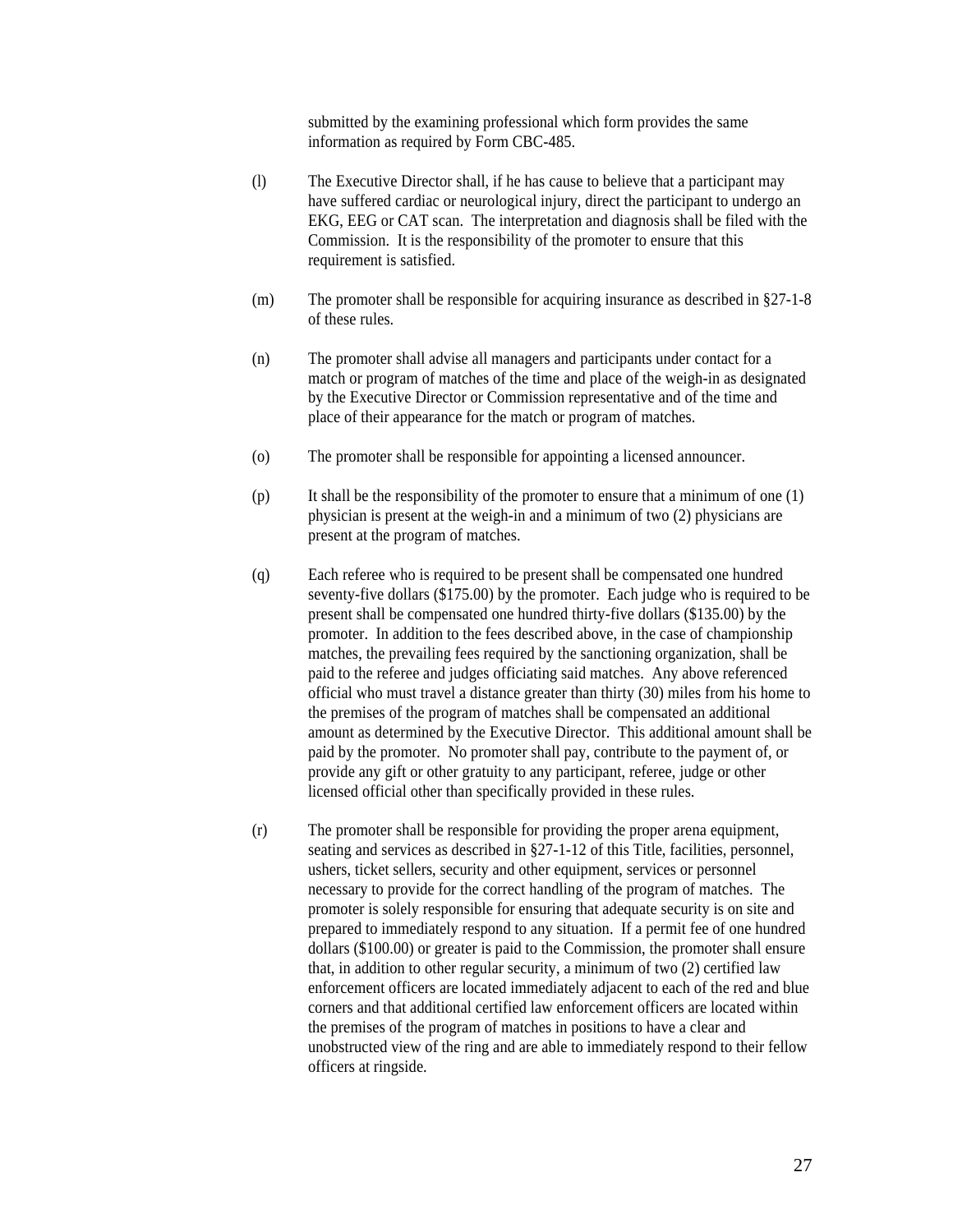- (s) The promoter shall ensure that all tickets shall have clearly printed on them the admission price, and no ticket shall be sold for a price higher than the price shown on its face. In the case of generic tickets that are not printed with the ticket prices, each different priced ticket shall be a different color. Each complimentary ticket shall by some distinguishing mark indicate the face value of the ticket, and in no case shall the dollar value of a complimentary ticket be less than the lowest ticket price available for sale to the general public.
- (t) No promoter shall sell or issue, or cause to be sold or issued more tickets of admission for any match or program of matches than can be accommodated by the seating capacity of the premises where the match or program of matches is to be held.
- (u) The following criteria and procedure shall be used for the refunding of the purchase price of tickets:
	- (i) The promoter shall refund the full purchase price of a ticket for a match or program of matches if:
		- (A) the match or program of matches is postponed;
		- (B) there is a substitution of either participant in the main event or events;
		- (C) the main event of the entire program of matches is canceled; and
		- (D) the person presenting the ticket for refund has presented such ticket within thirty (30) calendar days after the scheduled date of the match or program of matches.
- (v) The promoter shall retain all records necessary to justify and support the information submitted on any reports required by the Commission for a period of two (2) years following the date of the match or program of matches.
	- (i) Within ten (10) calendar days after the expiration of the thirty (30) calendar day period, the promoter shall pay all unclaimed ticket receipts to the Commission. The Commission shall hold the funds in a designated trust account for one (1) year and make refunds during such time to any person presenting a valid ticket for a refund. Thereafter, the Commission shall pay all monies remaining from the unclaimed ticket receipts to the Tribal Finance Department for deposit into the Tribal general fund.
	- (ii) Failure to comply with this provision shall result in the forfeiture of the bond or other security and additional bond or additional security and revocation of the license of the promoter or foreign copromoter.
	- (iii) The foregoing rules governing the promoter's responsibilities for tickets, ticket sales, receipts, and refunds shall not apply where a wholly-owned or operated business or commercial Tribal entity hosts the event, is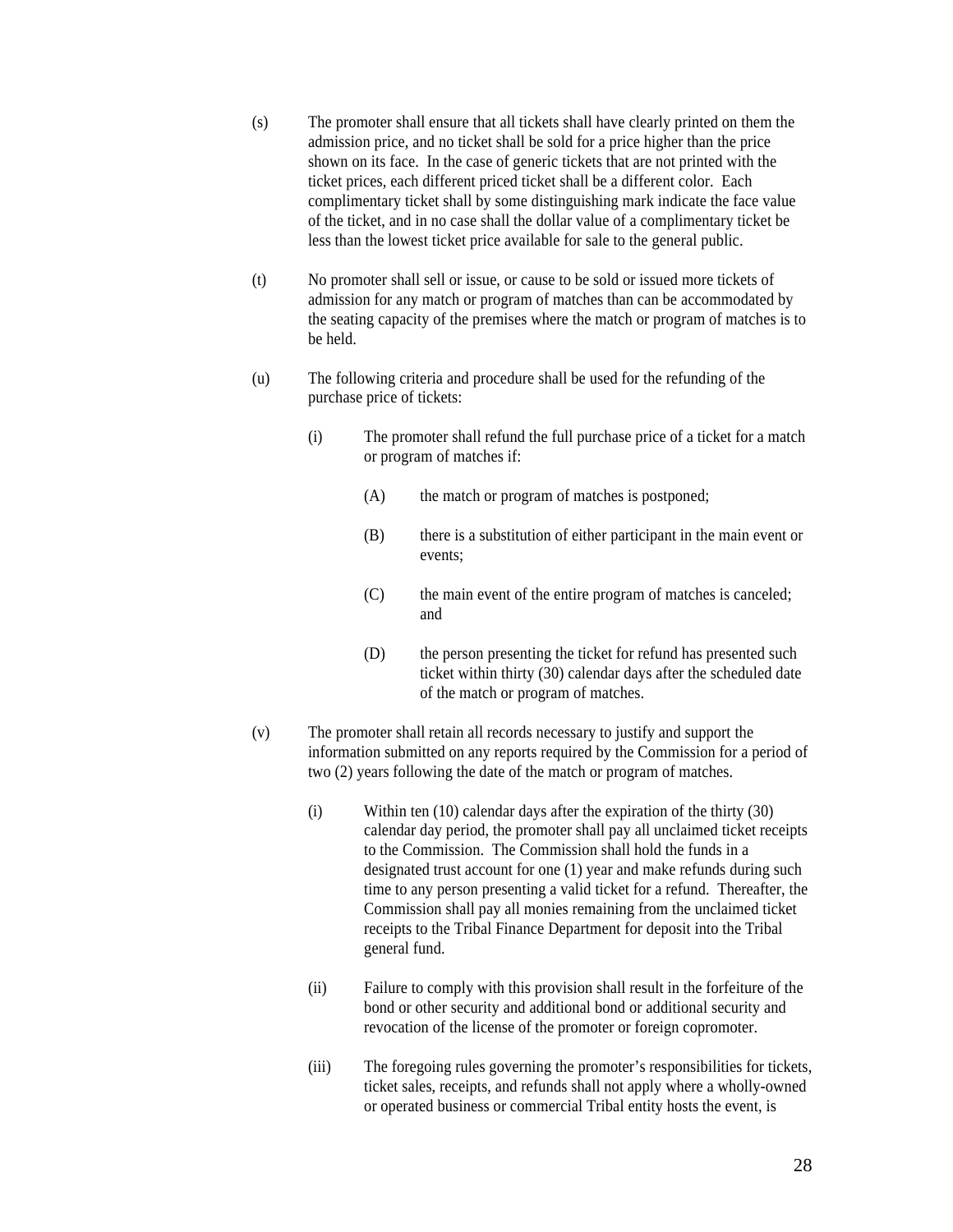entitled to gate receipts and revenues therefrom, and is responsible for such.

- (3) Disclosure for Promoters
	- (a) Disclosures to the Commission A promoter shall not be entitled to receive any compensation directly or indirectly in connection with a professional boxing match until it provides to the Commission:
		- (i) a copy of any agreement in writing to which the promoter is a party with any boxer participating in the match;
		- (ii) a statement made under penalty of perjury that there are no other agreements, written or oral, between the promoter and the boxer with respect to that match; and
		- (iii) a statement of:
			- (A) all fees, charges and expenses that will be assessed by or through the promoter on the boxer pertaining to the event, including any portion of the boxer's purse that the promoter will receive, and training expenses;
			- (B) all payments, gifts or benefits the promoter is providing to any sanctioning organization affiliated with the event; and
			- (C) any reduction in a boxer's purse contrary to a previous agreement between the promoter and the boxer or a purse bid held for the event.
		- (iv) promoter shall utilize Form CBC-501, entitled Disclosure by Promoter, incorporated herein by reference. Said disclosure shall be filed with the Commission at the weigh-in.
	- (b) Disclosures to the Participant A promoter shall not be entitled to receive any compensation directly or indirectly in connection with a professional boxing match until it provides to the boxer it promotes, a statement of:
		- (i) the amounts of any compensation or consideration that a promoter has contracted to receive from such match;
		- (ii) all fees, charges and expenses that will be assessed by or through the promoter on the boxer pertaining to the event, including any portion of the boxer's purse that the promoter will receive, and training expenses; and
		- (iii) any reduction in a boxer's purse contrary to a previous agreement between the promoter and the boxer or a purse bid held for the event.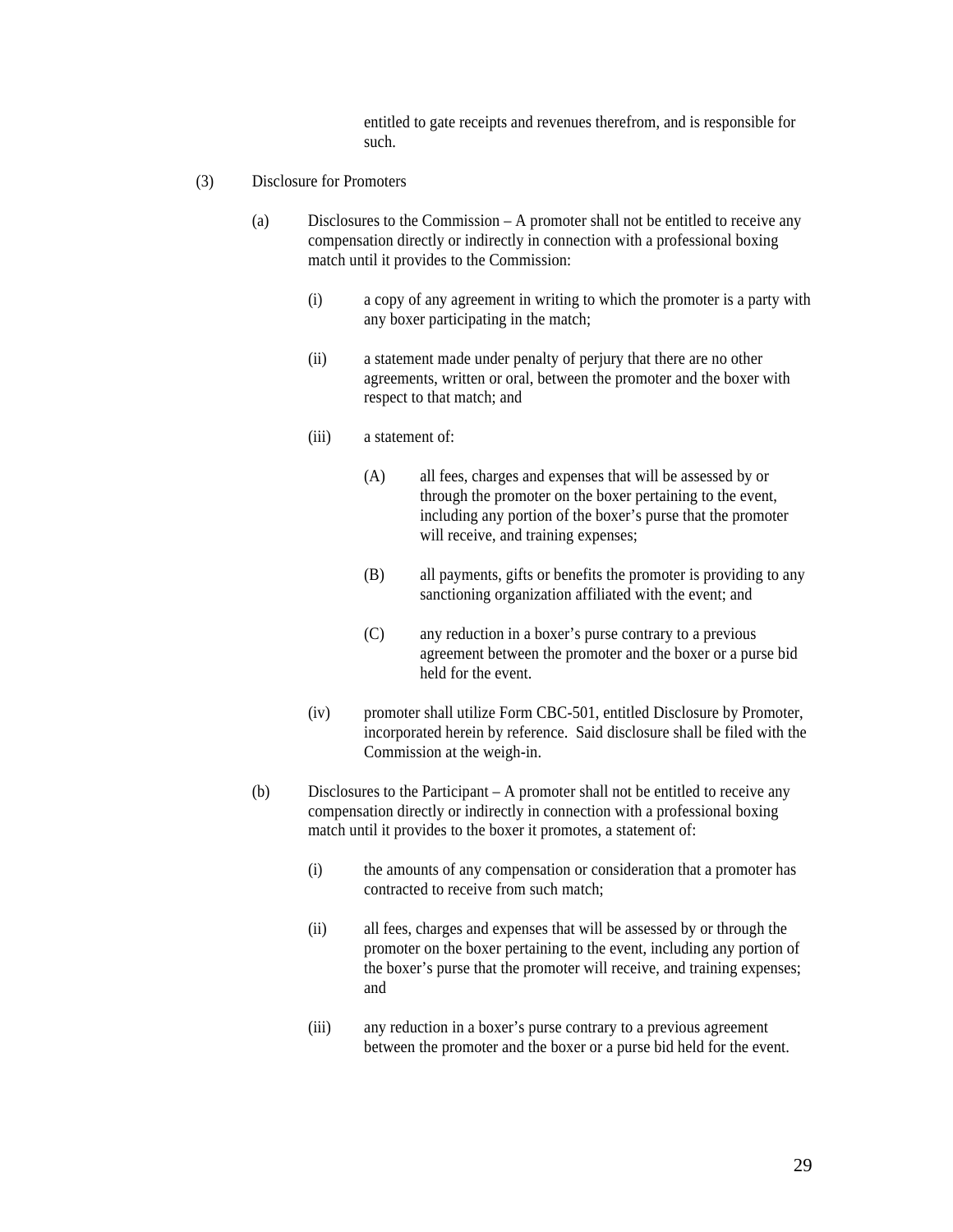- (iv) Participant shall utilize Form CBC-502, entitled Acknowledgment of Disclosure by Promoter, incorporated herein by reference. Said disclosure shall be filed with the Commission at the weigh-in.
- (c) Information to be available to the Commission A promoter shall make information required to be disclosed under this section available to the Executive Director of the Commission upon request.

# <span id="page-29-0"></span>**§27‐1‐12 Arena Equipment; Ring Requirements; Floor Plan and Apron Seating; Emergency Medical and Other Equipment and Services**

- (1) Ring Requirements
	- (a) The ring shall be not less than sixteen (16) feet nor more than twenty-four (24) feet square inside the ropes.
	- (b) The ring floor or apron shall extend beyond the ropes not less than eighteen (18) inches.
	- (c) The ring shall be formed of four posts and four ropes. The ropes shall extend in parallel lines eighteen (18), thirty (30), forty-two (42), and fifty-four (54) inches in height above the ring floor. The top three (3) ropes shall be not less than one (1) inch in diameter, and the lowest rope shall be not less than 1 ½ inches in diameter. The lowest rope shall extend outward a distance of four (4) inches beyond the other three (3) ropes and in a line parallel to the other three (3) ropes. All ropes shall be wrapped in velvet or other similarly soft material. Ropes shall be properly adjusted and sufficiently taut to inhibit the participant from falling between the ropes. An additional tie rope shall be centered on all four (4) sides of the ring surrounding the ring ropes to prevent excessive separation of the ring ropes. The juncture of the ropes at each corner shall be padded with at least an inch and one half of foam rubber or other similar padding.
	- (d) Ring posts shall be not less than three (3) inches in diameter and shall extend from the floor of the ring to a height of no more than fifty-eight (58) inches.
	- (e) The ring platform shall not be more than 4 feet above the surrounding floor and shall be provided with steps for use of the participant in each participant's corner. Steps shall also be provided in a neutral corner for use by the announcer, referee, round card carrier and physicians.
	- (f) The ring floor, both inside and outside the ropes, shall be padded to a thickness of at least one (1) inch and the padding shall consist of a soft material such as "Ensolite Ring Pad" or similar material applied over a one (1) inch base of Celotex building board number two (2) or a material which has similar impact absorbing characteristics. There shall be a top covering a canvas, duck, or equivalent material tightly stretched and laced to the ring platform.
	- (g) If the match or program of matches is being held outdoors, the ring, apron and seating for all officials shall be protected from inclement weather by use of a heavy duty weatherproof tarpaulin or cover of similar material. The covering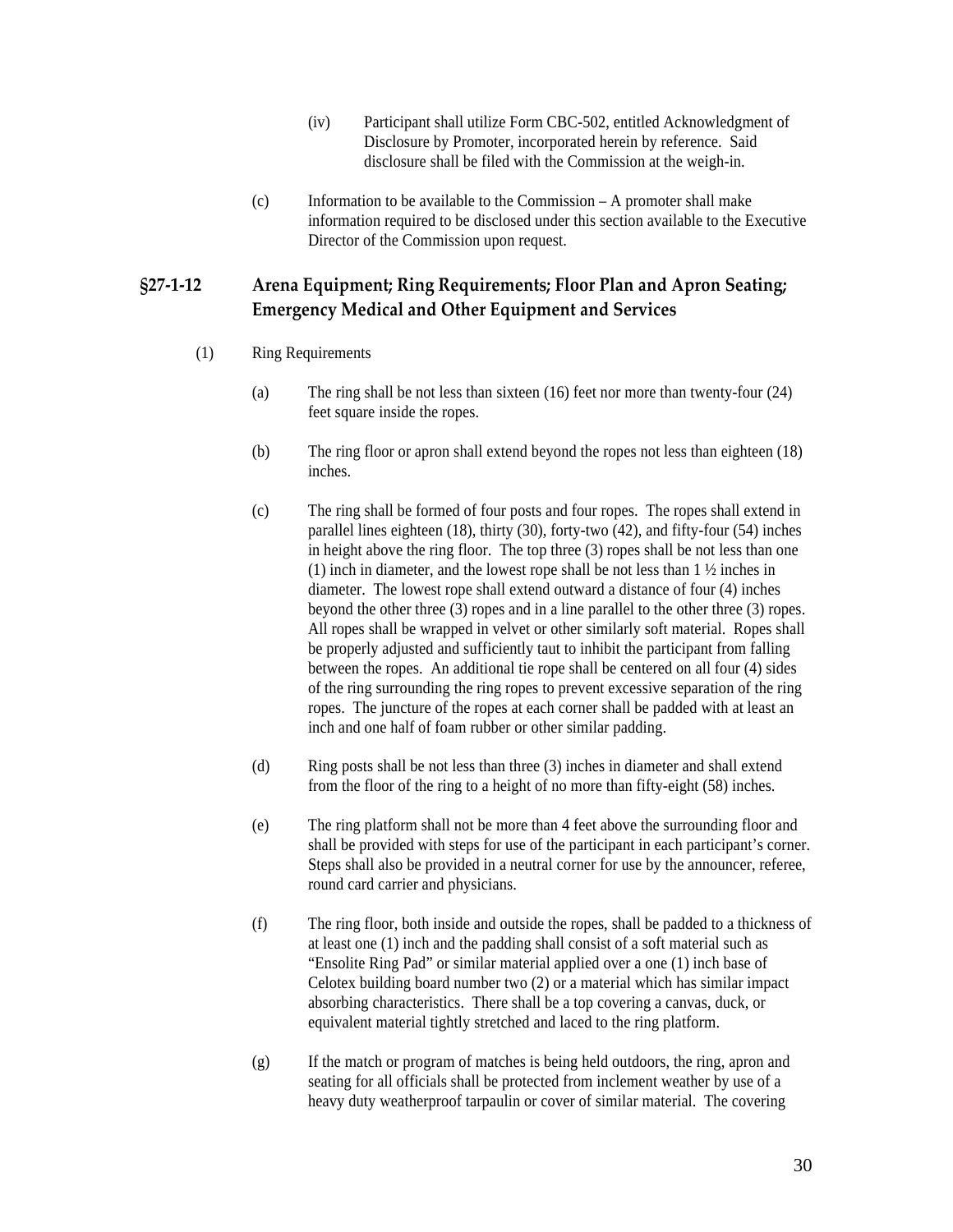shall be erected in such a manner as to ensure that the ring, apron and seating do not become wet. Under no circumstances will the referee, Executive Director or the Commission representative allow a match to continue if the condition of the ring floor deteriorates such that its condition poses a hazard to the participants or the referee.

- (2) Floor Plan and Apron Seating
	- (a) The Executive Director shall determine the seating arrangements and space requirements for each location at which a match or program of matches is to be held and shall advise the promoter of the floor plan to be used.
	- (b) The Executive Director shall designate seating at the ring apron as provided in these rules. Ring apron seating on all four sides of the ring shall be exclusively controlled by the Commission, and no person shall be permitted to be seated or have access to the apron without the approval of the Commission or the Executive Director. The Commission's control of the apron is for the purpose of providing for appropriate control of the event including participant, staff, and audience safety, ensuring that only those officials assigned by the Commission are seated at the apron and ensuring that adequate seating for working officials is available at the apron. Apron seating not designated by the Commission or Executive Director may be utilized as desired by the promoter, provided however that such use does not interfere with any of the officials or Commission representatives seated at the ring apron. The following seating shall be provided at the ring apron for all matches:
		- (i) three (3) stools for judges in such location and at such height that will allow them a clear and unobstructed view of the ring and ring floor;
		- (ii) a seat for the timekeeper shall be located in a neutral position and in such location and at such height that he and the referee shall have visual contact at all times during the match and shall have immediate and unobstructed access to the bell;
		- (iii) a seat for the knockdown timekeeper shall be located in a neutral position, adjacent to the timekeeper and at such height that he and the timekeeper and referee shall have visual contact at all times during the match and that he shall have immediate and unobstructed access to the instrument being used for the knockdown count;
		- (iv) a seat for the Executive Director and Commission representative shall be located in such location and at such height that he shall have a clear and unobstructed view of the ring, ring floor, referee and timekeeper; and
		- (v) a seat for each physician shall be located adjacent to each participant's corner in such location and at such height that each physician shall have a clear and unobstructed view of the ring, ring floor, the participant's corner and the referee.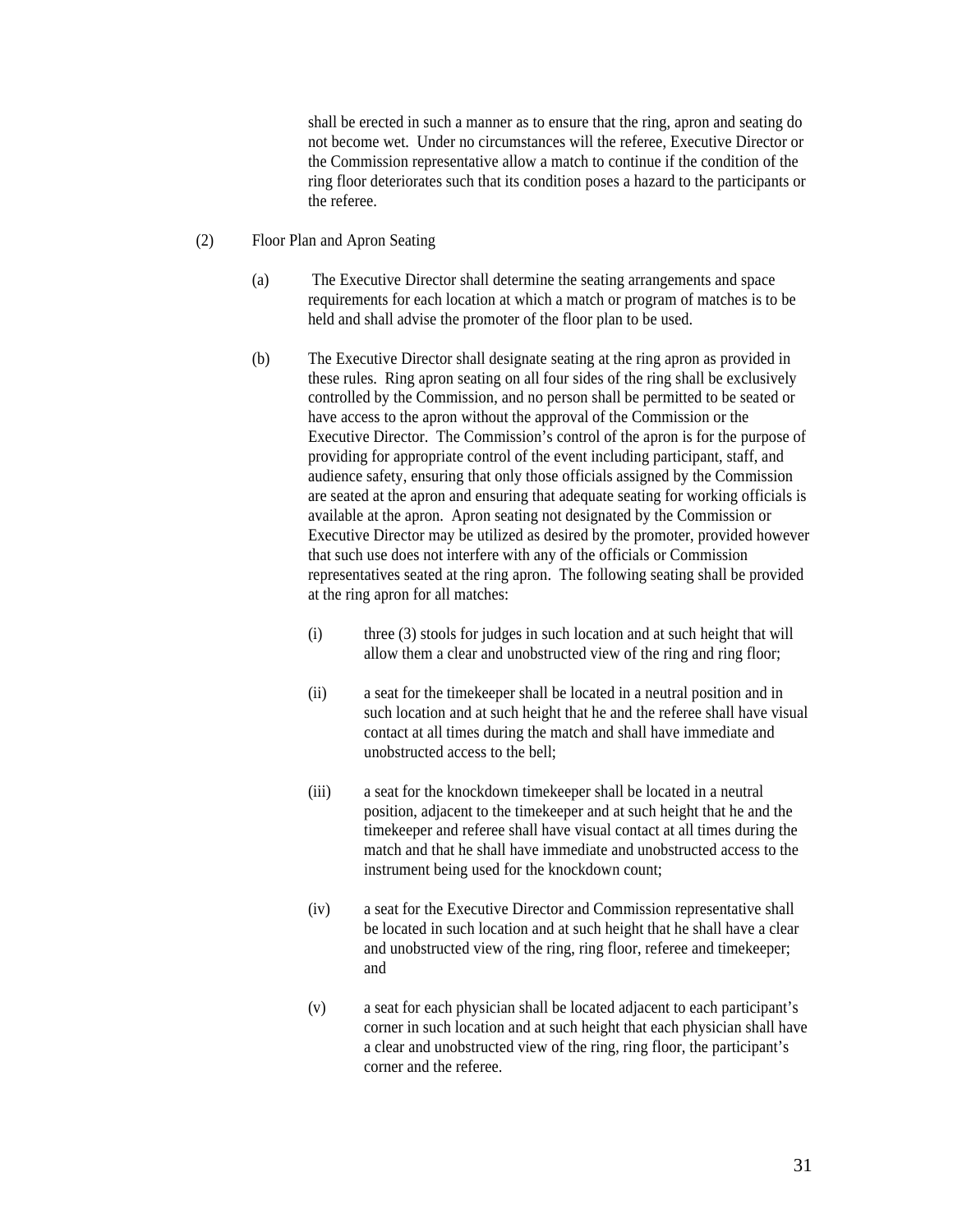- (c) No match shall begin or continue unless three (3) judges, the timekeeper, knockdown timekeeper and at least one physician are located in their designated seats and the referee is in the ring.
- (3) Emergency Medical Equipment and Services
	- (a) It shall be the responsibility of the promoter to provide the following:
		- (i) a portable resuscitator with all additional equipment necessary for its operation;
		- (ii) an ambulance with two qualified attendants;
		- (iii) a clean stretcher and clean blanket, to be located along with the ambulance attendants, at a location determined by the Executive Director:
		- (iv) automatic External Defibulator;
		- (v) back Board;
		- (vi) suction; and
		- (vii) oxygen
	- (b) No match shall begin or continue unless such equipment and personnel are on the premises, in a state of readiness and in a pre-designated readily accessible location known to the referee, physicians and the Executive Director or Commission representative.
- (4) Other Equipment and Services
	- (a) It shall be the responsibility of the promoter to have available at all times during the progress of a program of matches a person or persons capable of making emergency repairs, corrections and adjustments to the ring, lights and other necessary fixtures.
	- (b) The promoter shall supply the following items which shall be in good working order and available for use as needed:
		- (i) a public address system;
		- (ii) chairs, properly located in accordance with the floor plan and elevated to allow for unobstructed view as detailed in this section;
		- (iii) five stools or chairs, a clean water bucket and a clean water container for drinking purposes for each participant's corner;
		- (iv) a spit bucket and three clean towels per corner; and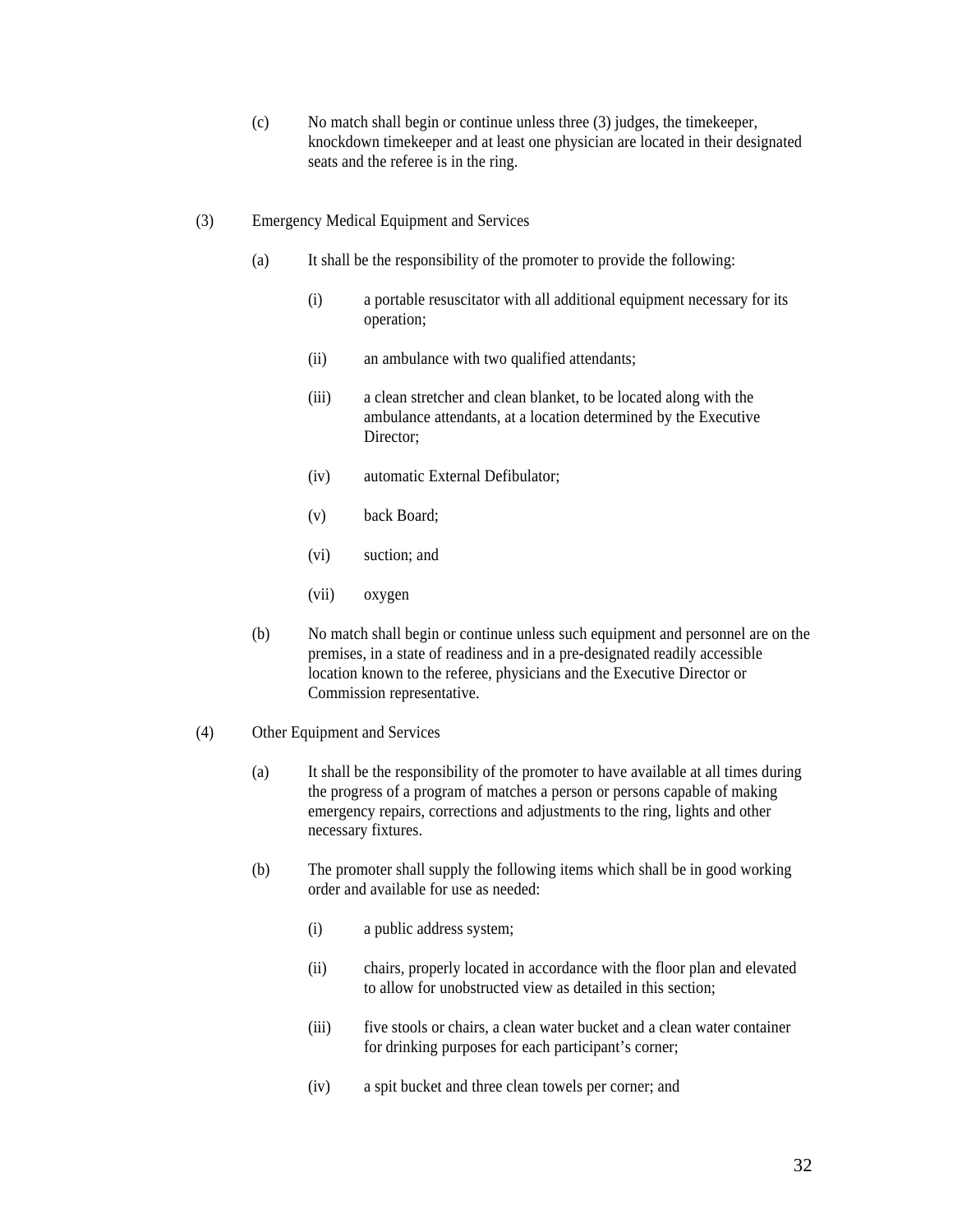- (v) a complete set of numbered round cards, which shall be of such size as to make them clearly legible from all parts of the arena.
- <span id="page-32-0"></span>(c) The promoter shall ensure that all food and beverages are dispensed in paper or plastic plates or cups and that only plastic utensils are provided to individuals intending or allowed to enter the arena area. The serving of food or beverages in cans, glass bottles or plates, or the use of metal utensils is prohibited.

## **§27‐1‐13 Participants' Apparel and Appearance**

- (1) Each participant shall wear the following:
	- (a) boxing trunks, the belt of which shall not extend above the waistline;
	- (b) a protective cup, which shall be firmly adjusted before entering the ring;
	- (c) an individually fitted mouthpiece, which mouthpiece shall be in the participant's mouth at all times during the fight period of each round as provided by these rules;
	- (d) shoes made for the purpose of boxing; and
	- (e) an abdominal guard of standard type which provides sufficient protection to withstand any low blow without inhibiting an opponent's ability to land a legal blow.
- (2) Each female participant shall wear the following:
	- (a) boxing trunks, the belt of which shall not extend above the waistline and a close fitting tank or halter type top;
	- (b) a protective cup or pelvic girdle to cover the pubic area, ovaries, coccyx and sides of the hips;
	- (c) breast protectors;
	- (d) an individually fitted mouthpiece, which mouthpiece shall be in the participant's mouth at all times during the fight period of each round as provided by these rules;
	- (e) shoes made for the purpose of boxing; and
	- (f) an abdominal guard of standard type which provides sufficient protection to withstand any low blow without inhibiting an opponent's ability to land a legal blow.

#### **§27‐1‐14 Bandages and Handwraps**

(1) In all weight classes all bandages and handwraps applied to each hand of a participant shall be restricted to soft cloth (gauze), not more than ten  $(10)$  yards in length and two  $(2)$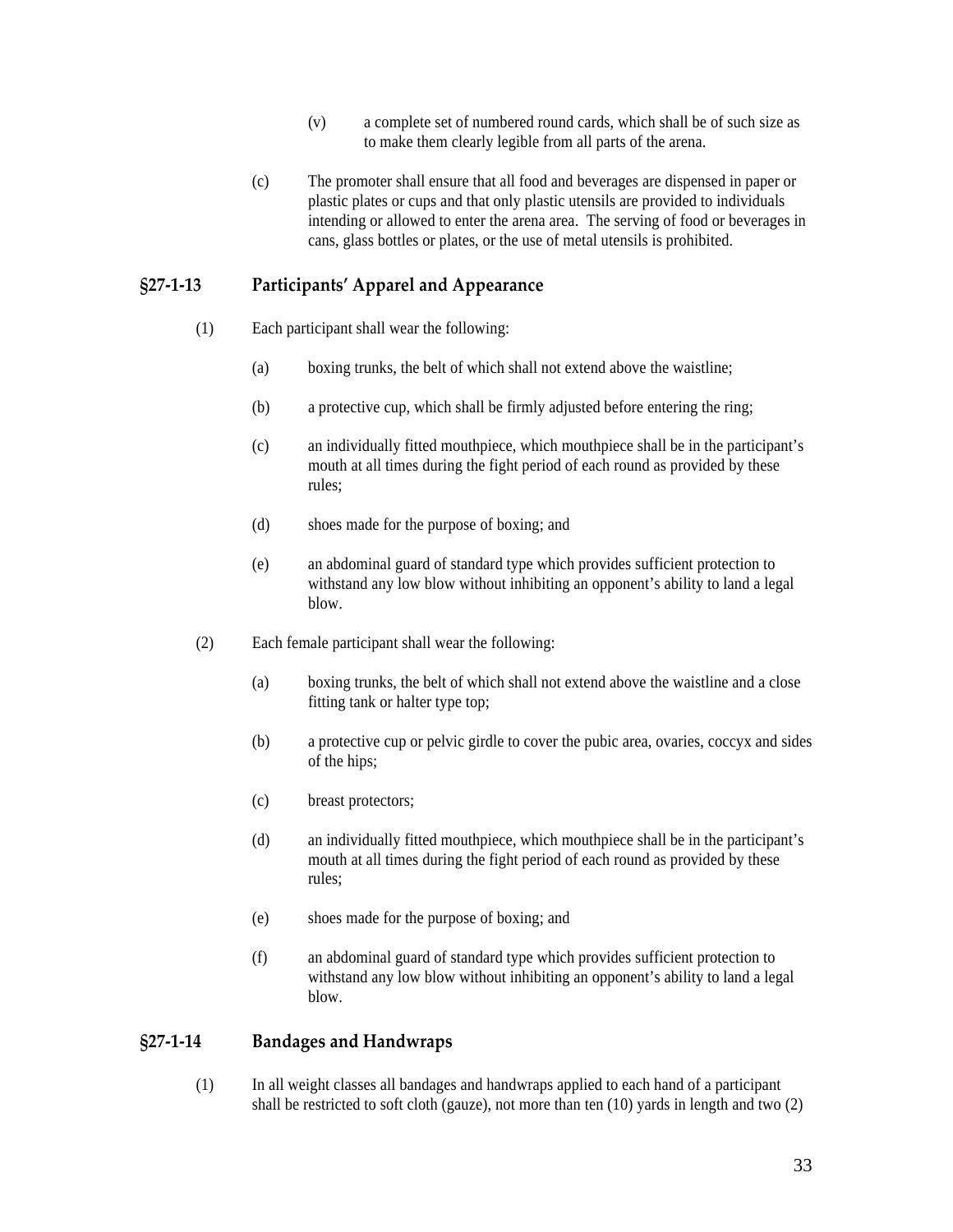inches in width, held in place by not more than five (5) yards of one (1) inch surgical tape.

<span id="page-33-0"></span>(2) All bandages and handwraps shall be applied and adjusted in the dressing room in the presence of the inspector. The inspector shall initial or in some other manner mark the bandage or handwrap on each hand so as to be able to determine at the conclusion of the match whether or not the bandage or handwrap was tampered with after the inspector initially examined the bandage or handwrap.

# **§27‐1‐15 Gloves and Mouthpieces**

- (1) When the lighter of the two (2) participants in a match weighs less than one hundred fiftyfour (154) pounds, both participants shall use eight (8) ounce gloves. When the lighter of the two (2) participants in a match weighs one hundred fifty-four (154) pounds or more, both participants shall use ten (10) ounce gloves. Where the weights of the two (2) participants are such that, based upon these rules, one would wear eight (8) ounce gloves and one would wear ten (10) ounces gloves, the Executive Director or Commission representative in charge of the match shall determine the weight of the gloves to be used, and both participants shall wear the same weight gloves. Both participants shall use the same color and manufacturer of gloves.
- (2) Prior to the beginning of each match each glove of each participant shall be examined and approved or disapproved by the inspector. Any glove intended to be used by a participant in a match shall be whole, clean, in sanitary condition and shall have the thumb attached. Gloves shall be thoroughly disinfected using formaldehyde and properly softened using neat's-foot oil. If the padding in a glove is found to be misplaced or lumpy, or if the glove shows evidence of breaking, roughing or twisting, the glove shall be disapproved and shall not be used. The match shall not begin or continue unless an approved glove has been substituted for the disapproved glove. Gloves, which have been disapproved for use, are beyond repair, are believed to be potentially dangerous to the participant or his opponent and which the Commission representative has reason to believe may be presented for use in future matches, shall be confiscated by the Commission representative.
- (3) Laces shall be knotted on the back of the wrist.
- (4) Gloves shall be adjusted in the ring or the dressing room under the supervision of the inspector.
- (5) Each participant shall wear an individually fitted mouthpiece. The mouthpiece shall be in the participant's mouth at all times during the fight period of each round as provided herein. The referee shall handle the ejection of the mouthpiece from the participant's mouth in the following manner:
	- (a) if the referee believes that the mouthpiece was ejected from the participant's mouth as a result of natural fight action, he shall not charge the participant with the loss of a point. The referee shall wait until the flurry during which the mouthpiece was ejected has subsided. He shall then take time out, direct the participant whose mouthpiece remains in place to retire to neutral corner, and take the other participant to his own corner. The referee shall direct that the mouthpiece be rinsed and replaced in the participant's mouth. The referee shall direct that the fight period immediately continue; or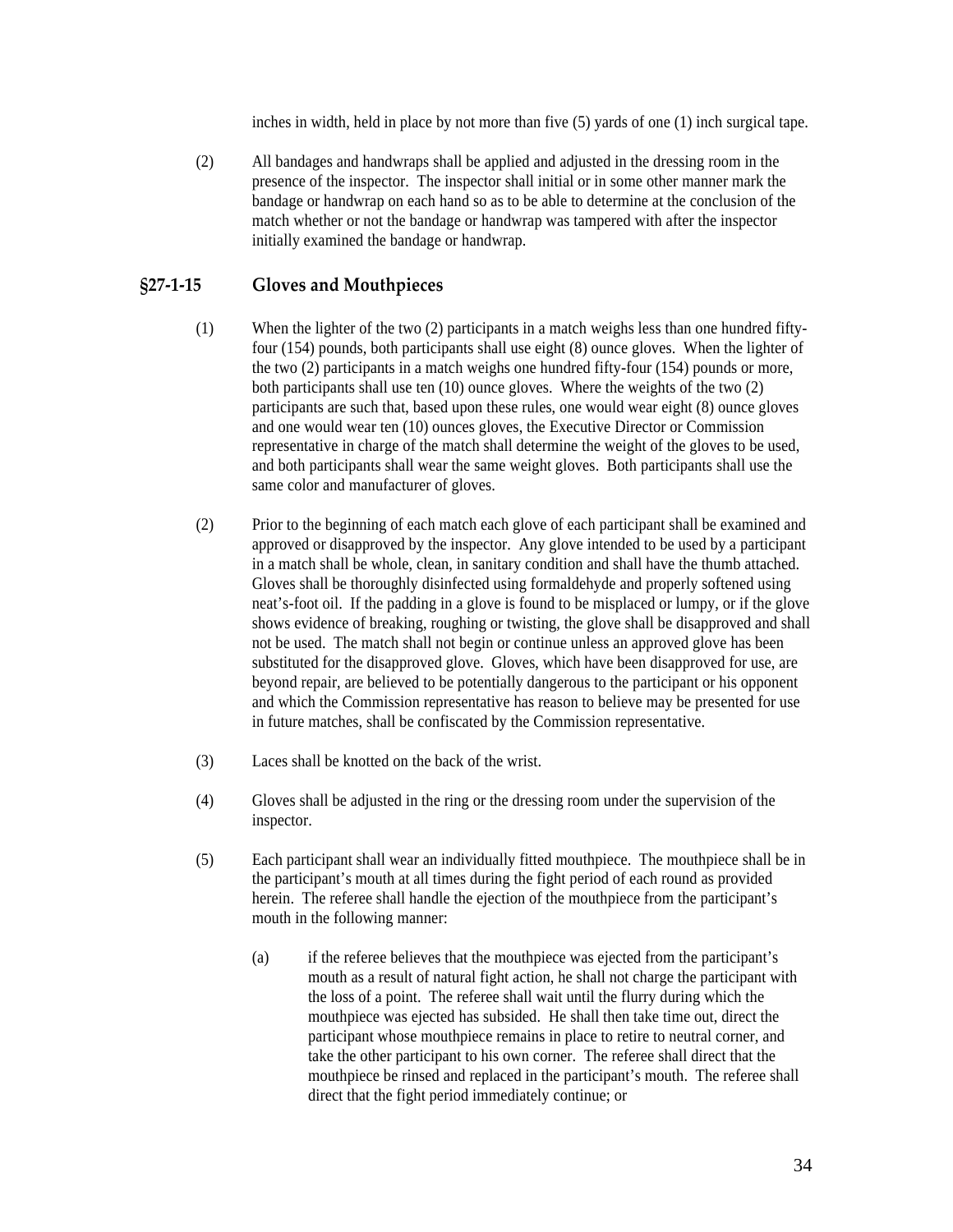- <span id="page-34-0"></span>(b) if the referee believes that the participant spit out or allowed the mouthpiece to fall out of his mouth he shall:
	- (i) upon the first occurrence, wait until the flurry during which the mouthpiece was ejected has subsided. He shall then take time out, direct the participant whose mouthpiece remains in place to retire to a neutral corner, and take the other participant to his own corner. The referee shall direct that the mouthpiece be rinsed and replaced in the participant's mouth and warn the participant that a point will be deducted if he subsequently spits out or allows the mouthpiece to fall out of his mouth. The referee shall direct that the fight period immediately continue.
	- (ii) Upon the second occurrence, wait until the flurry during which the mouthpiece was ejected has subsided. He shall then take time out, direct the participant whose mouthpiece remains in place to retire to a neutral corner, and take the other participant to his own corner. The referee shall direct that the mouthpiece be rinsed and replaced in the participant's mouth and warn the participant that he will be disqualified if he subsequently spits out or allows the mouthpiece to fall out of his mouth. The referee shall direct each judge to deduct a point from the participant's score. The referee shall direct that the fight period immediately continue.
	- (iii) Upon the third occurrence, disqualify the participant who spit out or allowed his mouthpiece to fall out of his mouth. The opponent of such participant shall be declared the winner due to disqualification of his opponent. The Commission representative shall immediately advise the promoter that the purse of such participant shall be forfeited and paid over the Commission.

#### **§27‐1‐16 Physician; License and Duties; Authority**

- (1) License
	- (a) No person shall act as a physician in any match held under the jurisdiction of the Commission without first having obtained a physician license.
	- (b) No physician shall have financial or pecuniary interest in any participant under the jurisdiction of the Commission.
	- (c) No physician shall also be licensed as a booking agent, manager, matchmaker or representative of a booking agent and shall not act as a booking agent, manager, matchmaker or representative of a booking agent.
- (2) In addition to the duties, responsibilities and authority outlined in these rules, a physician shall also have the following duties, responsibility and authority: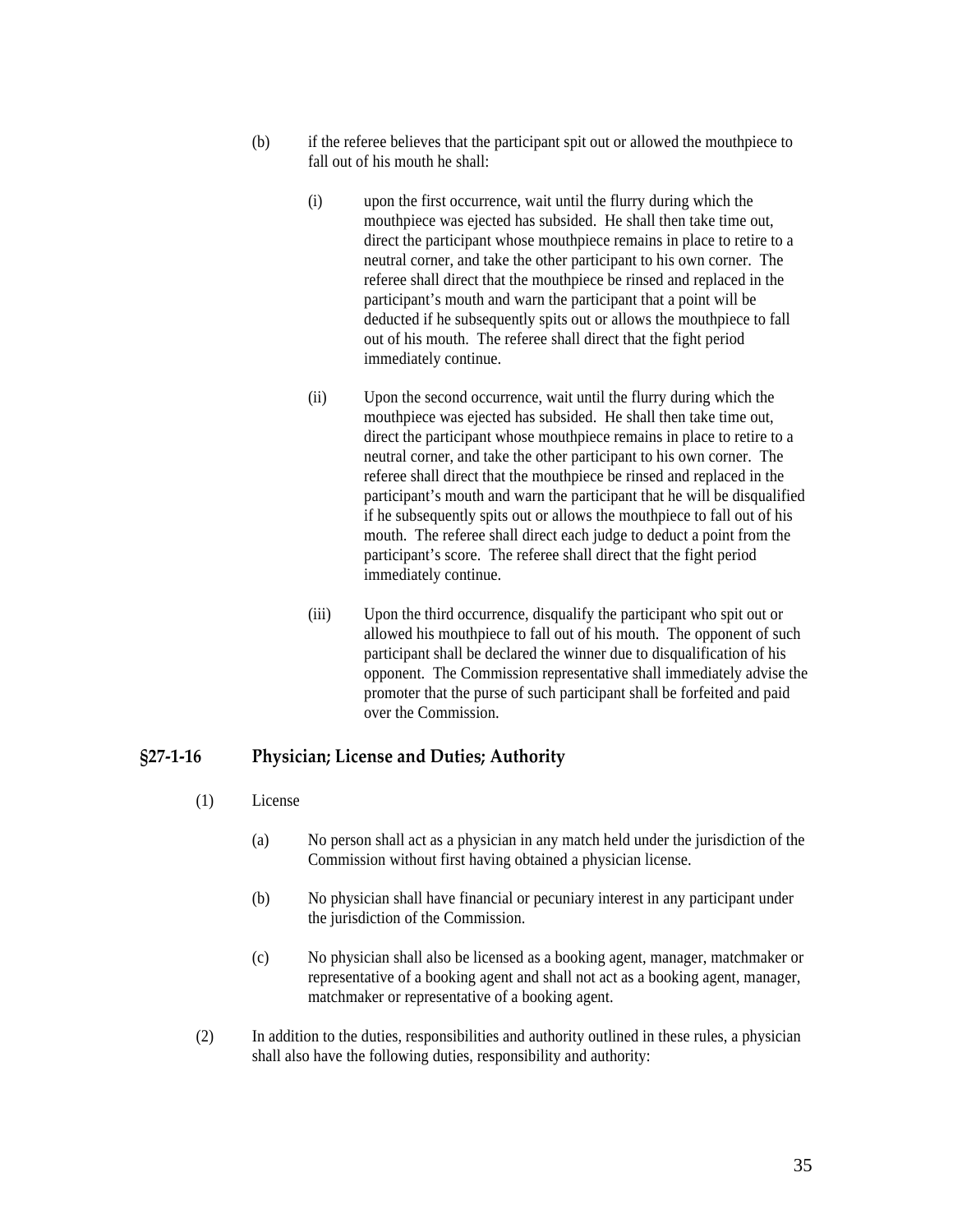- <span id="page-35-0"></span>(a) two (2) physicians shall be present at each match and render service and assistance as provided for in these rules. A physician shall be located near each participant's corner in a designated seat for the duration of each match. No match shall be allowed to begin or continue unless at least one (1) physician is in his designated seat.
- (b) The physician shall provide medical assistance for any illness or injury sustained by any person under the jurisdiction of the Commission.
- (c) If, at any time during the match, the physician is of the opinion that a participant has received severe punishment or injury, or that to continue the match would pose the threat of unreasonable harm or injury to a participant, the physician shall advise the referee that the match should be terminated.
- (d) If, in the opinion of the physician, the referee has received an injury, the seriousness of which prevents him from continuing to officiate, the physician shall notify the Commission representative who shall temporarily halt the match. The injured referee shall be attended by the physician until he is no longer in danger or has been transferred to the care of another qualified person.
- (e) In the event of injury to or illness of any person under the jurisdiction of the Commission and while located on the premises where a program of matches is being conducted, the physician shall have complete charge of such person and shall be accorded the full cooperation of all Commission representatives and licensees present.
- (f) Whenever a knockout occurs in any match, the physician shall examine the participant knocked out at the time of the knockout and in his dressing room immediately after the match. In the event of a knockout or other serious injury, the physician shall remain on the premises to provide medical attention as needed. When the physician is satisfied that the injured or knocked out participant has recovered to the extent that the physician releases the participant from his care, he shall, prior to releasing him, instruct him as to the danger signs of which the participant should be aware and which would indicate the need to seek immediate medical attention. The physician or inspector shall give to the injured participant Form CBC-458, entitled Danger Signs, incorporated herein by reference.
- (g) The physician shall not leave the premises until after the decision in the final match has been rendered, he is satisfied that his services are no longer necessary, and is released by the Executive Director.

### **§27‐1‐17 Manager; License; Contract Between Manager and Participant**

- (1) License
	- (a) No person shall act as a manager for any participant without having first obtained a manager license.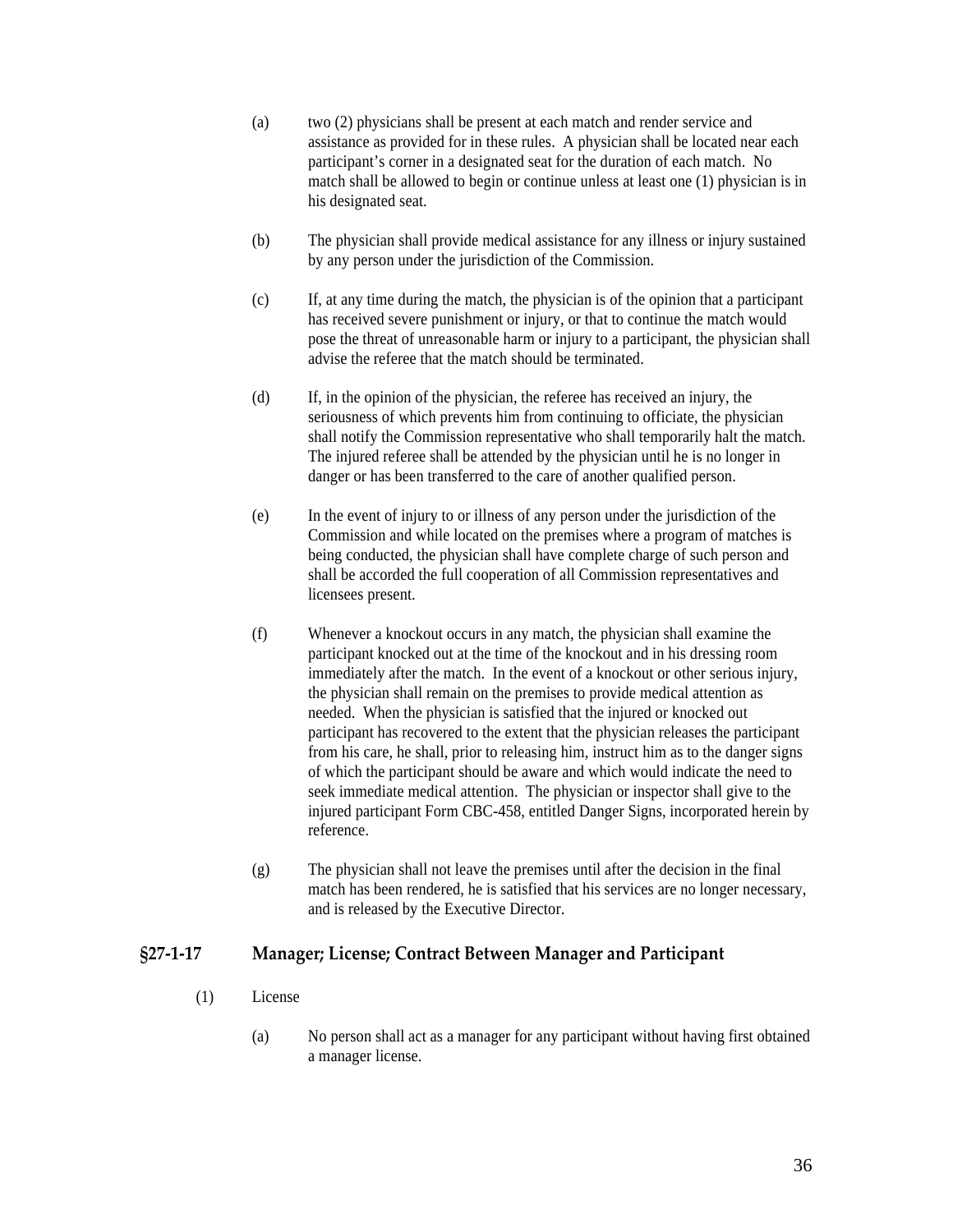- (b) No manager shall also be licensed as a judge, physician, promoter or referee and shall not act as a judge, physician, promoter or referee.
- (c) No manager shall have financial or pecuniary interest in an opponent of his participant.
- (2) Conduct of Manager
	- (a) No manager shall attempt to select or insist upon the selection of any referee or judge in a match in which a participant under his management is to appear, nor shall he have the name of any such referee or judge written into the contract governing such match.
	- (b) No manager shall pay or contribute to the pay of, or provide any gift or gratuity to, any opposing participant, referee, judge or any licensed official.
	- (c) Other than provided in these rules no opposing participant, referee, judge or any licensed official shall accept any pay, gift or gratuity from any manager of promoter.
	- (d) A manager shall not coach or in any way assist a participant during a match or by word or action attempt to heckle or annoy his participant's opponent. A manager shall not enter the corner or the ring at any time during the match and not interfere with the conduct of a match during the match. If any manager enters the corner in the interval between rounds, the match shall be temporarily stopped and the manager shall be immediately ejected by the referee, and the referee shall order the match to continue. If any manager enters the ring during the fight period of any match, the match shall forfeited to the opposing participant. Whenever a person licensed as a manager by the Commission desire to work in the corner of a participant under contract to the manager, the manager shall be designated a second and shall be deemed to be a second for that specific bout without the need to apply for a second license. When working in such capacity, the manager shall comply with the requirements set forth for seconds in §27-1-23 of this Title.
	- (e) The manager shall furnish to his participant a statement of distribution of the purse together with the participant's share of the purse no later than twenty-four (24) hours after the manager receives the purse and promoter's statement from the promoter. The manager shall retain a copy of his statement of distribution of the purse, certified by him to be correct, with receipted vouchers for all expenditures and deductions for a period of six (6) months following the date of the match and shall present such copy to the Commission for inspection if requested to do so.
- (3) Contracts Between Manager and Participant
	- (a) No unlicensed manager, unlicensed agent or other unlicensed person shall negotiate or contract for or on behalf of any participant with any promoter or matchmaker under the jurisdiction of the Commission. No contract or negotiation entered into by such unlicensed person shall be valid.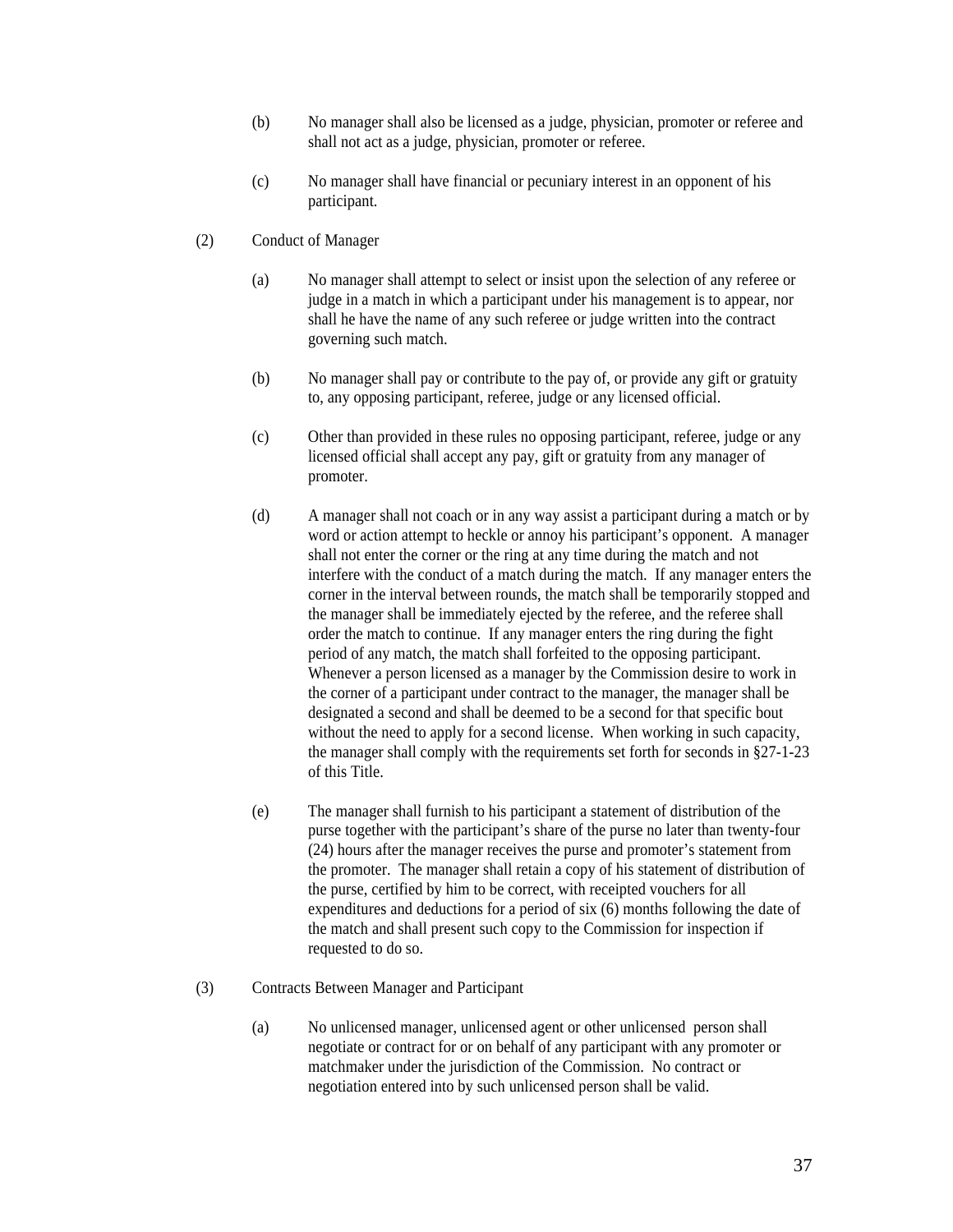- <span id="page-37-0"></span>(b) No manager shall negotiate, obligate or contract for matches for a participant not under contract to him.
- (c) All contracts shall be in writing and shall be filed with the appropriate commission within seven (7) calendar days of execution. The appropriate commission shall be notified immediately of any changes in contractual status, which change shall be in writing, signed by all parties to the contract and filed with said commission within seven (7) calendar days of execution.
- (d) No contract shall be entered into which entitles a manager or group of managers to a total fee in excess of 33-1/3 percent of the gross earnings of the participant, and no contract containing such a provision shall be valid or binding.
- (e) Release of a participant from a participant or manager contract by a manager shall be in writing and filed with the appropriate commission.
- (f) No manager of a participant shall sell, assign, transfer any interest, or in any way encumber, or attempt to sell, assign, transfer any interest, or in any way encumber in whole or in part, which he holds in any contract for the services of such participant without notice to and written consent of such participant and without notice to and written consent of the appropriate commission. No assignment or transfer of interest to any unlicensed, unnamed person, shall be valid.
- (g) All contracts entered on the Mississippi Choctaw Reservation between a manager and a participant, licensed by or subsequently licensed by the Commission, shall expressly contain all provisions specifically as worded in Form CBC-451, entitled Letter of Agreement Between Participant and Manager, incorporated herein by reference, and if they do not, shall be deemed to contain such provisions.
- (h) For purposes of this subsection, the words "appropriate commission" shall be construed to mean the state, territorial or Tribal boxing commission exercising jurisdiction within the place where the contract between manager and participant is entered into or executed.
- (i) Copies of contracts between the manager and participants, as well as any notices or instruments related thereto, shall be filed with the Mississippi Boxing Commission upon request by the Executive Director or Commission representative.

### **§27‐1‐18 Participant; License; Conduct and Other Requirements**

- (1) License
	- (a) No person shall act or perform as a participant in any professional boxing match held under the jurisdiction of the Commission without having first obtained a participant license.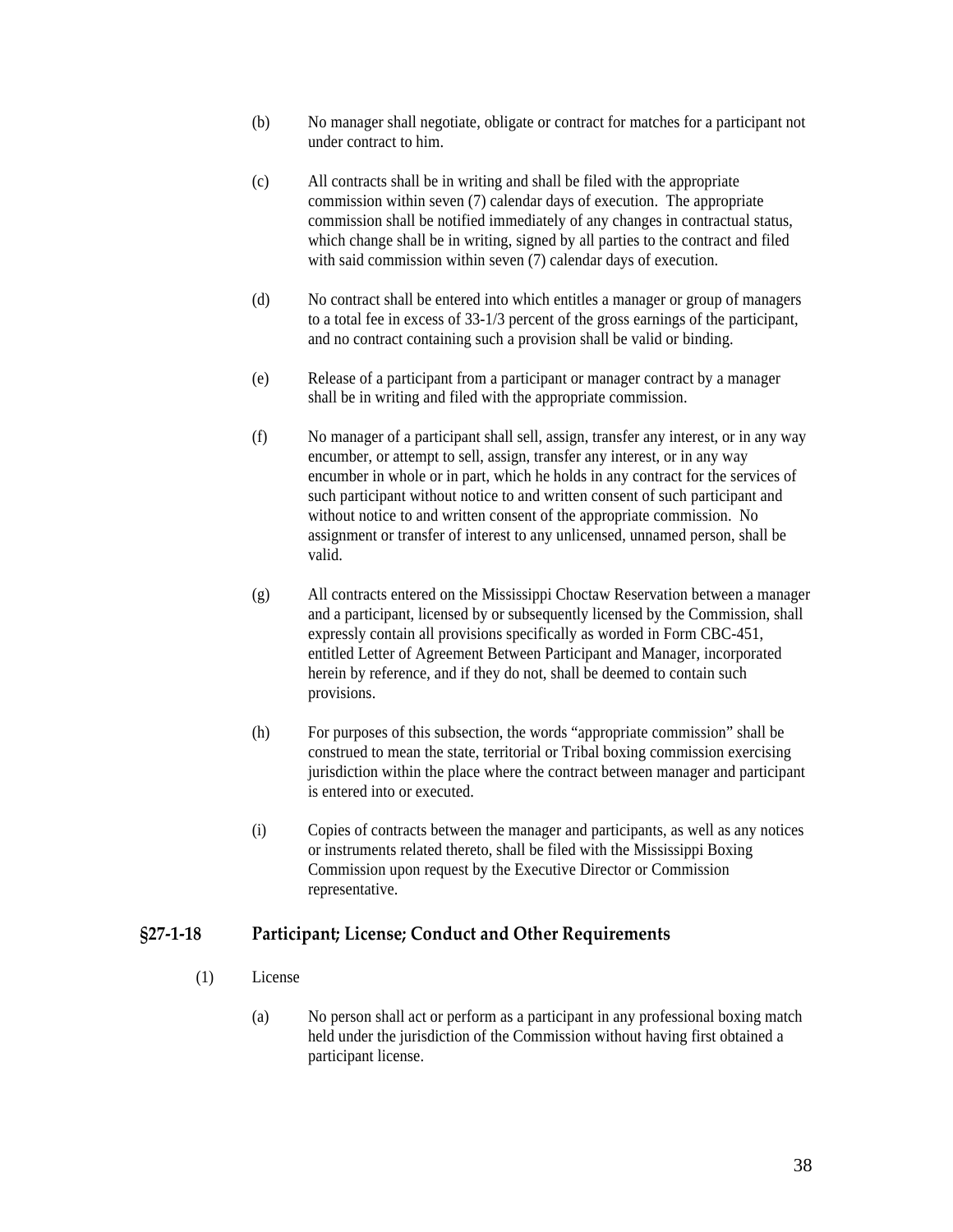- (b) No participant shall also be licensed as a judge, physician, promoter or referee and shall not act as a judge, promoter or referee.
- (c) No participant shall have any financial or pecuniary interest in his opponent.
- (d) No person shall be licensed as a participant and the license of any participant shall be suspended or revoked if such person:
	- (i) is under eighteen (18) years of age;
	- (ii) has had cardiac surgery;
	- (iii) has not received an ophthalmic examination by an optometrist or ophthalmologist, within the immediate twelve (12) month period prior to the date of the scheduled match and the results of the examination filed with the Commission.
	- (iv) is found to have any blindness or whose vision is so poor as to cause a significant health hazard or impairment to his ability to effectively participate in a match.
	- (v) has suffered cerebral hemorrhage or any other serious head injury. The Commission representative shall, if he has cause to believe that a participant may have suffered neurological injury, direct the participant to undergo an EEG or CAT scan, and the interpretation and diagnosis shall be filed with the Commission;
	- (vi) is no longer able to competently perform as determined by the Commission. A determination that a participant is no longer able to competently perform shall be based on his win/lose/draw record, his previous opponents and the results of such matches, his proposed opponent and the results of the matches between his proposed opponent and others, his physical condition and his ability to perform effectively.
- (2) Conduct and Other Requirements.
	- (a) No participant whose most recent match was eight rounds or more in duration, shall engage in a match with less than seven (7) calendar days between matches. No participant whose most recent match was less than eight (8) rounds in duration, shall engage in a match with less than forty-eight (48) hours between matches.
	- (b) A participant, losing by knockout or having been rendered a decision of technical draw as a result of being counted out in any jurisdiction, shall be automatically suspended for a period of time as determined by the physician or Commission representative, or at least ninety (90) calendar days from the date of the knockout or technical draw, whichever is longer. A participant shall not engage in any match, contact exhibition or contact sparring for training purposes during the suspension period. After the suspension period and prior to engaging in any match, contact exhibition or contact sparring for training purposes he shall be examined by a physician. The participant shall advise the physician of the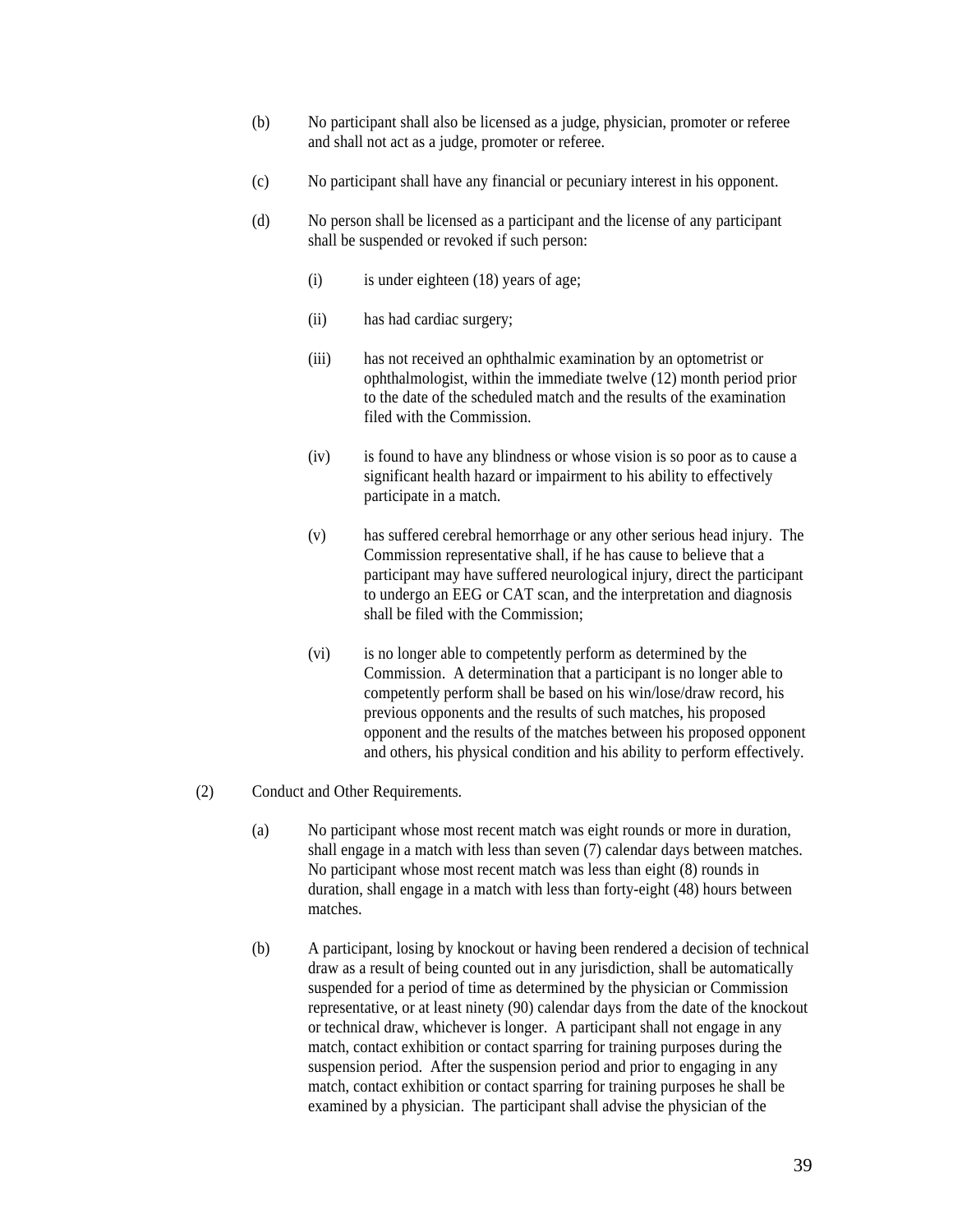previous knockout or technical draw and shall provide medical records or his permission for the physician to consult with the physician who treated him at the time of the previous knockout or technical draw. The results of this examination shall be filed with the Commission prior to any further matches being approved for the participant.

- (c) A participant losing by a technical knockout or disqualification shall be automatically suspended for a period of time to be determined by the physician, or sixty (60) calendar days from the date of the technical knockout, whichever is longer. A participant shall not engage in any match, contact exhibition or contact sparring for training purposes during the suspension period without the approval of the physician. After the suspension period and prior to engaging in any match, contact exhibit or contact sparring for training purposes he shall be examined by a physician. The participant shall advise the physician of the previous technical knockout or technical draw and shall provide medical records or his permission for the physician to consult with the physician who treated him at the time of the previous knockout or technical draw. The results of this examination shall be filed with the Commission prior to any further matches being approved for the participant. In the case of a disqualification, the Commission representative shall determine whether a medical clearance shall be required following suspension.
- (d) Any participant who has been suspended by any commission as a result of a recent knockout or series of consecutive losses, an injury, requirement for a medical procedure, physician denial of certification, failure of a drug test, the use of false aliases, the falsifying or attempting to falsify official identification cards or documents, or conduct detrimental to the activities regulated hereunder, shall not be permitted to participate in a match held under the jurisdiction of the Commission until such time as the commission which suspended the participant, removes his name from the suspension list or until requirements of such suspension have been fulfilled and proof of such has been provided to this Commission. If a participant has been suspended by another commission, for any reason other than those stated above, the participant may be permitted to participate if the Commission which suspended the participant is notified and consulted with by this Commission prior to granting of approval to participate or the participant appeals to the Association of Boxing Commission (ABC) and the ABC determines that the suspension of such participant was without sufficient ground, for an improper purpose, or not related to the health and safety of the participant.
- (e) Any participant who fails to appear at a match or fails to appear timely at a match for which he or his manager has contracted and does not provide a valid reason or, in the case of physical disability, furnish a physician's certificate, shall be suspended for a period to be determined by the Commission. In making this determination, the Commission shall consider the following factors:
	- (i) the relative importance of the match;
	- (ii) the participant's past record of punctuality and tardiness; and
	- (iii) the reasons for his failure to appear or appear timely.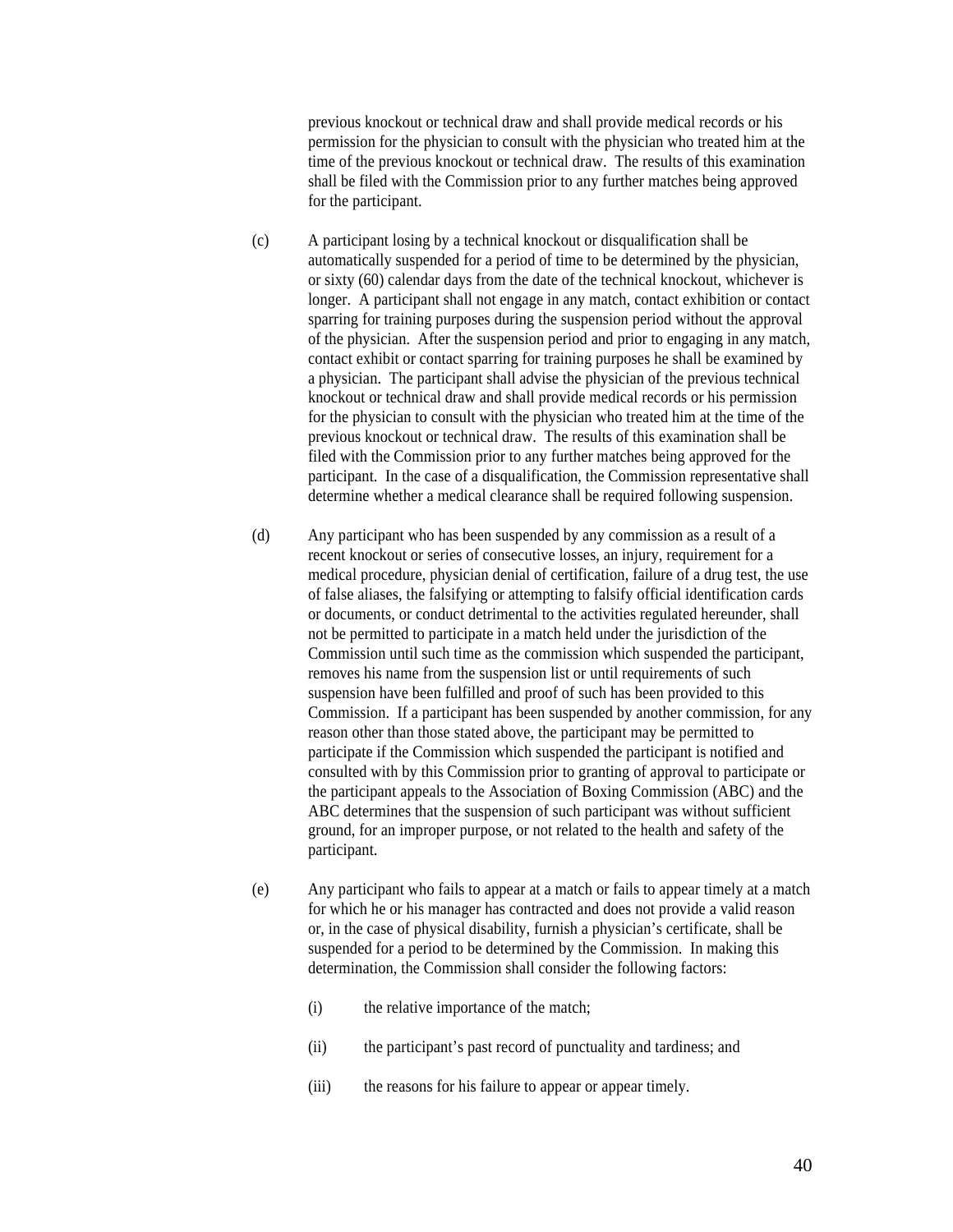- <span id="page-40-0"></span>(f) The license of any participant shall be revoked and shall not be reinstated, if such participant intentionally strikes, strikes at or touches in any way or threatens to touch in any way, any official or Commission representative.
- (g) A boxer may not compete unless three (3) days per round of his previous bout has elapsed.

### **§27‐1‐19 Judge, License, Duties, Disclosures**

- (1) License
	- (a) No person shall act as a judge in a match held under the jurisdiction of the Commission without first having obtained a judge license.
	- (b) A judge shall not also be licensed as a booking agent, manager, matchmaker, participant, representative of a booking agent, second or trainer.
	- (c) No judge shall have a financial or pecuniary interest in any participant.
	- (d) No judge shall also serve as a supervisor or serve on the ratings committee for a sanctioning body.
	- (e) No judge shall participate in a professional boxing match unless such judge has been certified and approved by the Executive Director.
	- (f) Applications for a professional judge's license will be reviewed, evaluated and processed in the following manner:
		- (i) any person desiring to become licensed for the first time as a professional boxing judge shall submit to the Commission the appropriate application using Form CBC-450, entitled General Application for License, incorporated herein by reference. There shall be a certification from the Executive Director attesting that the applicant has completed the unofficial scoring of minimum of three hundred fifty (350) rounds of professional boxing held in any state, territory, commonwealth or Indian Reservation, and has been unofficially judging herein for a minimum of eighteen (18) months. The applicant must have a demonstrated record and evidence that he has the ability to perform the duties outlined below. The Executive Director may issue a temporary license pending final action by the Commission. The Commission shall render a decision as to whether or not the application for judge license shall be approved, which decision is solely that of the Commission. If a license application is not granted by the Commission, the Commission shall set forth the reasons for not granting the license. Any person whose application for a judge license has been denied shall not be permitted to reapply for a judge license for a period of six (6) months. Any person whose application for a judge license has been denied on three (3) occasions shall not be permitted to reapply.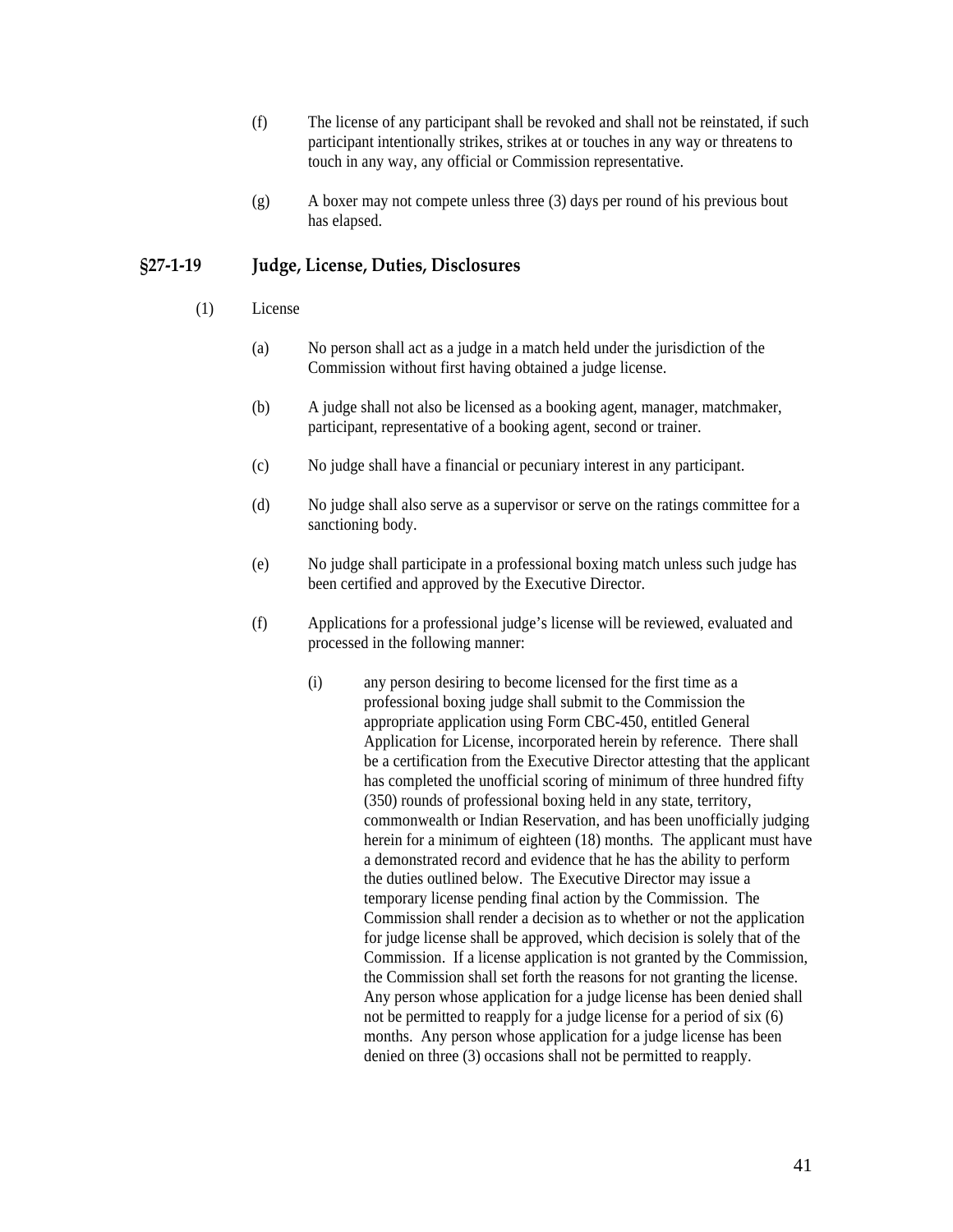- (ii) foreign licensed officials may be temporarily licensed by the Executive Director upon demonstrating an ability to perform the duties outlined below. The foreign licensed official's record and ability shall be verified by obtaining records from a central repository and any such other information as the Executive Director deems necessary to qualify the official. After issuance of a temporary license, the Commission shall approve or disapprove the license, in accordance with these rules.
- (iii) the Commission shall periodically review the performance of each professional judge licensed by the Commission and shall approve or disapprove the application for renewal.
- (iv) the Executive Director shall limit to three (3) the number of unofficial judges at each event. The Executive Director will make arrangements for unofficial judges to enter the premises of the program of matches free of charge and have an appropriate seat from which to judge the contests, provided however, that in the case of television and such other events which by their nature severely limit ringside access, permission to sit and judge at ringside will not be authorized. In the case that the event is sold out, authorization will not be granted to attend the event free of charge. Travel and other expenses of the unofficial judge shall be borne solely by the unofficial judge. Unofficial judges must present their scorecards to the Commission representative prior to the announcement of the result by the announcer or on a round-by-round basis along with the official judges. All contests within one (1) program of matches must be judged by the unofficial judge in order for any contest within that program of matches to be included in the judge's statistical record.

#### (2) Duties

- (a) The number of judges shall be assigned in accordance with these rules. In the event that sufficient judges are not available, a referee shall be selected to act as a judge for that specific program of matches.
- (b) The judges shall be located in seats designated for them by the Commission representative.
- (c) No match shall begin or continue unless three (3) judges are in their designated seats.
- (d) It shall be the duty of each judge to:
	- (i) be fully informed of and conversant with the rules, regulations, standards, guidelines and policies set forth herein with particular attention given to §27-1-28 of this Title;
	- (ii) observe carefully at all times during the match the performance of the participants;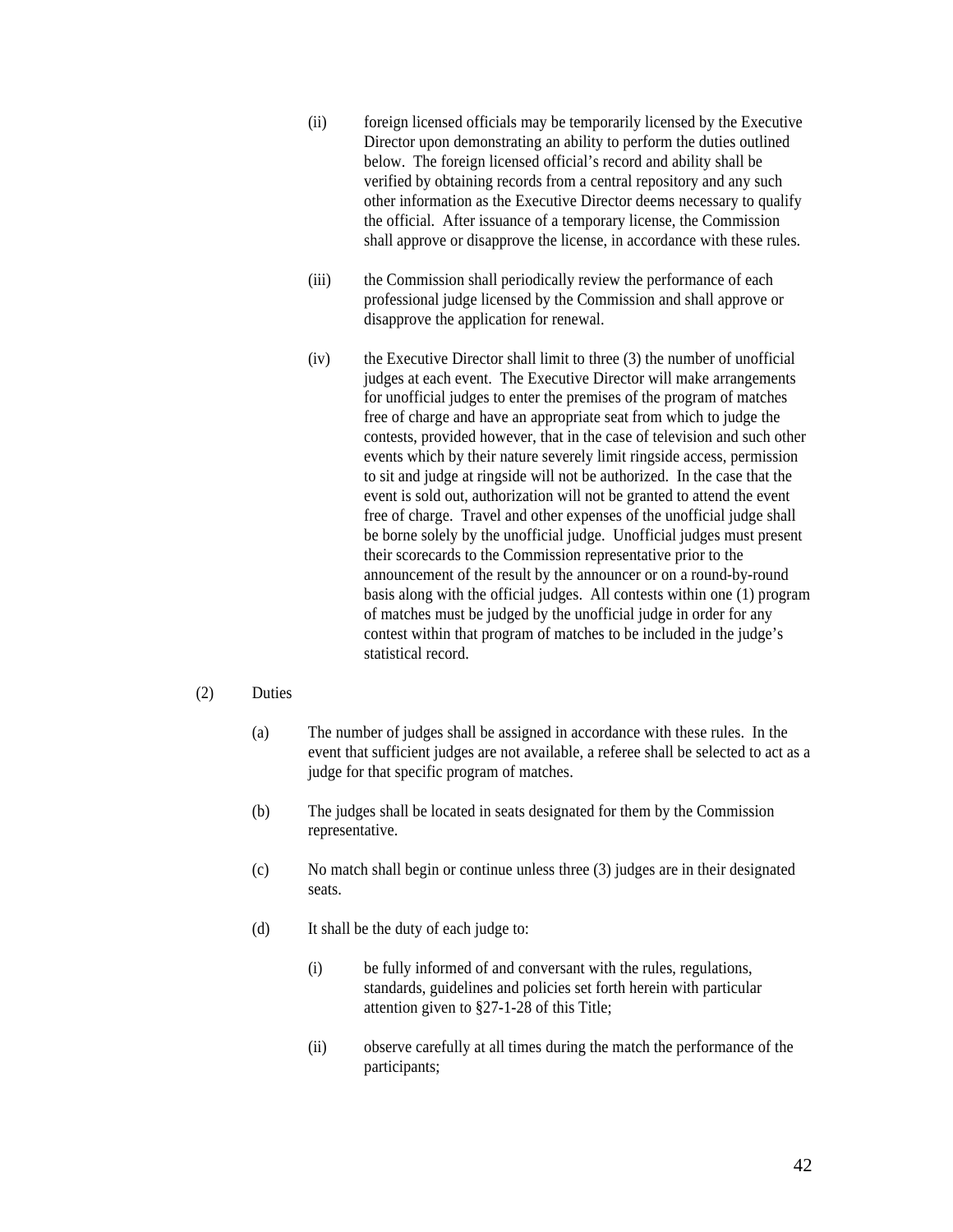- <span id="page-42-0"></span>(iii) appraise such performance fairly, accurately and expertly using the rules set forth herein;
- (iv) inscribe the result of such appraisal after each round on the round score card or match score card, whichever is appropriate, according to the scoring system adopted herein; and
- (v) complete and sign the round or match score card and deliver to the referee at the conclusion of the match.
- (e) Judges shall utilize for scoring, Form CBC-459, entitled Round Score Card, incorporated herein by reference, and Form CBC-457, entitled Match Score Card, incorporated herein by reference.
- (f) A judge shall be neatly and appropriately dressed while discharging his duties. Dress attire shall include jacket and tie or causal attire as may be determined by the Executive Director or Commission representative.
- (g) Judges shall not communicate with members of the media or press concerning any of the activities regulated by the Commission without the prior approval of the Commission or the Executive Director. All media or press inquiries shall be referred to the Executive Director.
- (3) Required Disclosures for Judges
	- (a) A judge shall not be entitled to receive any compensation, directly or indirectly, in connection with any boxing match held under the jurisdiction of the Commission, until such person provides to the Commission a statement of:
		- (i) all consideration, including reimbursement for expenses, that will be received from any source of participation in the match;
		- (ii) such additional information as the Commission may require.
	- (b) A judge shall utilize Form CBC-500, entitled Disclosure Statement for Officials, incorporated herein by reference.

#### **§27‐1‐20 Sanctioning Organizations and Disclosures**

- (1) Disclosures for Sanctioning Organizations
	- (a) A sanctioning organization shall not be entitled to receive any compensation directly or indirectly in connection with any boxing match held under the jurisdiction of the Commission, until it provides to the Commission a statement of:
		- (i) all charges, fees and costs the organization will assess any boxer participating in that match;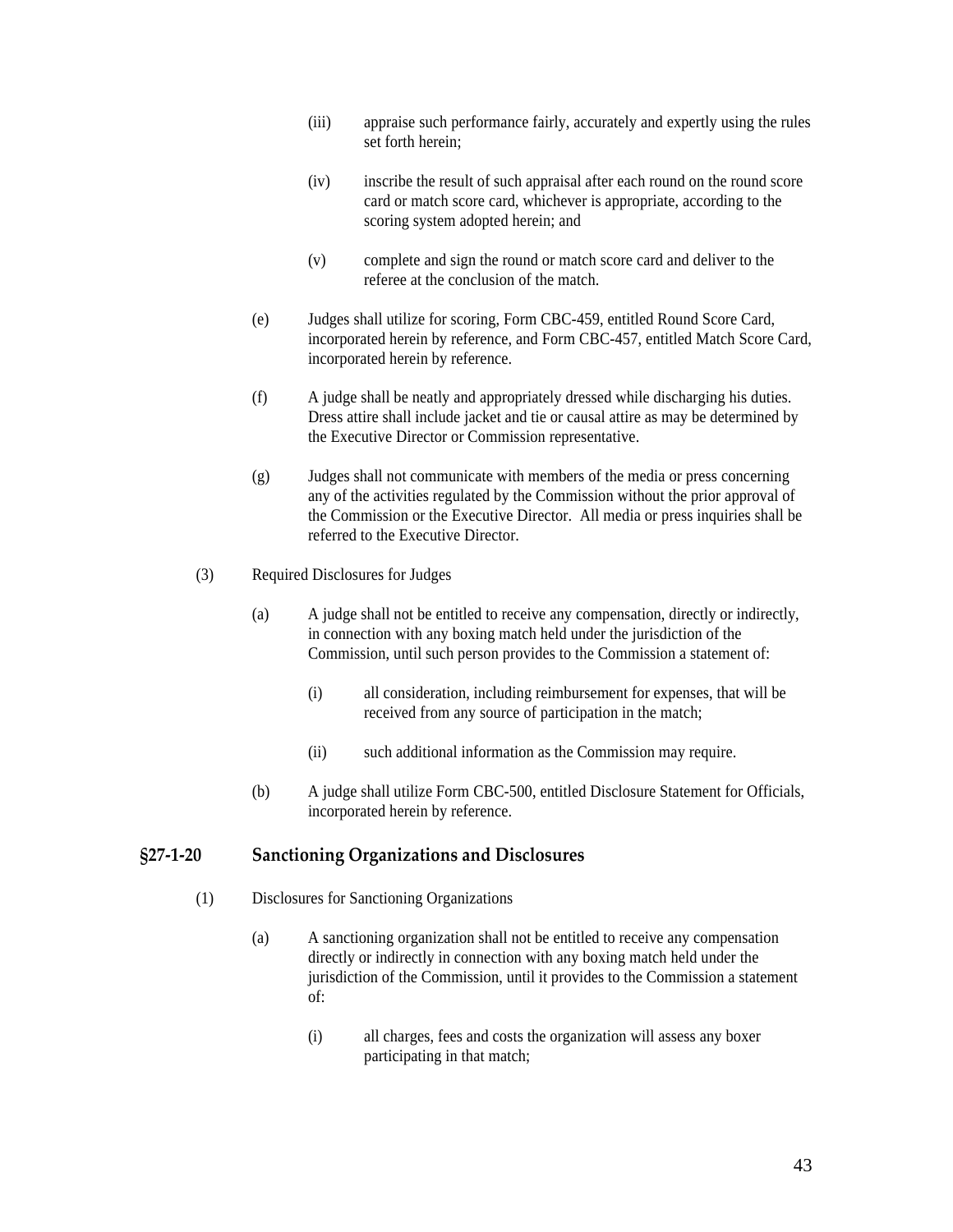- (ii) all payments, benefits, complimentary benefits and fees the organization will receive for its affiliation with the event, from the promoter, host of the event and all other sources;
- (iii) such additional information as the Commission may require.

#### <span id="page-43-0"></span>**§27‐1‐21 Announcer; License and Duties**

- (1) License
	- (a) No person shall act as an announcer at any match held under the jurisdiction of the Commission without first having obtained an announcer license.
- (2) Duties
	- (a) The announcer shall make all announcements in the English language. He may also announce the match in another language after he has first made all announcements in the English language.
	- (b) An announcer shall be neatly and appropriately dressed while discharging his duties. Dress shall include jacket and tie.
	- (c) The announcer shall be at all times, subject and responsible to the Commission representative in the discharge of his duties and shall accept directions only from the Commission representative.
	- (d) Announcers shall not make unauthorized announcements or introductions of persons other than the participants and officials unless the Commission representative has determined that the announcement or introduction is appropriate for the match. Under no circumstances shall an individual be introduced if his license has been revoked or is currently under suspension.
	- (e) After both participants and their chief seconds are in the ring, the announce shall announce the name of each participant, his weight as determined at the weigh-in, and such other announcements as directed by the Commission representative.
	- (f) An announcer shall display strict impartiality in word and action while performing his duties.
	- (g) The number of the round shall be announced at the one (1) minute interval between rounds.
	- (h) At the conclusion of each match, the announcer shall make the announcement of the win or draw in the manner and at such time as directed by the Commission representative.
	- (i) In the event of a knockout or a technical knockout, the announcer shall obtain the result and the official time of the termination of the match from the Commission representative, and shall announce the result, the time and the round in which the knockout or technical knockout occurred.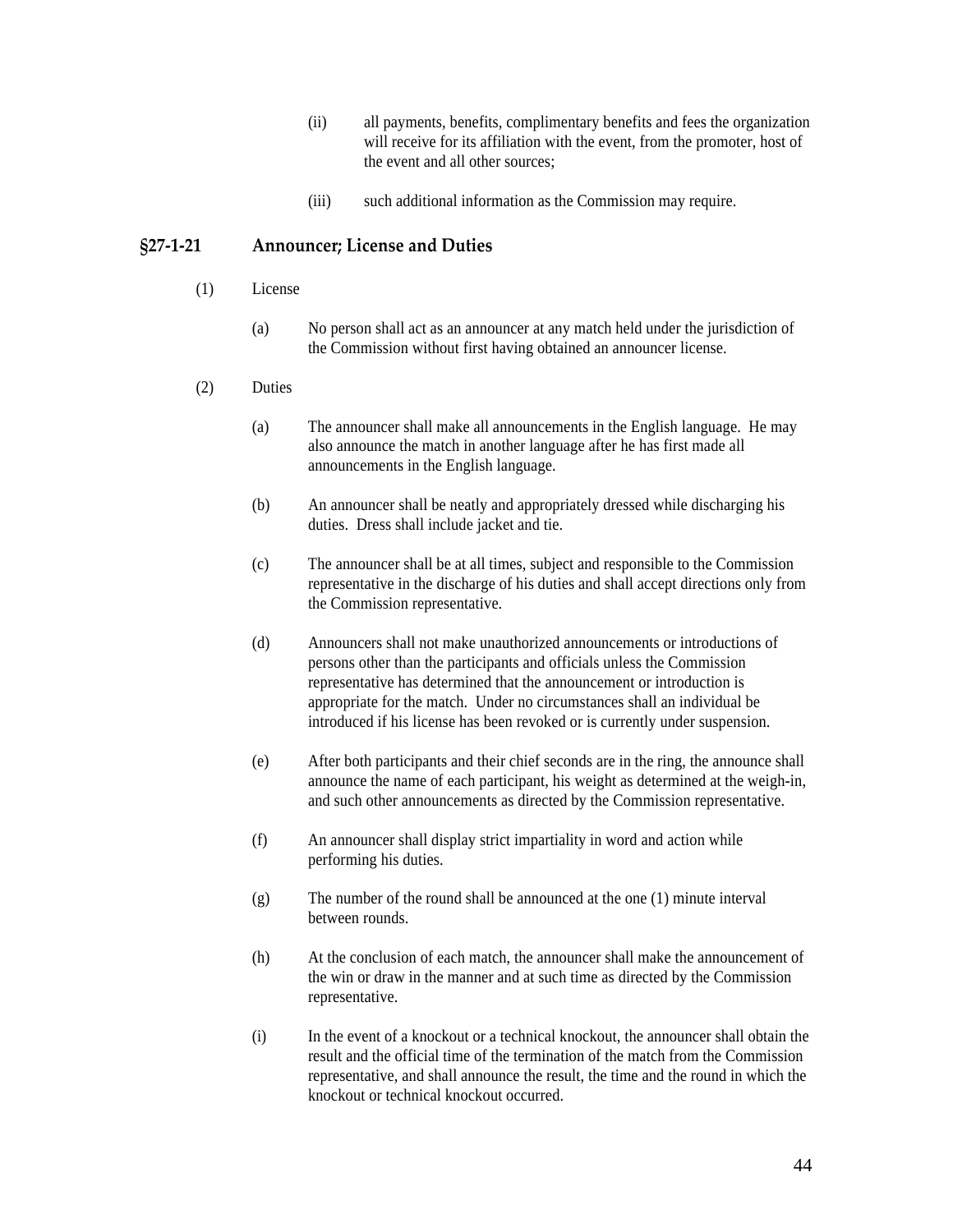(j) At the conclusion of each match and immediately after the announcements have been made, the announcer shall submit to the Commission representative any match score cards used by the judges and the referee that he may have in his possession.

## <span id="page-44-0"></span>**§27‐1‐22 Timekeeper or Knockdown Timekeeper; License and Duties**

- (1) License
	- (a) Any person desiring to become a timekeeper shall submit an application Form CBC-450, entitled General Application for License, incorporated herein by reference, which may be obtained by contacting the Commission.
	- (b) No person shall act as timekeeper of knockdown timekeeper for any match held under these rules without first obtaining a timekeeper license.
- (2) Duties, Timekeeper
	- (a) The timekeeper shall have with him during the performance of his duties a whistle, a bell or gong and a three (3) minute stopwatch, which shall be examined and checked as to function and accuracy for each match by the Commission representative.
	- (b) The timekeeper shall be located within his arm length of the bell in a seat designated by the Commission representative. No match shall begin or continue unless the timekeeper is in his designated seat.
	- (c) The timekeeper shall not use the whistle, bell or other instrument during the progress of a round except in the manner and at the time authorized herein.
	- (d) Ten (10) seconds before the beginning of each round, the timekeeper shall give warning to the seconds of each participant by blowing the whistle. Ten (10) seconds before the end of each round, the timekeeper shall give warning by pounding three (3) times on a wooden striking board with a hammer or wooden mallet.
	- (e) If directed by the referee, the timekeeper shall take time out.
	- (f) The timekeeper shall strike the bell to signify the beginning and ending of each round.
	- (g) If a match ends before the scheduled number of rounds, the timekeeper shall inform the referee and the Commission representative of the exact duration of the match.
	- (h) The timekeeper shall be familiar with and perform such other duties as set forth in §§27-1-24, 27-1-27, and 27-1-28 of this Title.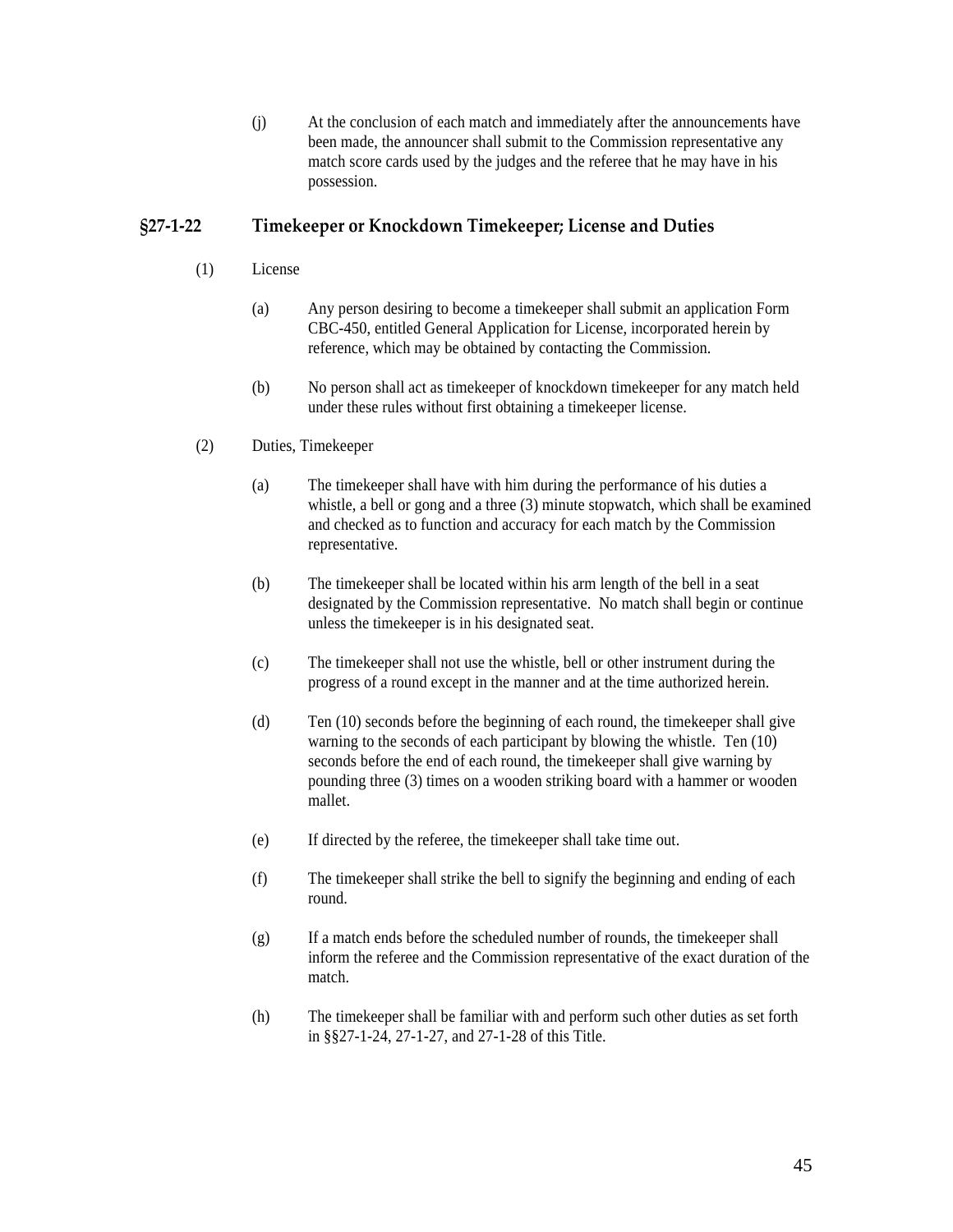- <span id="page-45-0"></span>(i) In the event that an automatic timekeeping machine is available, its use is authorized, provided, however, that manual timekeeping is maintained in the event of equipment failure.
- (j) The timekeeper shall not communicate with members of the media or press concerning any of the activities regulated by the Commission without the prior approval of the Commission or the Executive Director. All media or press inquiries shall be referred to the Executive Director.
- (3) Duties, Knockdown Timekeeper
	- (a) The knockdown timekeeper shall have with him during the performance of his duties a knockdown watch which shall be examined and checked as to accuracy for each match by the Commission representative.
	- (b) The knockdown timekeeper shall be located adjacent to the timekeeper in a seat designated by the Commission representative. No match shall begin or continue unless the knockdown timekeeper is in his designated seat.
	- (c) The knockdown timekeeper shall count each second for knockdowns by the striking the floor of the ring or a suitable wooden striking-board with a substantially constructed hammer or wooden mallet and, by stating in a loud voice, the elapse of the second.
	- (d) The knockdown timekeeper shall be familiar with and perform such other duties as set forth in §§27-1-24 and 27-1-28 of this Title.
	- (e) The knockdown timekeeper shall not communicate with members of the media or press concerning any of the activities regulated by the Commission without the prior approval of the Executive Director. All media or press inquiries shall be referred to the Executive Director.

### **§27‐1‐23 Second; License and Duties**

- (1) License
	- (a) No person shall act as a second for a participant in any match held under these rules without first having obtained a second license except that a licensed manager may be designed as one of his participant's seconds.
	- (b) No second shall have any financial or pecuniary interest in the opponent of his participant.
	- (c) No second shall also be licensed as a judge, physician, promoter or referee and shall not act as a judge, physician, promoter or referee, in any match held under the jurisdiction of the Commission.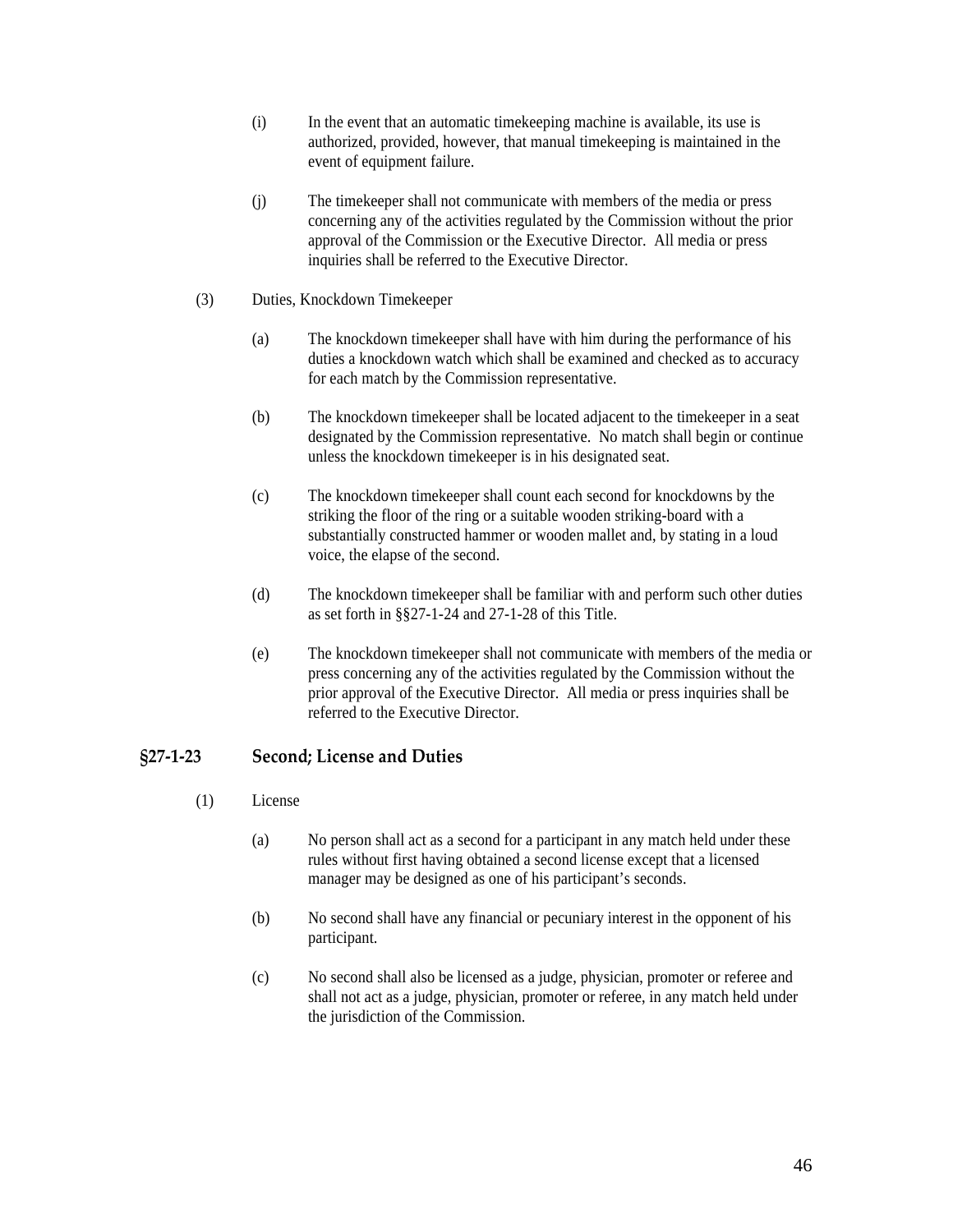- (2) Duties
	- (a) Each participant shall be allowed no more than three (3) seconds, one of whom shall be designated the chief second, provided however, that in the case of a championship match, each participant shall be allowed no more than four (4) seconds. The chief second shall be in charge of the participant's corner and be responsible for the conduct of all seconds, and shall be held responsible for any violation committed by any second.
	- (b) The chief second of any participant shall have with him at the ringside the following articles:
		- (i) one pair of scissors;
		- (ii) one towel;
		- (iii) one clean water bucket;
		- (iv) one container of drinking water;
		- (v) the necessary tape and bandages; and
		- (vi) proper caustics as provided in §27-1-10 of this Title to stop bleeding of minor cuts and lacerations.
	- (c) First aid and other ring equipment of a second shall in all cases and at all times before, during, and after use, be available for inspection by the physician and inspector or the Commission representative whose decision shall be final as to the propriety of its use.
	- (d) Seconds shall not coach or in any way assist a participant during a round, or by word or action attempt to heckle or annoy his participant's opponent. Seconds shall remain seated in place and silent during the fight period of any round and shall not knock or pound on the ring floor.
	- (e) No second shall attempt to render aid to a participant who has been counted out during the course of a match before the physician has examined the participant.
	- (f) If any second enters the ring during any fight period of any match, the participant for whom that second is performing as a second shall be immediately disqualified and the opponent shall be declared the winner by disqualification.
	- (g) The excessive or undue spraying of water on any fighter between rounds is prohibited.
	- (h) Only one (1) second shall be allowed in the ring. No second shall enter the ring until the bell indicates the end of a round. He shall leave the ring at the sound of the timekeeper's whistle indicating the beginning of the next round is imminent. Prior to the beginning of each round, the entire ring platform and ropes shall be cleared of all obstructions, including buckets, stools, towels and other articles;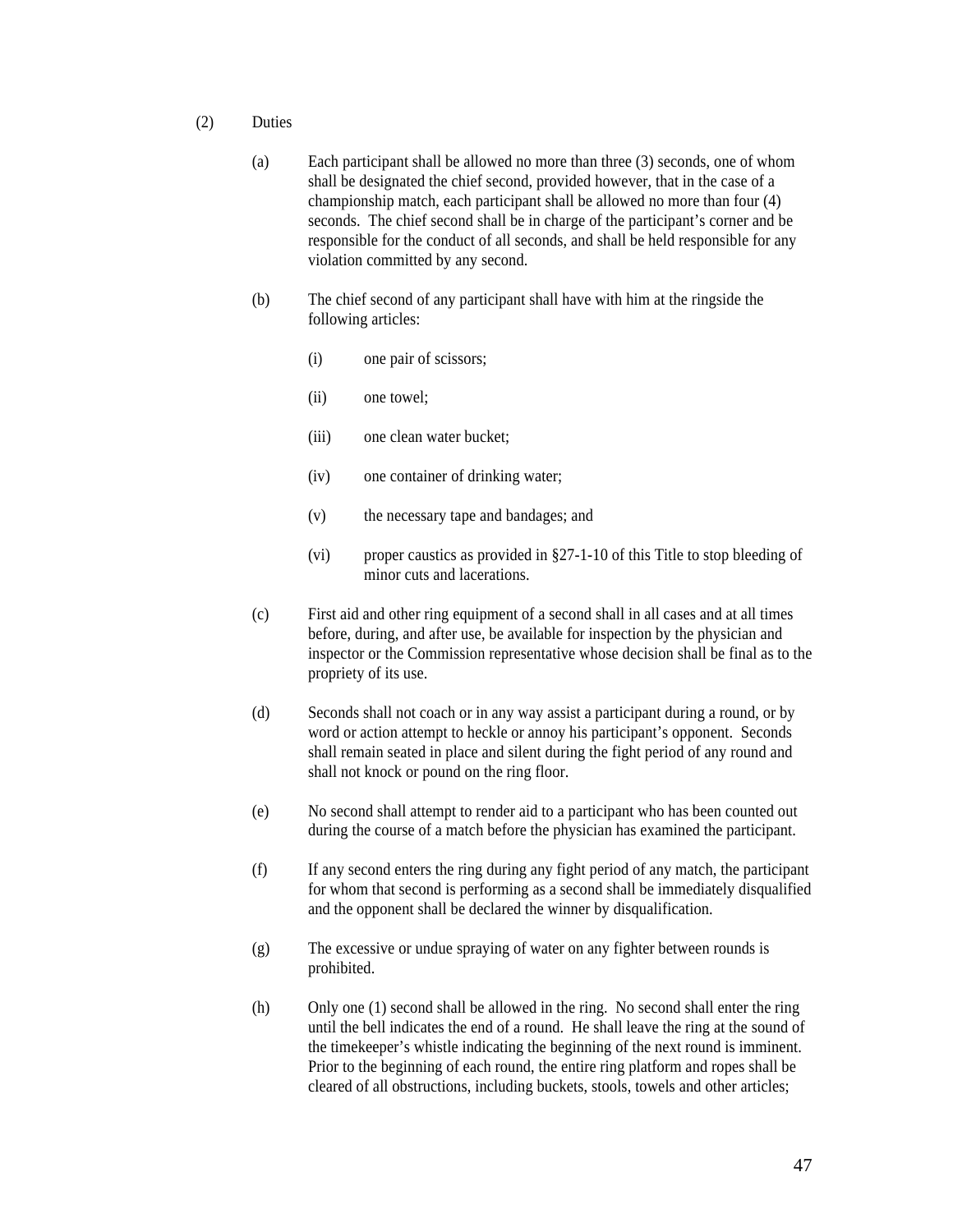and none of these articles shall again be placed on the ring platform until the bell has sounded indicating the end of the round.

<span id="page-47-0"></span>(i) No second shall approach any other person and either verbally abuse, harass or threaten, or physically abuse, harass or threaten or touch such person. A second who violates this rule shall be immediately ejected from the premises and shall be automatically suspended until a final determination is made by the Commission.

#### **§27‐1‐24 Referee; License, Duties, Disclosures**

- (1) License
	- (a) No person shall act as a referee in a match held under these rules without first having obtained a referee license.
	- (b) If, during the course of a match, the referee receives an injury or is unable to continue acting in his capacity as referee, the Commission representative shall:
		- (i) select another qualified person to act as referee for the remainder of the match and program of matches; or
		- (ii) if no qualified person is available, cancel the remainder of the match and program of matches.
	- (c) No person who has financial or pecuniary interest in any participant shall be granted a referee license.
	- (d) No referee shall also be licensed as a booking agent, manager, matchmaker, participant, representative of a booking agent, second or trainer and shall not act as a booking agent, manager, matchmaker, participant, representative of a booking agent, second or trainer.
	- (e) No referee shall also serve as a supervisor or serve on the ratings committee for a sanctioning body. The applicant must have a demonstrated record and evidence that he has the ability to perform the duties outlined below. The Executive Director may issue a temporary license pending final action by the Commission.
	- (f) No referee shall participate in a professional boxing match unless such referee has been certified and approved by the Executive Director.
- (2) Applicants for a professional referee's license will be reviewed, evaluated and processed in the following manner:
	- (a) any person desiring to become licensed for the first time as a professional boxing referee, shall submit the Form CBC-450, entitled General Application for License, incorporated herein by referee.
	- (b) at its next meeting following the timely submittal of the application for license, the Commission shall render a decision as to whether or not the license will be granted.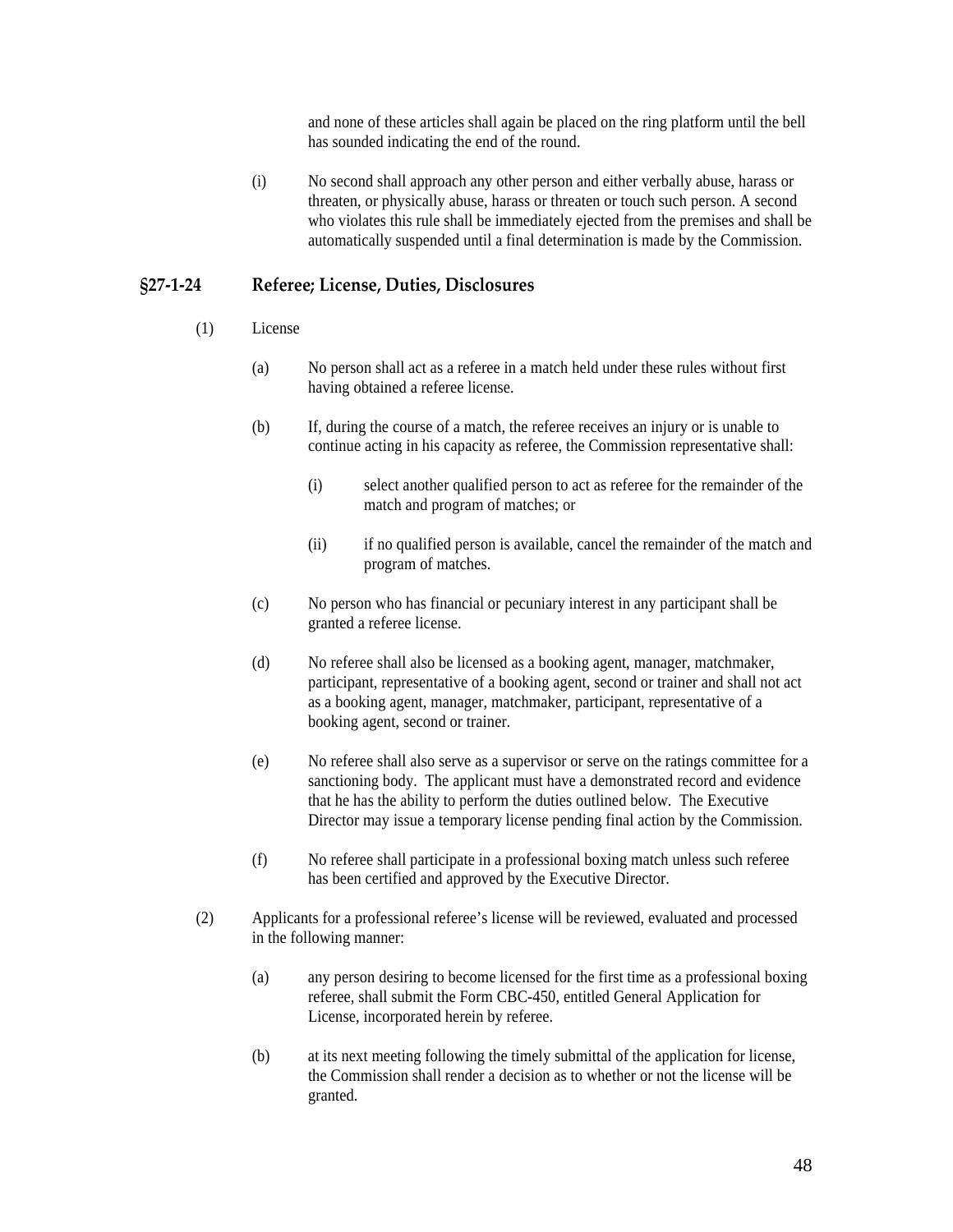- (c) applicants for a referee license will be admitted free of charge to a professional boxing venue for the purpose of observing and interacting with licensed referees, provided however, that in the case of television events and such other events which by their nature severely limit ringside access, permission to sit at ringside will not be authorized. In the case that an event is sold out, authorization will not be granted to attend the event. Travel and other expenses will be borne solely by the applicant.
- (d) the Executive Director shall periodically review the performance of each licensed professional referee in this state and shall approve or disapprove applications for renewal.
- (3) Duties
	- (a) A referee, in addition to being examined by a physician prior to officiating, shall submit to an annual physical examination to establish physical fitness. The result of this examination shall be filed with the Commission.
	- (b) Prior to the beginning of each match, and periodically for the duration of the match, the referee shall examine the participant's gloves, equipment and person to ensure that no unsafe or improper condition exists. Before allowing a match to continue after a participant has been knocked down, the referee shall wipe clean the surface of the gloves of the participant who was knocked down.
	- (c) When a participant receives an injury which the referee believes may incapacitate the participant, the referee shall call time out and consult with the physician as to the advisability of allowing the match to continue. The referee may also consult with the Executive Director or Commission representative. No person shall attempt to render aid to or move a participant other than what may be required to move the participant inside the ropes or to remove the mouthpiece of a participant who has been counted out during the course of a match before the physician has examined the participant. However, the referee shall remove the participant's mouthpiece.
	- (d) Referees shall not communicate with members of the media or press concerning any of the activities regulated by the Commission without the prior approval of the Commission or the Executive Director.
	- (e) The referee shall have the authority to:
		- (i) terminate a match at any time when the referee determines that one of the participants has such superior skills or ability as to make such match unreasonably dangerous to the other participant;
		- (ii) disqualify a participant who commits an intentional foul and award the decision to the opponent;
		- (iii) terminate a match and disqualify either or both participants if the referee determines that either or both participants are not competing in earnest;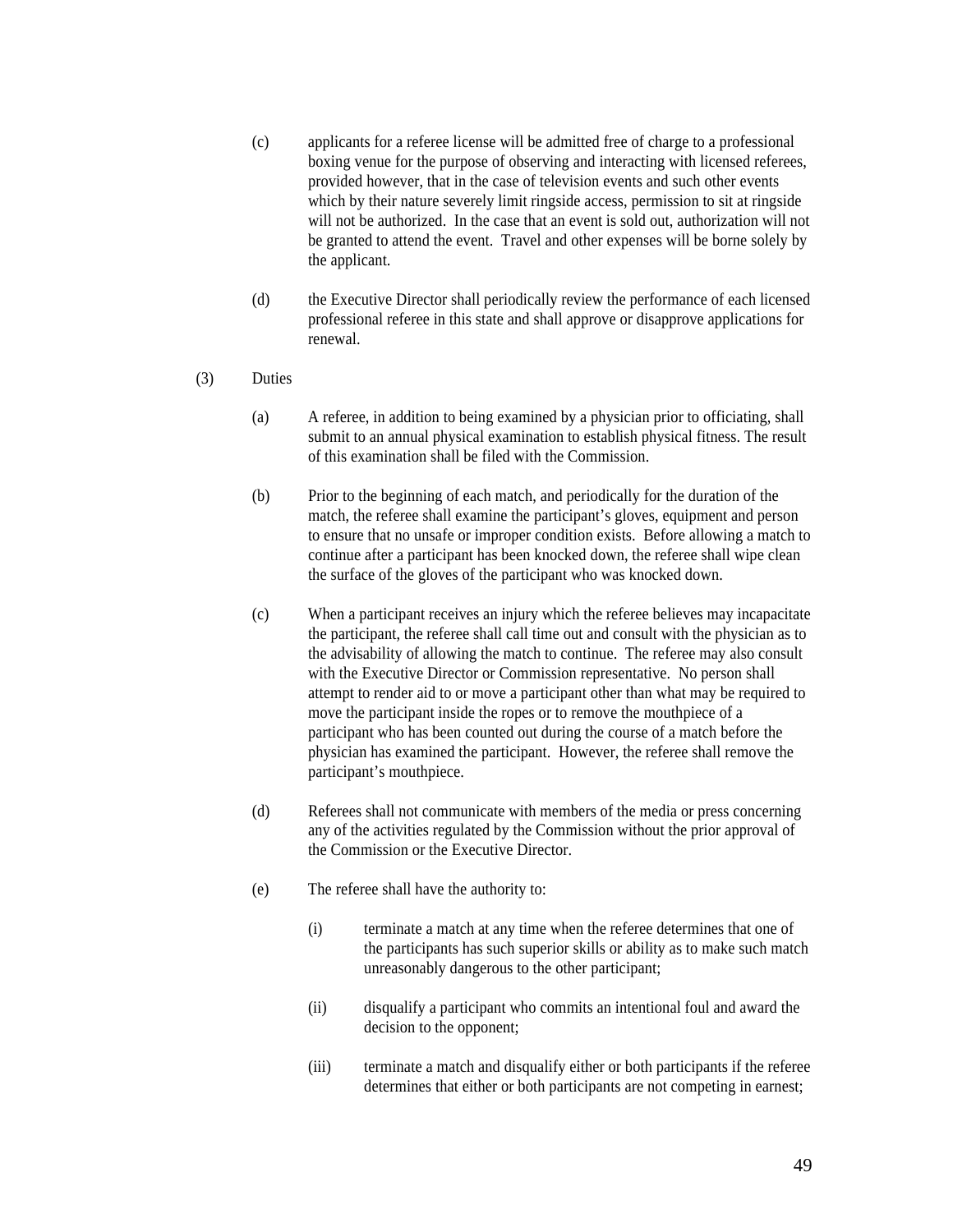- <span id="page-49-0"></span>(iv) terminate a match if either participant has been injured and is in such condition that to continue the match might subject the participant to a debilitating or life threatening injury;
- (v) temporarily or permanently halt a match if the referee believes that a significant health hazard exists, when such hazard could reasonably be anticipated to create a significant danger to the participants or the public; and
- (vi) enforce discipline and the rules, as set forth herein, pertaining to the conduct and behavior of participants, managers and seconds.
- (4) Disclosures for Referees
	- (a) A referee shall not be entitled to receive any compensation, directly or indirectly, in connection with a boxing match until it provides to the Commission a statement of:
		- (i) all consideration, including reimbursement for expenses, that will be received from any source for participation in the match;
		- (ii) such additional information as the Commission may require.
	- (b) A referee shall utilize Form CBC-500 entitled Disclosure Statement for Officials, incorporated herein by reference.

### **§27‐1‐25 Trainer; License and Conduct**

- (1) License
	- (a) No person shall act as a trainer for any participant without having first obtained a trainer license.
	- (b) No trainer shall have financial or pecuniary interest in an opponent of his participant.
	- (c) No trainer shall also be licensed as a judge, referee, physician or promoter and shall not act as a judge, referee, physician or promoter.
- (2) Conduct
	- (a) The trainer shall prepare the participant for the match in which he is to engage and shall provide information and direction so as to ensure that the participant is in good physical condition and is prepared to utilize and display of his skills to the best of his ability.
	- (b) A trainer shall not coach or in any way assist a participant during a match, or by word or action attempt to heckle or annoy his participant's opponent.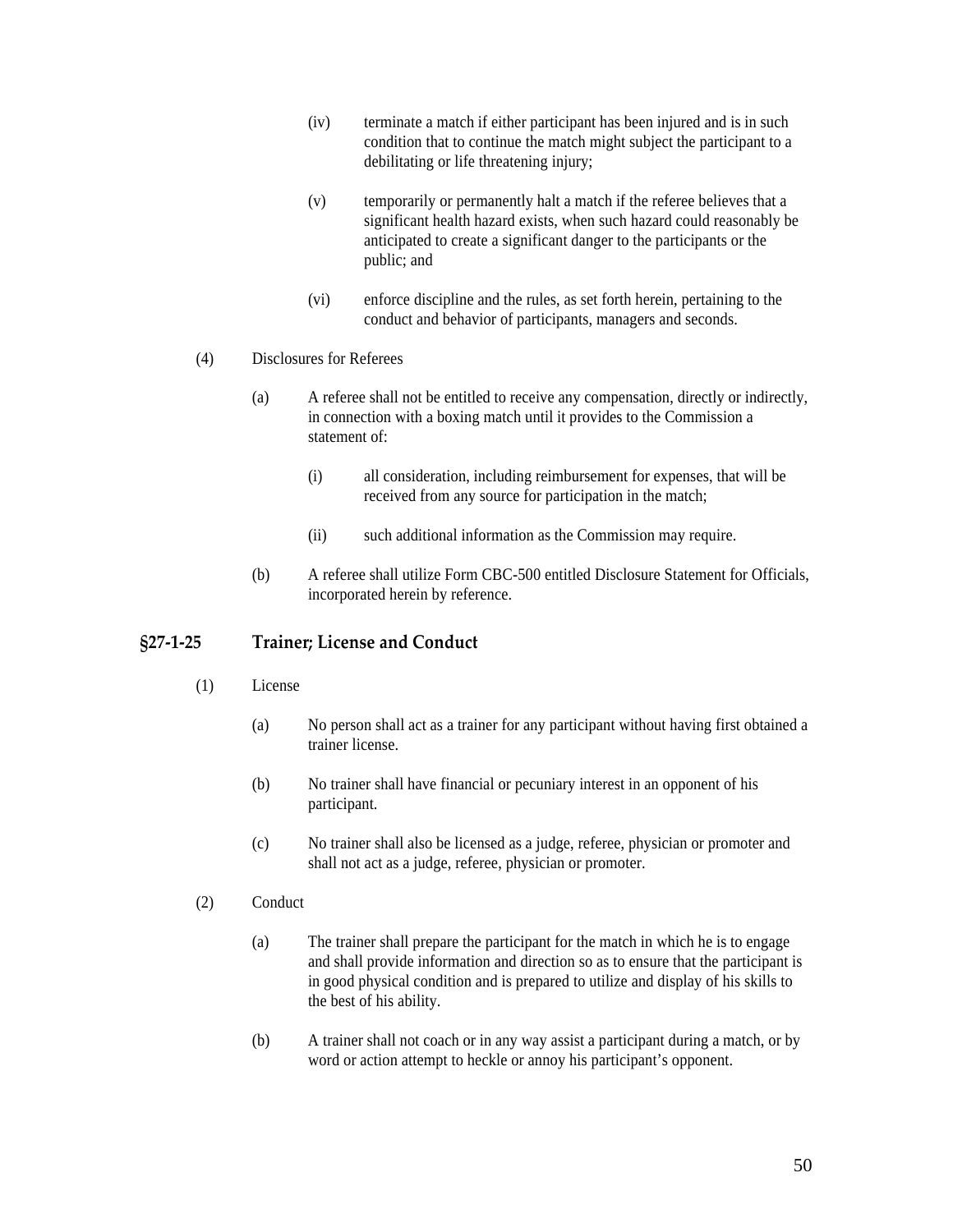- <span id="page-50-0"></span>(c) A trainer shall not enter the corner or the ring at any time during the match and shall remain seated and silent during the match.
- (d) If any trainer steps up onto the ring apron during any fight period of any match, the participant for whom the trainer is performing as a trainer shall be immediately disqualified and the opponent shall be declared the winner by disqualification.
- (e) No trainer shall approach any other person and either verbally abuse, harass or threaten, or physically abuse, harass, threaten or touch such person. A trainer who violates this rule shall be immediately ejected from the premises and shall be automatically suspended until a final determination is made by the Commission.

### **§27‐1‐26 Booking Agent, Representative of Booking Agent; License**

- (1) No person shall act as a booking agent or representative of a booking agent without first having obtained the appropriate license.
- (2) No booking agent or representative of a booking agent shall also be licensed as a judge, physician, referee or promoter and shall not act as a judge, physician, referee or promoter.

# **§27‐1‐27 Rounds**

- (1) The duration of each round of a match shall be three (3) minutes with one (1) minute rest intervals between rounds. Female contests may be scheduled for two (2) minute or three (3) minute rounds, to be determined by agreement of the participants.
- (2) A match shall be scheduled for four (4), six (6), eight (8) or ten (10) rounds, depending upon the experience of the participants and whether or not the match is a main event. A championship match shall be scheduled for twelve (12) rounds.

# **§27‐1‐28 Scoring System; Scoring, Criteria; Knockdowns, Fouls; Determination of Win or Draw; Decision Final, Exceptions**

- (1) Scoring System
	- (a) Scoring shall be by the "10 Point Must" system. The winner of any round shall be awarded ten (10) points. The loser of any round shall be awarded one to nine points. When a round is even, each participant shall be scored ten (10) points.
	- (b) No score shall be given for any round that is not completed. However, any point deduction occurring during the partial round will be deducted from the final score of the completed rounds.
- (2) Scoring, Criteria; Knockdown, Fouls
	- (a) The awarding or deducting of points by the judges and referee, the determination as to the occurrence of knockdowns, knockouts and fouls and the procedure to be used following such occurrence shall be accomplished in the following manner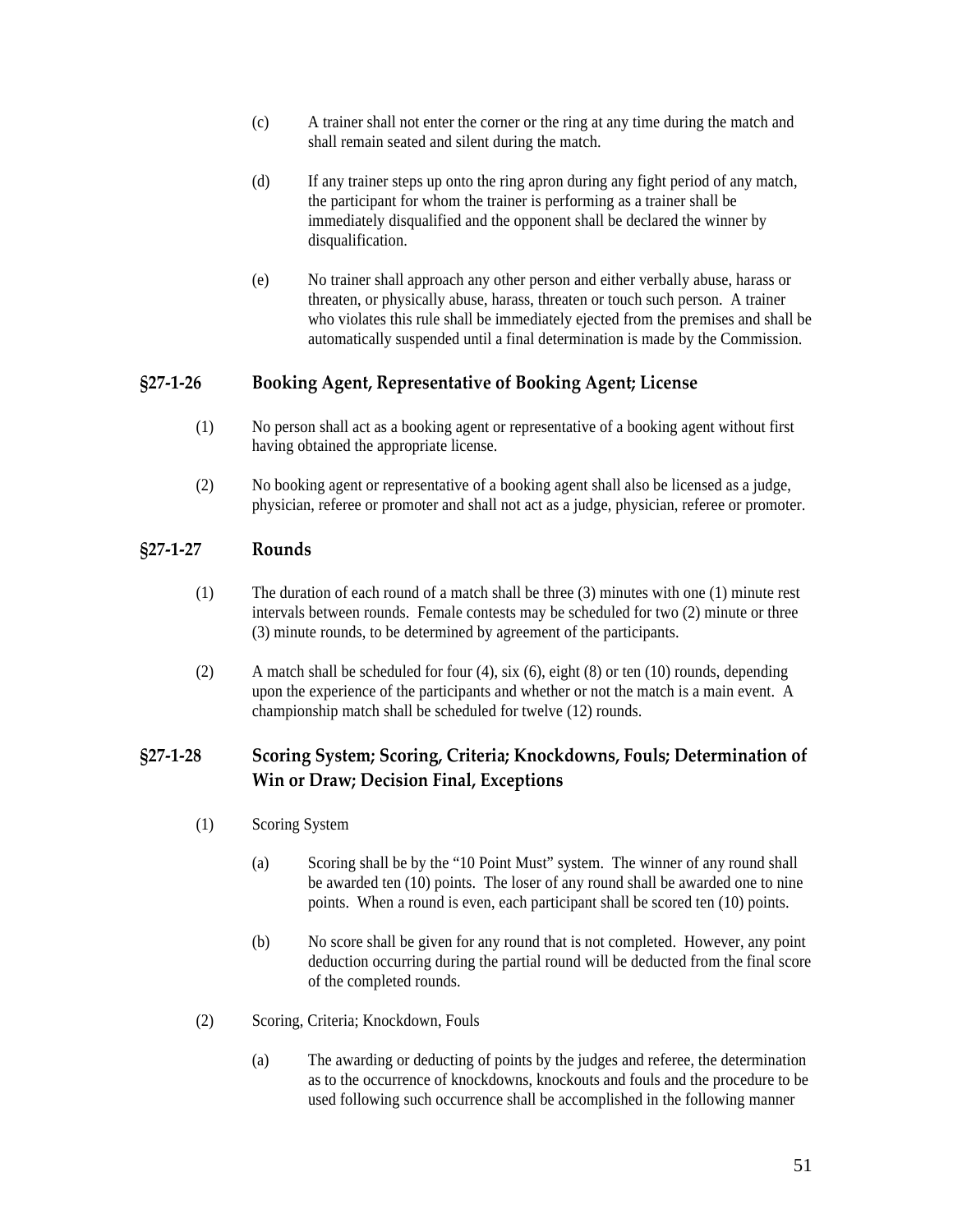and based on the following criteria, which criteria is listed in the order of importance:

- (b) The only fair punch is a punch delivered with the padded knuckle part of the glove to the front or side of the head or body above the belt, and the participant who delivers such a punch shall be awarded points in proportion to its damaging effects.
	- (i) A clean knockdown shall be highly scored. A knockdown is scored as soon as it occurs. The participant who takes advantage of the full nine (9) second count shall be credited with ring generalship that would not be credited to him if he arose immediately and, in a groggy condition, tried to continue. If he arises before the count of nine (9) and handles himself well, either aggressively or defensively after he is on his feet, he shall be credited with ring generalship. If the participant who is down arises during the count, the referee may, if he deems it advisable, step between the participants for such period of time to assure himself that the participant who has just arisen is able to continue. When so assured, he shall, without loss of time, order both participants to proceed with the match. The following shall be used to determine when a knockdown has occurred and the procedure to be followed after a knockdown has occurred:
		- (A) A participant shall be considered to be knocked down when:
			- (I) any part of his body, other than his feet, is on the floor;
			- (II) he is hanging helplessly over the ropes;
			- (III) he is rising from a down position; or
			- (IV) at the conclusion of a round in a match, he leaves the ring and fails to be in the ring when the bell sounds indicating the beginning of the next round.
		- (B) When a participant is knocked down, the referee shall order the opponent to retire to the farthest neutral corner of the ring by pointing to that corner, and shall immediately begin a ten (10) second count over the participant who is down. He shall announce the passing of the seconds, accompanying the count with a downward motion of his arm. The knockdown timekeeper, by effective signaling, shall provide the referee the correct one (1) second interval for his count. The referee's count is the official count.
		- (C) If the participant taking the count is still down when the referee calls the count of ten (10), the referee shall wave both arms to indicate that the participant has been knocked out, provided however, that if the participant is counted out by virtue of his failure to be in the ring when the bell sounds indicating the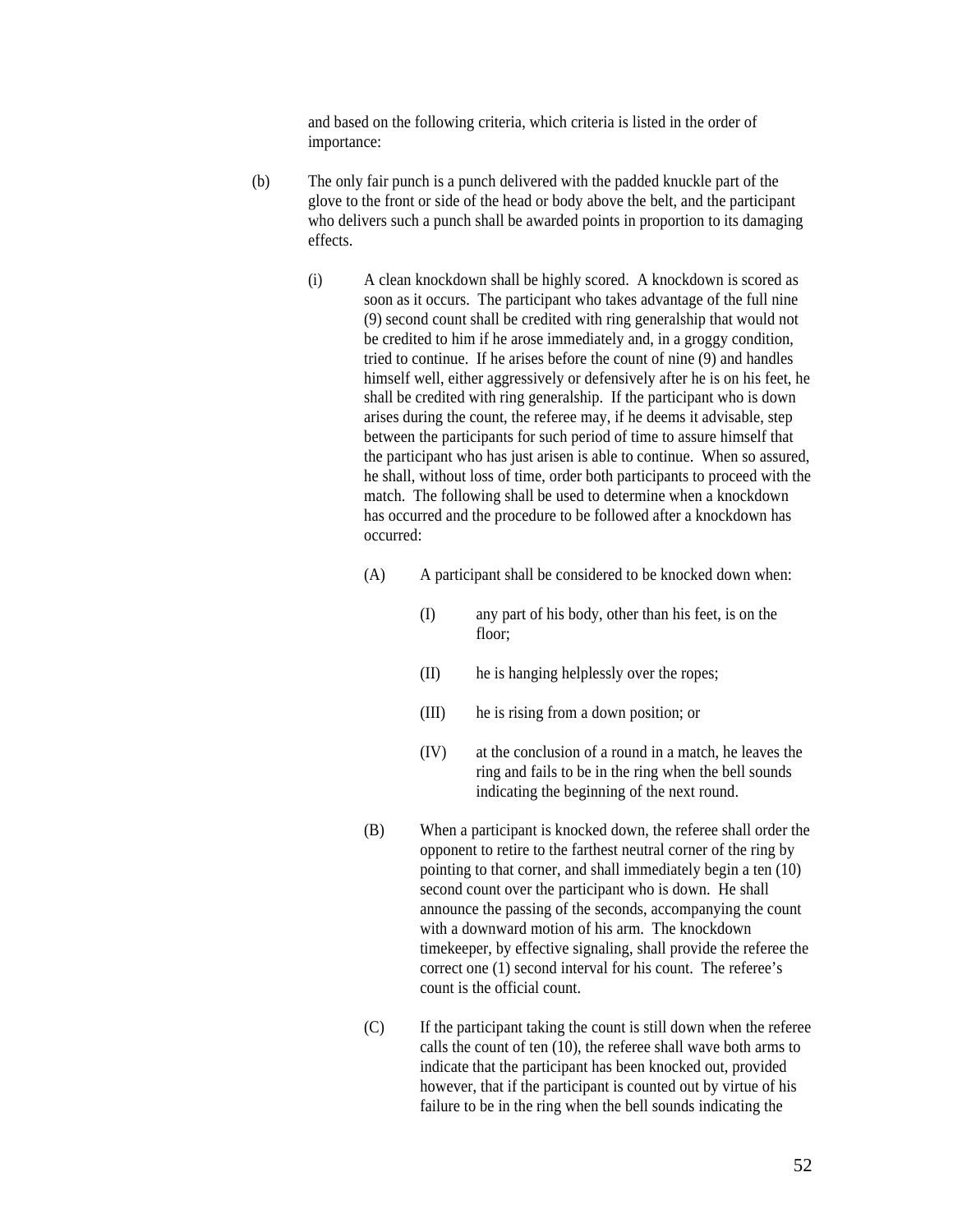beginning of the next round, the match shall be terminated and the participant who was counted out shall be declared the loser by technical knockout.

- (D) If a participant is knocked down and is down at the time the bell rings to end the round, the timekeeper shall continue to keep time and the referee shall continue to count. If the downed participant fails to rise before the count of ten (10), the participant shall be considered to have been knocked out in the next subsequent round. If the participant rises before the count of ten (10) and the referee determines that the contest can continue, both participants shall be afforded the full one (1) minute rest period between rounds, beginning when one of their seconds comes onto the ring apron, regardless of the amount of time used during the knockdown and subsequent counting by the referee. If a participant is knocked down and is down at the time the bells rings in the final round, the timekeeper shall continue to keep time and the referee shall continue to count. If the downed participant fails to rise before the count of ten (10), the participant shall be considered to have been knocked out in the final round.
- (E) If both participants are knocked down at the same time, counting shall be continued as long as either remains down. If both participants remain down until the count of ten (10), the match shall be terminated and the decision shall be a technical draw.
- (F) A participant who has been knocked down shall be required to take a count of eight (8) whether or not he has regained his feet before the count of eight (8) has been reached.
- $(G)$  If a participant who is down arises before the count of ten  $(10)$ is reached, and then goes down immediately, without being struck, the referee shall resume the count where he previously stopped counting.
- (H) When a participant is knocked out, the referee shall perform a full ten  $(10)$  second count before terminating the match, provided however that if, in the opinion of the referee or physician, the participant requires immediate medical attention, the referee shall not be required to count to ten (10).
- (I) If a participant is knocked out of or has fallen out of the ring the referee shall immediately begin a count of twenty (20). The referee shall not allow the match to resume until he has at least counted to eighteen (18).
- (J) If the participant who is not down and who has been ordered to a neutral corner, fails to stay in the neutral corner, the referee and knockdown timekeeper shall cease the count and shall not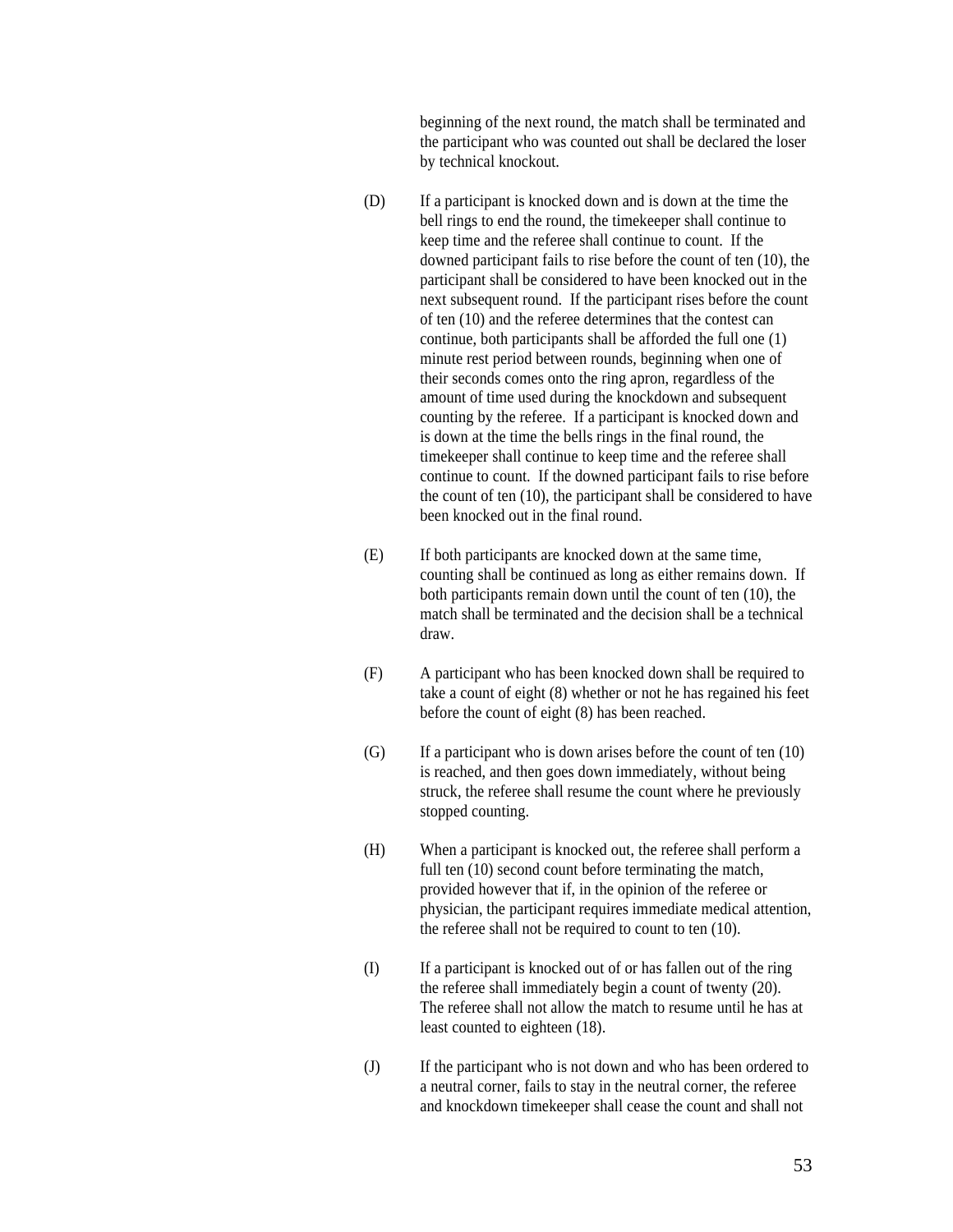resume the count until the participant has retired to the neutral corner.

- $(K)$  If a towel is thrown into the ring when a participant is down, the towel shall be ignored and the referee and knockdown timekeeper shall continue to count as if it had not appeared.
- (ii) If a participant slips, falls down or is pushed down, the referee shall order him to his feet immediately.
- (iii) An unintentional foul may result in a deduction of a point, as determined by the referee. The referee shall determine whether or not a point is to be deducted, using as his criteria the severity of the foul and its effect upon the opponent. When the referee determines that he shall deduct a point from a participant, he shall immediately advise the participants, judges, and Commission representative of such action. The referee shall not tolerate continual and repeated commission of fouls by a participant. The referee shall give warning to a participant who continually and repeatedly commits fouls and when, in the opinion of the referee, the participant has displayed persistent disregard for the rule governing the commission of fouls, the referee shall disqualify the participant, terminate the match and provide such findings to the Commission for appropriate action. Points for fouls shall only be deducted in the round in which the fouls occurred. A participant shall not be penalized in a subsequent round for fouls that occurred in a previous round. The following actions are considered to be fouls, the committing of which may result in a deduction of points:
	- (A) punching below the belt;
	- (B) punching an opponent who is down or is getting up after being down;
	- (C) holding an opponent with one hand and punching with the other;
	- (D) holding or deliberately maintaining a clinch after several warnings;
	- (E) wrestling or kicking;
	- (F) butting with the head or shoulder or using the knee;
	- (G) punching with an open glove, or with the butt of the hand, the wrist or elbow and all backhand punches;
	- (H) striking deliberately at that part of the back near the spine and over the kidneys;
	- (I) the deliberate use of the pivot punch or rabbit punch or any punch struck at the back of the neck near the base of the skull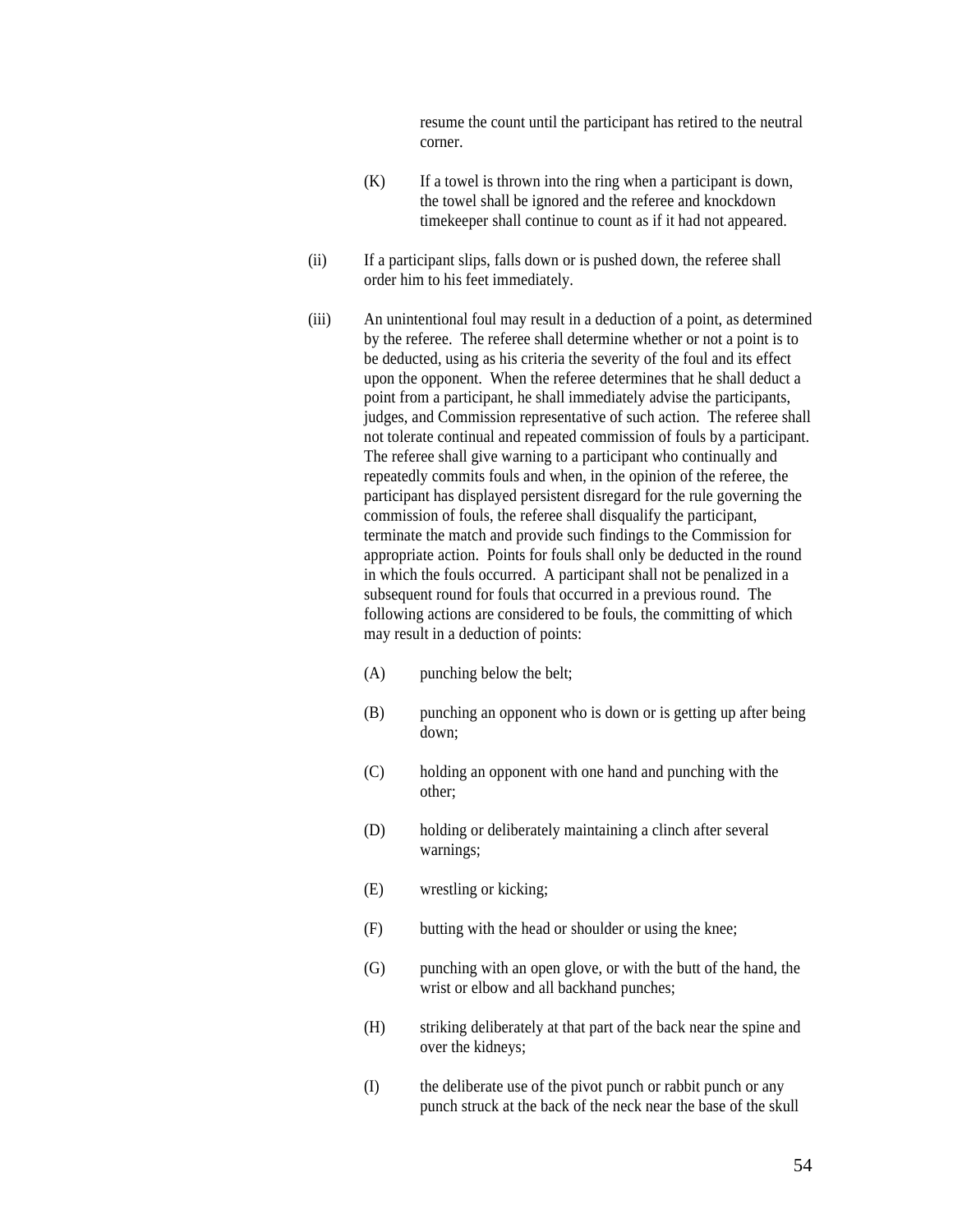and which is not the result of the opponent turning his head to avoid a punch;

- (J) jabbing the opponent's eyes with the thumb of the glove;
- $(K)$  the use of abusive language in the ring;
- (L) any unsportsmanlike trick or action causing injury to an opponent;
- (M) punching on the break;
- (N) punching after the bell has sounded ending the round;
- (O) roughing at the ropes;
- (P) pushing an opponent around the ring or into the ropes;
- (Q) tripping or stepping on the opponent's foot;
- (R) intentional spitting out of the mouthpiece or allowing the mouthpiece to fall out of the mouth. Referees shall handle ejection of the mouthpiece in the manner described in §27-1-15 of this Title;
- (S) punching or flicking with the open glove; and
- (T) clinching after warning has been given.
- (iv) Except in the case of biting or punching while the opponent is down, when the referee determines that a participant has intentionally committed a foul, the referee shall deduct one (1) point. Point deductions for intentional fouls shall be accomplished in the same manner as  $\S27-1-28(b)(2)(iii)$ , above.
	- (A) If an intentional foul causes an injury, and the injury is severe enough to terminate the bout immediately, the participant causing the injury shall lose by disqualification.
	- (B) If an intentional foul causes an injury, and the injury results in the bout being stopped in a subsequent round, the injured participant shall be declared the winner if the injured participant is ahead on a majority of the judges' score cards and if not, the bout will be declared a technical draw.
	- (C) If, at any time during the match the referee determines that a participant has bitten an opponent, the match will be halted and that participant shall be disqualified.
	- (D) The first offense of punching while down shall result in the deduction of two (2) points from the score of the participant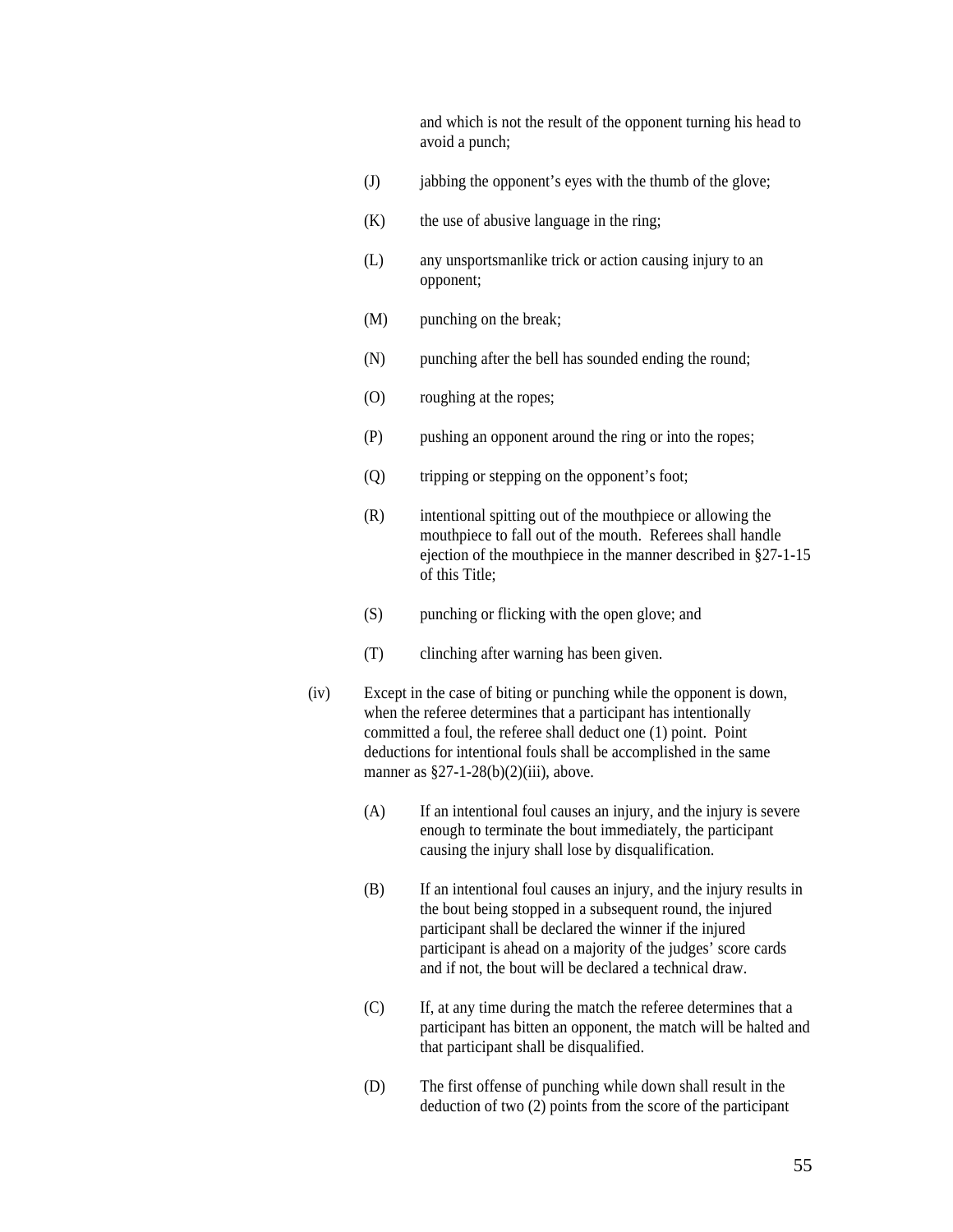who punches his opponent while his opponent is down, unless the first offense, as determined by the referee, is blatant and a clear disregard of the rule. If such determination is made by the referee, the participant committing the foul shall be immediately disqualified and his opponent shall be declared the winner by disqualification. The second offense of punching while down shall result in the disqualification of the participant committing the offense and his opponent shall be declared the winner by disqualification.

- (c) Points for aggressiveness shall be awarded to the participant who sustains the actions of a round by the greatest number of skillful attacks;
- (d) Consideration shall be given for sportsmanlike conduct, close adherence to the rules and refraining from taking technical advantage of situations which are unfair to his opponent. Points shall be deducted from a participant for unsportsmanlike conduct, disregard of the rules and taking technical advantage of situations which are unfair to his opponent;
- (e) Consideration shall be given for clever defensive work such as avoiding or blocking a punch;
- (f) Consideration shall be given where ring generalship is conspicuous. Ring generalship includes the ability to:
	- (i) quickly recognize and take advantage of every opportunity presented;
	- (ii) cope with a diversity of situations;
	- (iii) anticipate and neutralize an opponent's form of attack; and
	- (iv) force an opponent to adopt a style of boxing at which he is not particularly skillful.
- (g) Points shall be deducted when a participant persistently delays the action of a match by clinching, holding or lack of aggressiveness.
- (3) Determination of Win or Draw.
	- (a) A participant who knocks out his opponent shall be declared the winner of the match.
	- (b) If both participants are knocked down at the same time and both participants remain down until the count of ten (10), the match shall be considered a technical draw.
	- (c) A participant who is awarded a technical knockout shall be declared the winner of the match.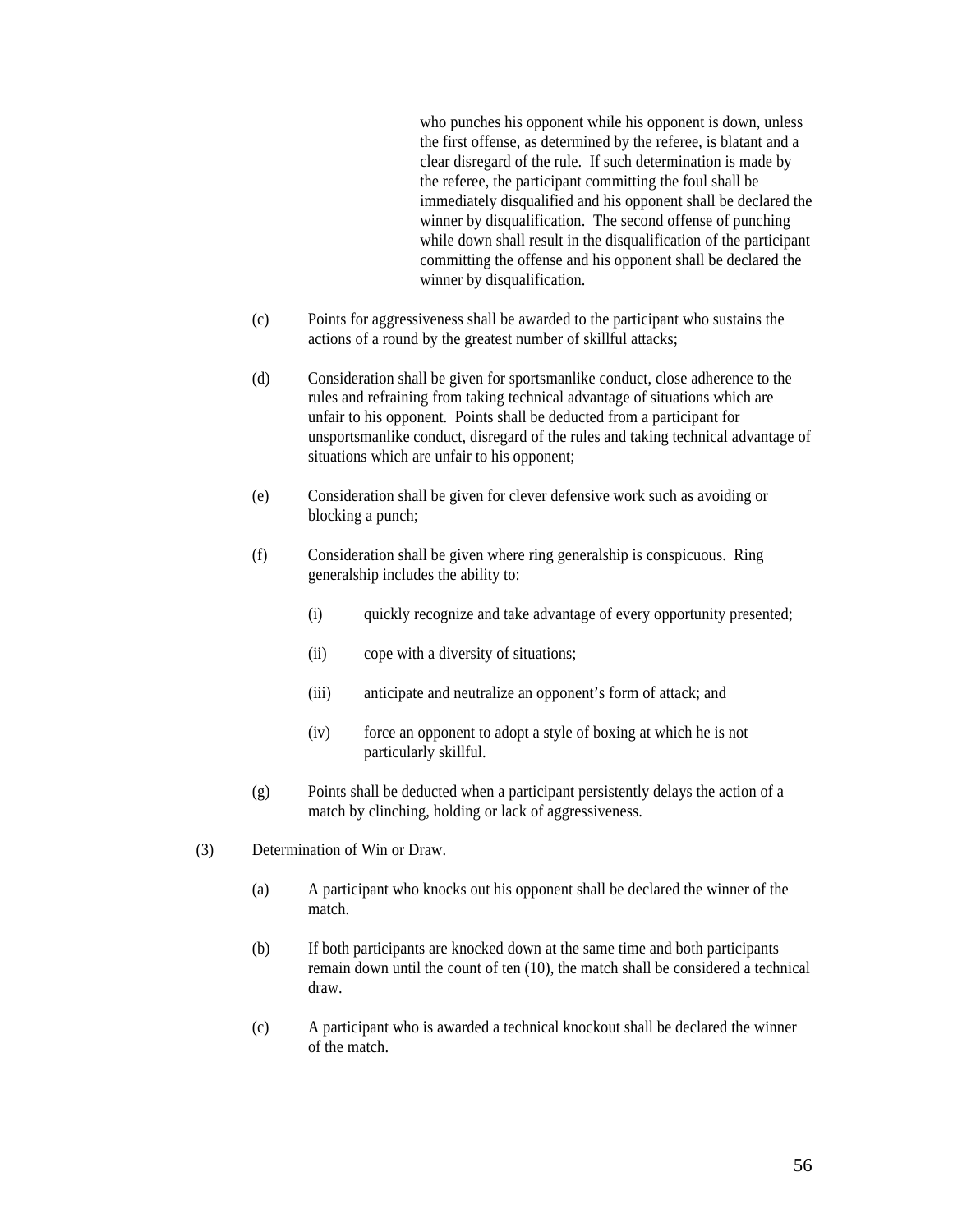- (d) A participant who is knocked down three (3) times in any one round shall be considered to have lost the match by a technical knockout. If requested by a sanctioning body, this rule shall be waived for a championship fight.
- (e) When the winner of a match is to be determined by the number of points awarded or deducted or by the number of rounds awarded to each participant, the scores for all rounds shall be compiled for each judge and the following criteria shall be used:
	- (i) three (3) wins shall be declared a win;
	- (ii) two (2) wins and one (1) draw shall be declared a win;
	- (iii) two (2) wins and one (1) loss shall be declared a win;
	- (iv) one (1) win and two (2) draws shall be declared a draw;
	- (v) one (1) win, one (1) draw and one (1) loss shall be declared a draw;
	- (vi) one (1) win and two (2) losses shall be declared a loss;
	- (vii) three (3) draws shall be declared a draw;
	- (viii) two (2) draws and one (1) loss shall be declared a draw;
	- (ix) one (1) draw and two (2) losses shall be declared a loss; and
	- $(x)$  three (3) losses shall be declared a loss.
- (f) A participant shall not be declared a winner of a match on a claim of low blow foul, and a participant shall not lose a match by reason of a low blow foul.
- (g) No participant shall be awarded a match based on an unintentional foul unless the foul was unintentional butting. If a match is temporarily halted because of an unintentional foul, the referee shall determine whether the participant who has been fouled can continue. If the referee determines that the participant can continue, the referee shall order the match to be continued. If the referee determines that the participant is unable to continue the match as a result of an unintentional foul other than for butting, the referee will give the injured participant five (5) minutes in which to recover and continue. If, at the end of the five (5) minute recovery period, the fouled participant is unable to continue the boxing match, the fouled participant shall be declared the loser by technical knockout. During the five (5) minute recovery period neither participant's seconds may assist the participants in any way. If a participant is unintentionally butted in a match so that he cannot continue, the referee shall declare the result of the match using the following criteria:
	- (i) if the unintentional butt occurs prior to the scoring of the third round and the fouled participant is unable to continue, the result shall be a technical draw;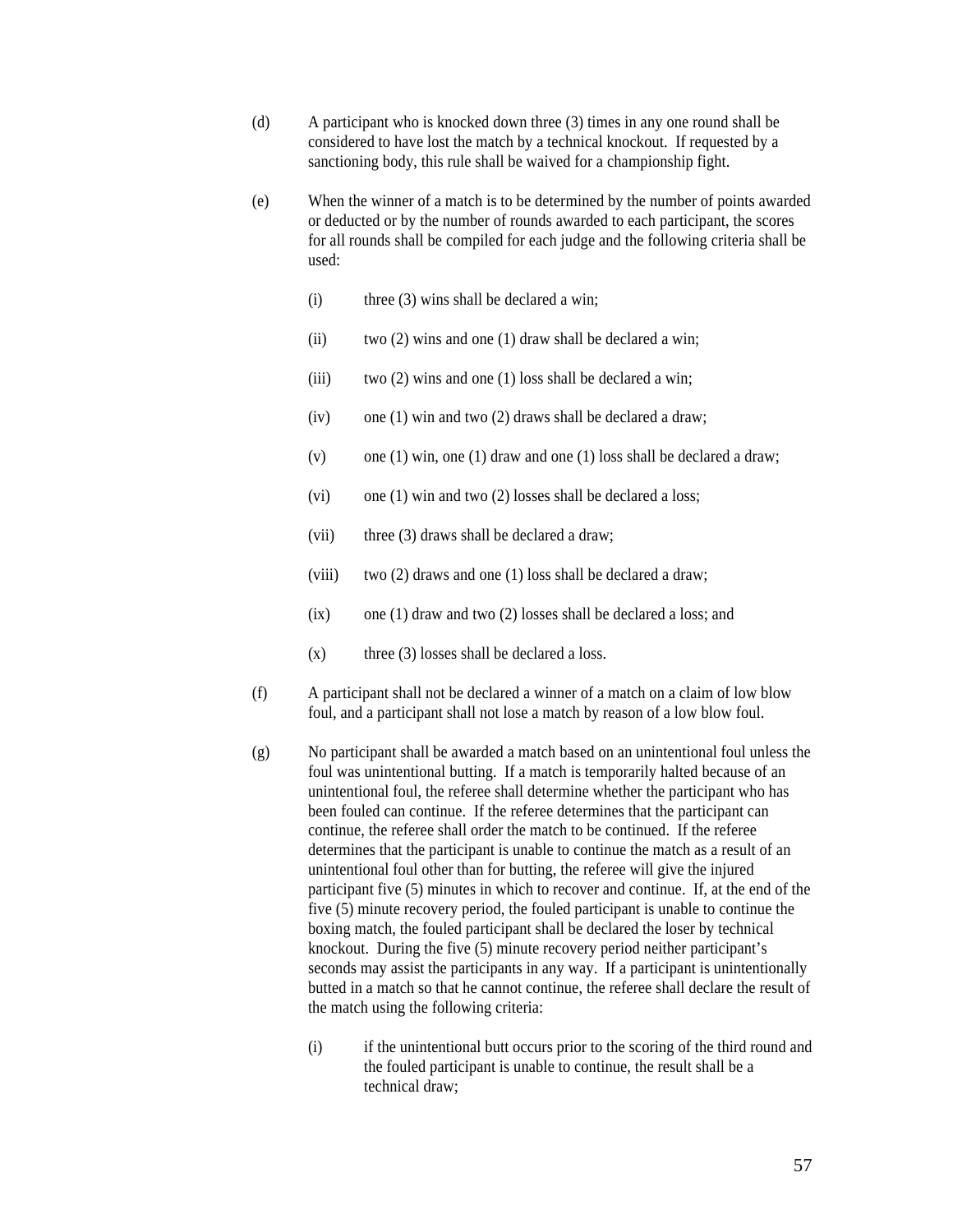- (ii) during a four (4) or six (6) round match, if the unintentional butt occurs in any round subsequent to the scoring of the third round or occurs prior to the scoring of third round but the participant is not determined to be unable to continue until after the scoring of the third round, the determination of win, loss or draw shall be based upon the score cards of the judges.
- (iii) During an eight (8) round match, if the unintentional butt occurs in any round subsequent to the scoring of the fourth round or occurs prior to the scoring of fourth round but the participant is not determined to be unable to continue until after the scoring of the fourth round, the determination of win, loss or draw shall be based upon the score cards of the judges.
- (iv) During a ten (10) round match, if the unintentional butt occurs in any round subsequent to the scoring of the fourth round or occurs prior to the scoring of fourth round but the participant is not determined to be unable to continue until after the scoring of the fourth round, the determination of win, loss or draw shall be based upon the score cards of the judges.
- (v) During a twelve (12) round match, if the unintentional butt occurs in any round subsequent to the scoring of the fourth round or occurs prior to the scoring of fourth round but the participant is not determined to be unable to continue until after the scoring of the fourth round, the determination of win, loss or draw shall be based upon the score cards of the judges.
- (h) When an injury is produced by a fair punch but because of the severity of the injury the match cannot continue, the injured participant shall be declared the loser by a technical knockout.
- (i) If a participant refuses to continue a match while physically able to do so, the referee shall disqualify him, award the match to his opponent, and shall direct that the purse be withheld. The referee shall provide a written report to the Commission. If the Commission determines that the participant refused to continue a match while physically able to do so, the Commission shall require that the participant's purse shall be forfeited to the Commission and shall impose a period of suspension for a period not less than six (6) months.
- (j) In any case where the referee determines that both participants are not honestly competing, that a knockdown is intentional and predetermined by both parties or a foul has been pre-arranged so as to cause the match to be terminated, he shall not finish the knockdown count or disqualify either participant for fouling or render a decision, but shall instead terminate the match not later than the end of the round and order the promoter to surrender the purses of both participants to the Commission representative pending an investigation of the alleged violation. The announcer or referee shall inform the audience that no decision has been rendered.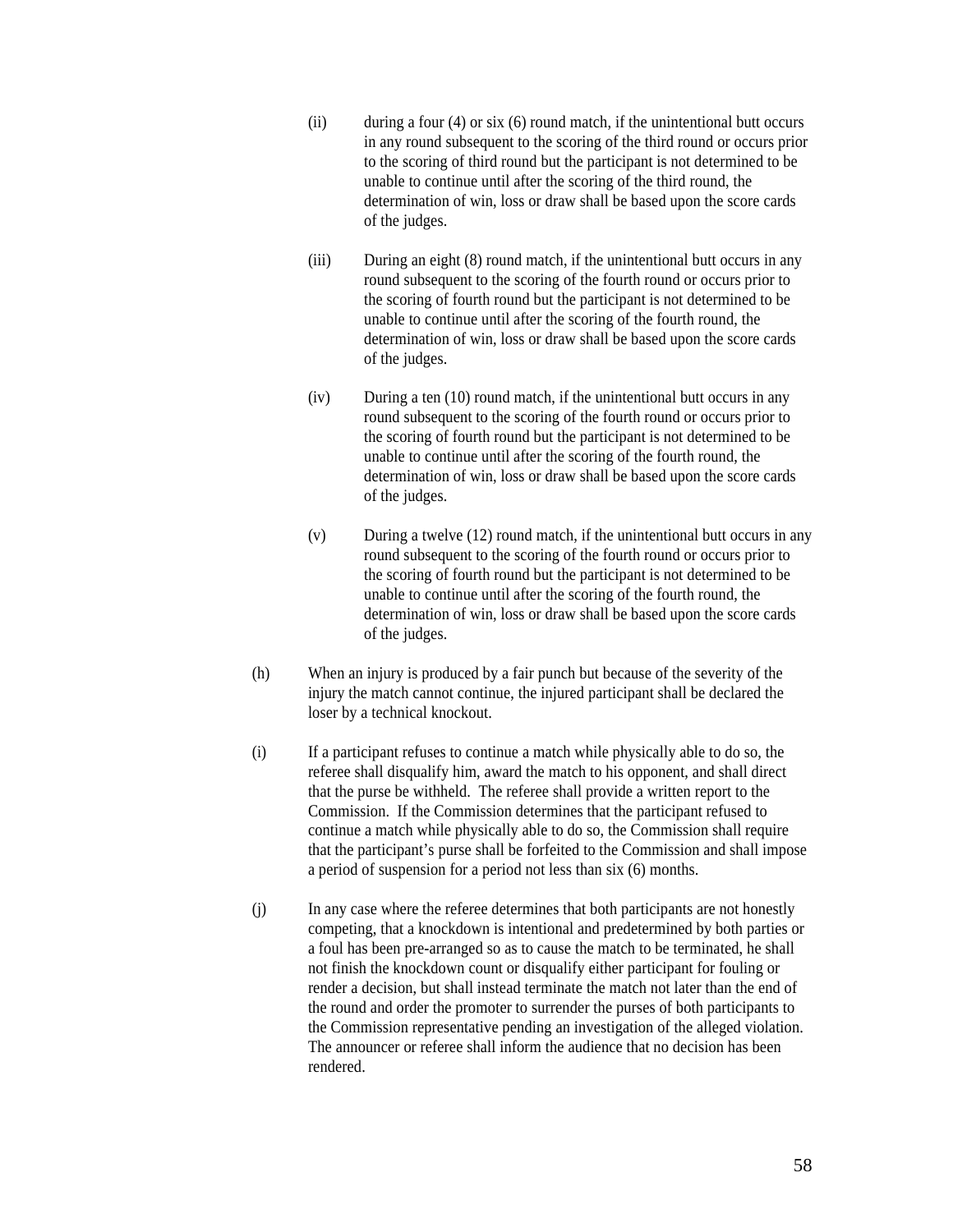- <span id="page-58-0"></span>(k) If, in the opinion of the physician, the referee has received an injury, the seriousness of which prevents him from continuing to officiate, and the Commission representative is unable to locate another qualified person to act as referee, the match shall be terminated, no decision shall be rendered and the purses of both participants shall be withheld. The Commission shall then rule as to the disposition of the purses.
- (4) Decision Final, Exceptions
	- (a) A decision rendered at the conclusion or termination of any match is final and shall not be changed unless it is determined that any of the following occurred:
		- (i) there was collusion affecting the result of any match;
		- (ii) the compilation of the round or match score cards of the referee and judges shows an error which indicates that the decision was awarded to the wrong participant;
		- (iii) there was a violation of  $\S27$ -1-10 of this Title, relating to drugs or foreign substances; or
		- (iv) there was a violation of the rules set forth herein which violation affected the result of the match.
	- (b) If it is determined that any of the above occurred, the decision rendered shall be changed as directed by the Commission.

### **§27‐1‐29 Post‐Match Physical Requirements; Suspensions**

- (1) As a result of injuries or suspected injuries sustained or suspected to have been sustained in any match, the Executive Director or Commission representative shall order a medical examination to be given to any participant or referee at any time, if he has cause to believe that the health or safety of the participant or referee is in jeopardy.
- (2) When it shall appear to a physician, for whatever reason and regardless of how the injury was sustained, that a participant or referee is no longer able to safely continue to compete or officiate, the physician shall report such findings, in writing, to the Executive Director. If the physician has so recommended, the participant or referee shall not be permitted to participate until such time as he is certified as fit to participate by the physician.
- (3) A participant, losing by knockout or having been rendered a decision of technical draw as a result of being counted out in any jurisdiction, shall be automatically suspended for a period of time to be determined by the Executive Director based upon the recommendation of the physician, or at least ninety (90) calendar days from the date of the knockout or technical draw, whichever is longer. A participant shall not engage in any match, contact exhibition or contact sparring for training purposes during the suspension period. After the suspension period and prior to engaging in any match, contact exhibition or contact sparring for training purposes he shall be examined by a physician. The participant shall advise the physician of the previous knockout or technical draw and shall provide medical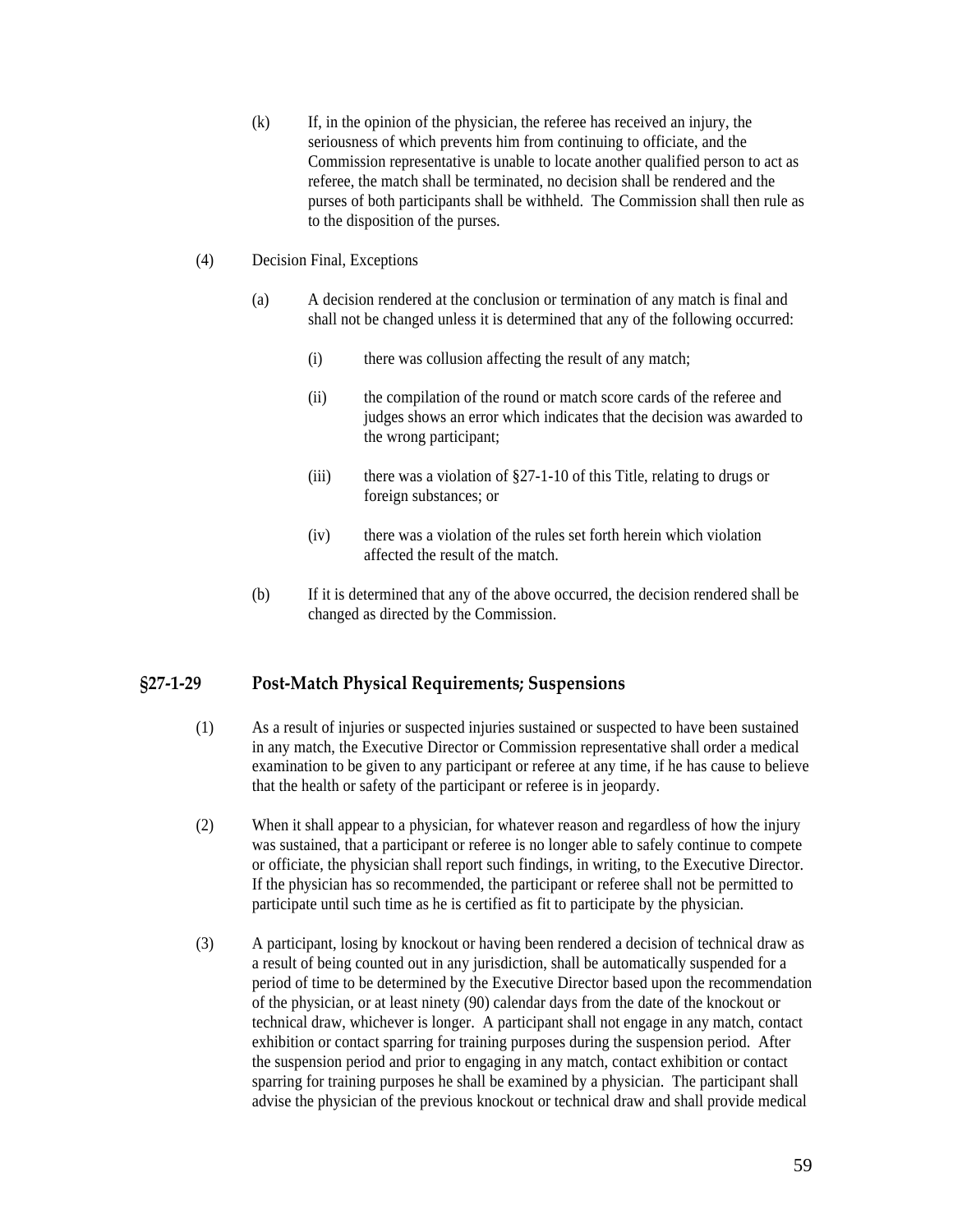<span id="page-59-0"></span>records or his permission for the physician to consult with the physician who treated him at the time of the previous knockout or technical draw. The results of this examination shall be filed with the Commission prior to any further matches being approved for the participant.

(4) A particular losing by technical knockout or disqualification shall be automatically suspended for a period of time to be determined by the Executive Director based upon the recommendation of the physician or at least sixty (60) calendar days from the date of the technical knockout, whichever is longer. A participant shall not engage in any match, contact exhibition or contact sparring for training purposes during the suspension period without the approval of the physician. After the suspension period and prior to engaging in any match, contact exhibit or contact sparring for training purposes he shall be examined by a physician. The participant shall advise the physician of the previous knockout or technical draw and shall provide medical records or his permission for the physician to consult with the physician who treated him at the time of the previous knockout or technical draw. The results of this examination shall be filed with the Commission prior to any further matches being approved for the participant. In the case of disqualification, the Commission representative shall determine whether a medical clearance shall be required following suspension.

# **§27‐1‐30 Payments to Commission; Post‐Match Reports Required to be Filed; Penalty for Late Filing**

- (1) Immediately following the conclusion of the match, unless otherwise directed by the Commission, the promoter shall distribute to the participant's manager and the participant, the participant's share of the purse along with a written statement showing the distribution of the purse, which statement shall include each item of receipt and each expenditure or deduction. The promoter shall retain a copy of this statement, certified by him to be correct, with receipted vouchers for all expenditures and deductions for a period of six (6) months and shall provide such copy to the Commission, if requested to do so.
- (2) Within twenty-four (24) hours following receipt of the purse and statement from the promoter, unless otherwise directed by the Commission, the manager shall distribute to the participant, the participant's share of the purse and a statement of distribution. The manager shall retain a copy of the manager's statement, certified by him to be correct, with receipted vouchers for all expenditures and deductions for a period of six (6) months and shall provide such copy to the Commission, if requested to do so.
- (3) Immediately upon the conclusion of a program of matches held under the jurisdiction of the Commission, unless otherwise directed by the Commission, the promoter shall file with the Commission a written report of gross receipts on Form CBC-453, entitled Post Event Tax Report For Live Event, incorporated herein by reference, which form shall be provided by the Commission. This form shall be accompanied by a tax payment of .07 percent of the total gross receipts excluding any federal tax, except that the tax payment derived from the gross price charged for the sale or lease of broadcast, television and motion picture rights shall not exceed \$40,000.00 for any single program of matches.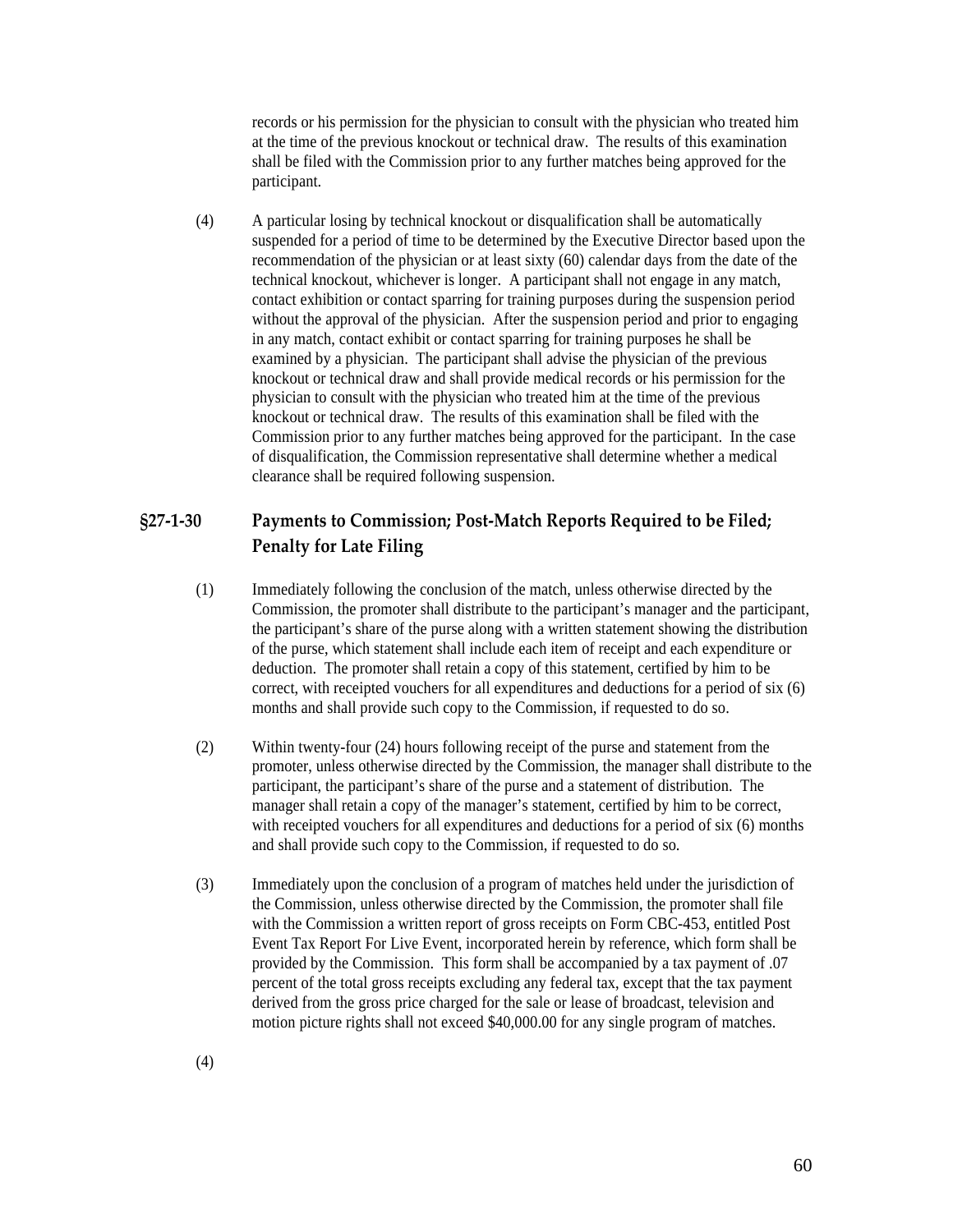- <span id="page-60-0"></span>(a) Failure to file either or both the report and tax payment within the time specified herein shall result in a daily fine of ten (10) percent of the amount of the tax payment due. The fine shall begin the day following the end of the period specified herein and shall continue for each day that either or both the report is not filed or the tax payment remains unpaid.
- (b) If the report and tax payment filed with the Commission is determined to be understated, the fine assessment shall apply to balance remaining after crediting the tax payment filed. The fine shall commence twenty-four (24) hours following receipt of notice of the underpayment by the promoter responsible for the tax payment.

# **§27‐1‐31 Method of Payment**

- (1) Payment of fees and taxes shall be made by cash, check, cashier's check or money order.
- (2) If a check is returned for non-sufficient funds the Commission shall:
	- (a) advise the issuer at his last known address of the non-sufficient funds check and allow him five (5) business days to provide a cashier's check or money order in an amount equal to the non-sufficient funds check and the returned check processing fee.
	- (b) if the issuer fails to provide the Commission with a cashier's check or money order for the correct amount within the prescribed time, the Commission shall cancel any licenses or permits issued or tentatively approved for which the nonsufficient funds check was presented. If the non-sufficient funds check was for the payment of taxes for a program of matches, a fine of ten (10) percent of the payment due shall also be assessed for each day that the non-sufficient funds check and returned check processing fee remain unpaid after notification. Further, the Commission shall recover the debt using any available means and legal remedies.
	- (c) if a non-sufficient funds check is corrected within the presented time, the Commission shall continue to accept checks from the issuer. However, any person who submits two (2) non-sufficient funds checks within a twelve (12) month period shall not be allowed to make payments to the Commission in the form of a check for a period of twelve (12) months.

### **§27‐1‐32 Administrative Complaints**

- (1) The Executive Director shall issue or cause to be issued all administrative complaints.
- (2) The Commission shall issue all final orders, provided however that the Executive Director shall be delegated the authority to affix his signature to documents which attest to or represent official Commission action.